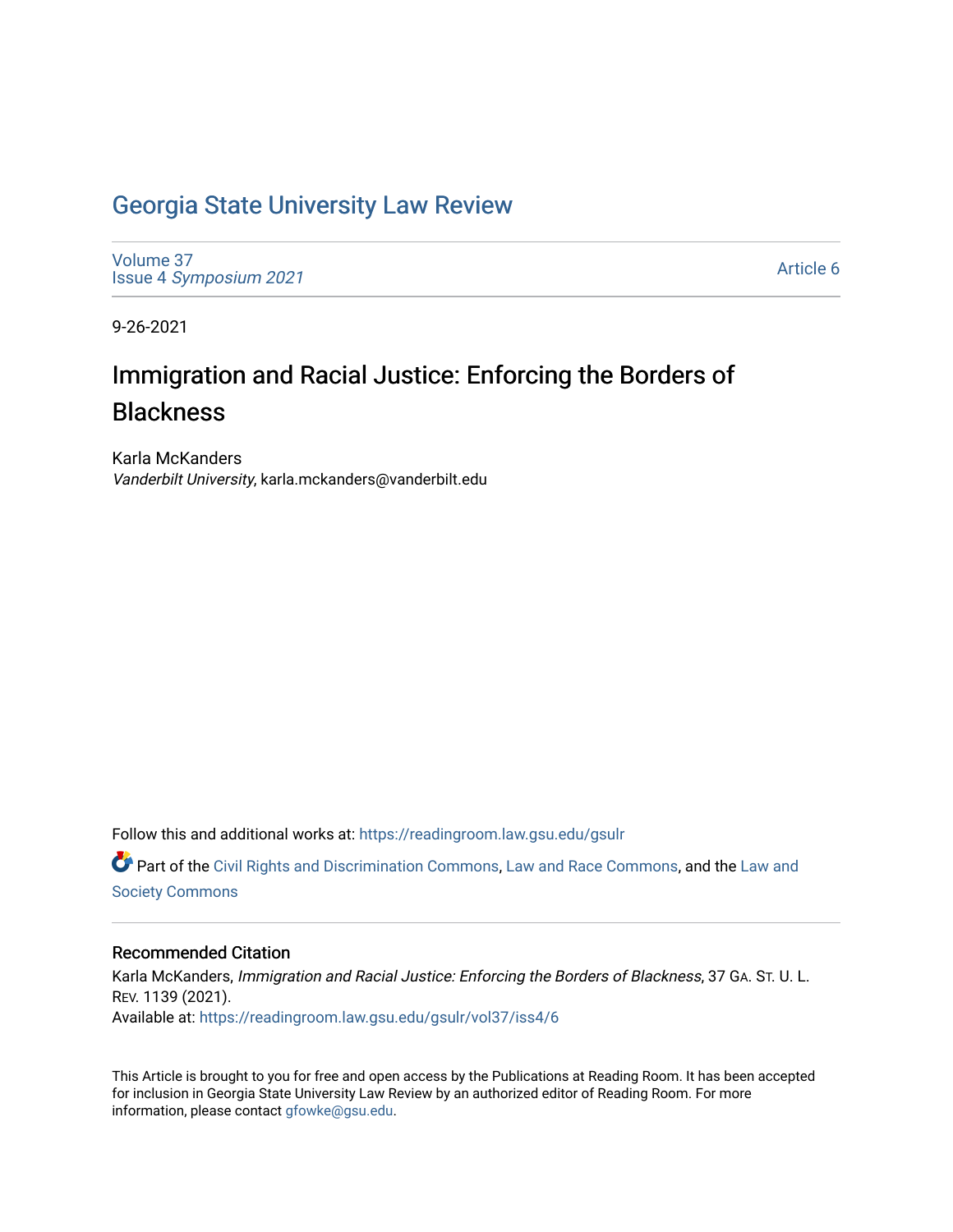## **IMMIGRATION AND RACIAL JUSTICE: ENFORCING THE BORDERS OF BLACKNESS**

## **Karla M. McKanders**

#### ABSTRACT

*Black immigrants are invisible at the intersection of their race and immigration status. Until recently, conversations on border security, unlawful immigration, and national security obscured racially motivated laws seeking to halt the blackening and browning of America. This Article engages with the impact of immigration enforcement at the intersection of anti-Black racism and interrogates how foundational immigration laws that exist outside constitutional norms have rendered Black immigrants invisible. At this intersection, Black immigrants experience a double bind where enforcement of immigration laws and the criminal legal system have a disparate impact resulting in disproportionate incarceration and deportation.* 

*First, the Article examines how the foundational immigration laws—limiting citizenship to white males—and the failure of immigration enforcement to adhere to constitutional norms reinforce racial hierarchies. Part II of the Article examines how anti-Black racism and lack of constitutional protections within the immigration system lead to disproportionate immigration enforcement against Black immigrants. This part also details how the legislative reforms of 1996, coupled with different executive enforcement policies, have had a disproportionate impact on the deportation of Black immigrants. Third, in line with the goal of* the Georgia State University Law Review*'s 2021 Symposium—examining solutions the Article examines the concept of transformational solidarity as a* 

Clinical Professor of Law, Vanderbilt University Law School; J.D., Duke University School of Law; B.A., Spelman College. Thank you to the *Georgia State University Law Review* staff for helping make this Symposium possible. Thank you to my research assistants Cloe Anderson and Samantha Furman for helpful research and assistance. Thank you to Professor Ragini Shah and Dean Kevin Johnson for their insightful feedback.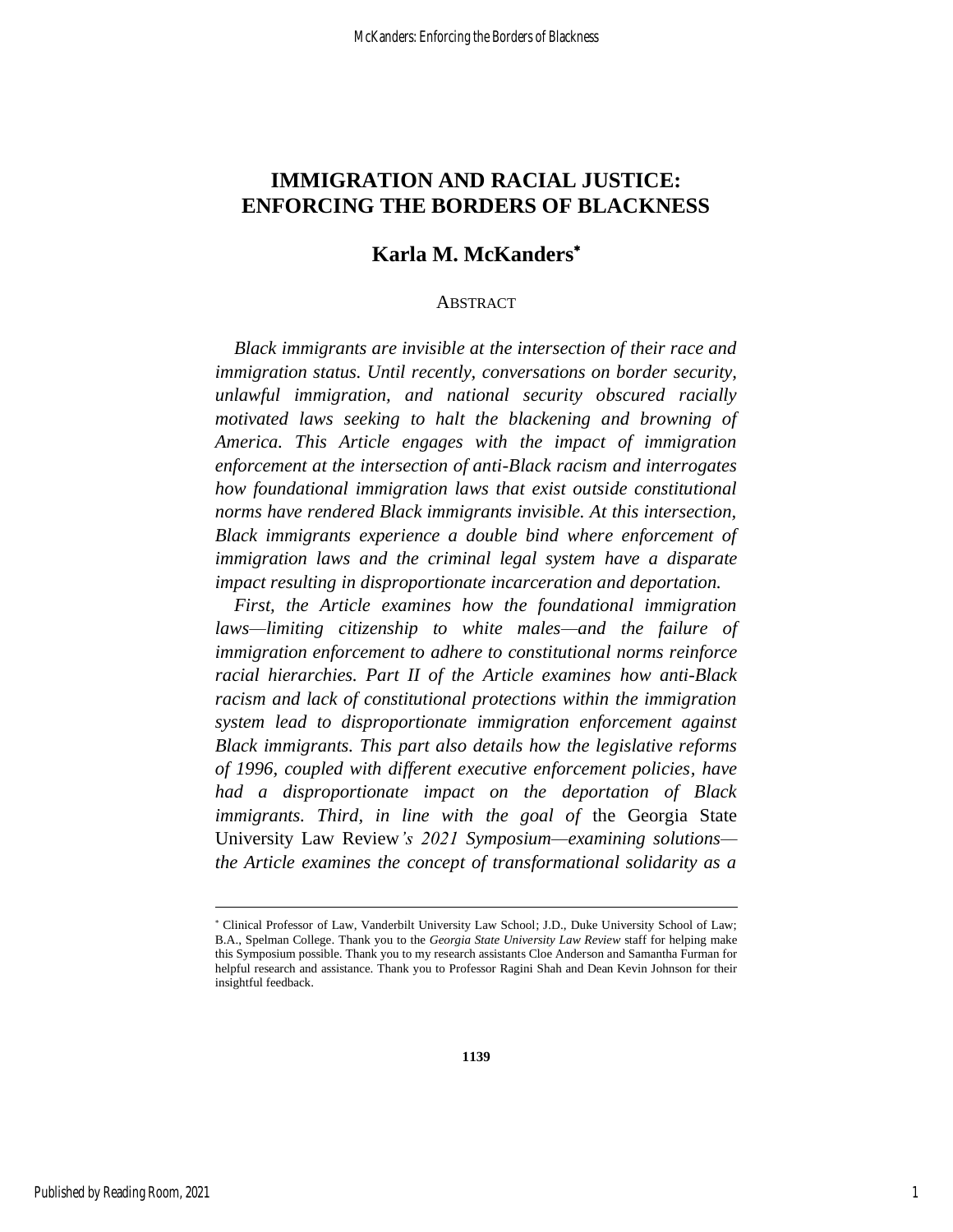*method to address the failure of immigration laws to adhere to constitutional norms, creating the need for reform. The intersections between how both the grassroots abolition movements within criminal and immigration law enforcement—"defunding the police" with "abolishing ICE"—provide a starting point for addressing the disproportionate impact of immigration laws and enforcement policies on Black immigrants.*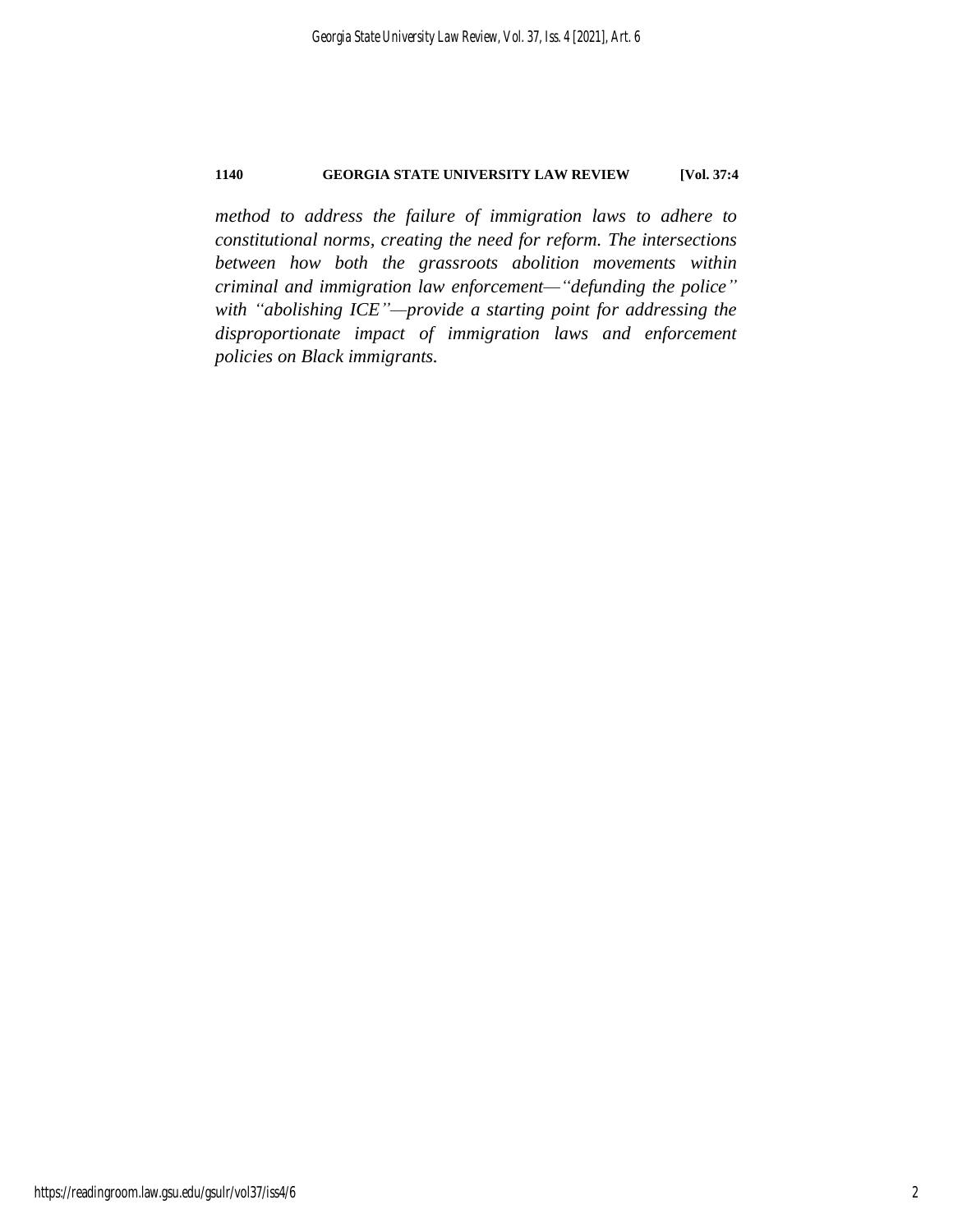# **CONTENTS**

| I. NOT CITIZENS, NOT IMMIGRANTS: THE INVISIBILITY OF BLACK   |  |
|--------------------------------------------------------------|--|
|                                                              |  |
| II. IMPACT OF ANTI-BLACK RACISM ON THE INVISIBILITY OF BLACK |  |
|                                                              |  |
|                                                              |  |
|                                                              |  |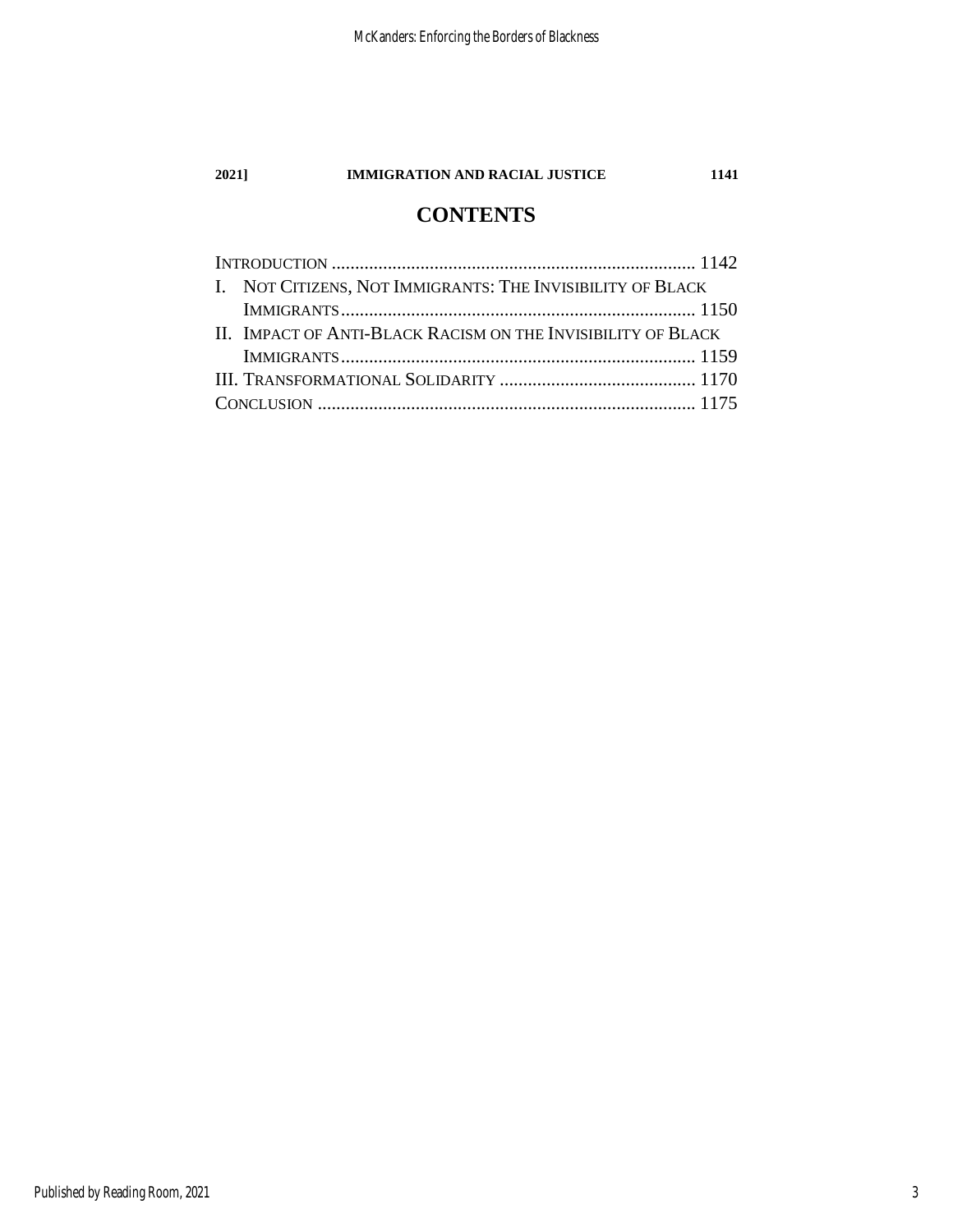#### <span id="page-4-2"></span><span id="page-4-1"></span>**INTRODUCTION**

<span id="page-4-0"></span>On October 7, 2020, in Boston, Immigration and Customs Enforcement (ICE) with the Department of Homeland Security, stopped Ben Apreala, a twenty-nine-year-old African American man, while he was jogging.<sup>1</sup> Two unmarked SUVs with tinted windows approached, one blocking the sidewalk in front of him and the other pulling up next to him along the street.<sup>2</sup> The officers had on tactical vests and masks. At least one officer was armed.<sup>3</sup>

The ICE officers began to question him: "They asked me what are you doing around here, where are you from, what are your whereabouts, why are you jogging down here  $\dots$ ."<sup>4</sup> Upon initial contact, Apreala believed that the officers were police officers until he saw one officer with an ICE badge: "When I saw the [ICE] badge and asked them if they were ICE officers and they said yes, and I explained that I wasn't an immigrant, I'm born and raised in Boston and that I have no idea what they're stopping me for, they said that immigration isn't the only thing that they investigate and proceeded to question me  $\dots$ ."

He pulled out his telephone and began to record. Through the camera, we see him ask the ICE officers if he was free to leave.<sup>6</sup> In response, another officer asked to see his arms to see if he had any

<sup>1.</sup> Jaclyn Peiser, *ICE Agents Stopped a Black Jogger in Boston. Authorities Are Demanding Answers.*, WASH. POST (Oct. 9, 2020, 4:13 AM), https://www.washingtonpost.com/nation/2020/10/09/ice-black-jogger-boston-investigation/ [https://perma.cc/SC3J-XQF5].

<sup>2.</sup> Shannon Dooling, *ICE Confirms Immigration Officials Stopped Black Man Jogging in West Roxbury*, WBUR NEWS, https://www.wbur.org/news/2020/10/07/ice-officers-west-roxburyunexplained-stop-jogger [https://perma.cc/9AHW-YUX7] (Oct. 7, 2020).

<sup>3.</sup> Beth Germano, *'Anything Could Have Happened': Runner Claims He Was Racially Profiled by ICE Agents*, CBS BOS. (Oct. 7, 2020, 11:57 PM), https://boston.cbslocal.com/2020/10/07/ice-agentsstop-jogger-bena-apreala-boston-west-roxbury-aclu/.

<sup>4.</sup> *Id.* (quoting Ben Apreala).

<sup>5.</sup> Dooling, *supra* not[e 2](#page-4-1) (quoting Ben Apreala).

<sup>6.</sup> Peiser, *supra* not[e 1.](#page-4-2)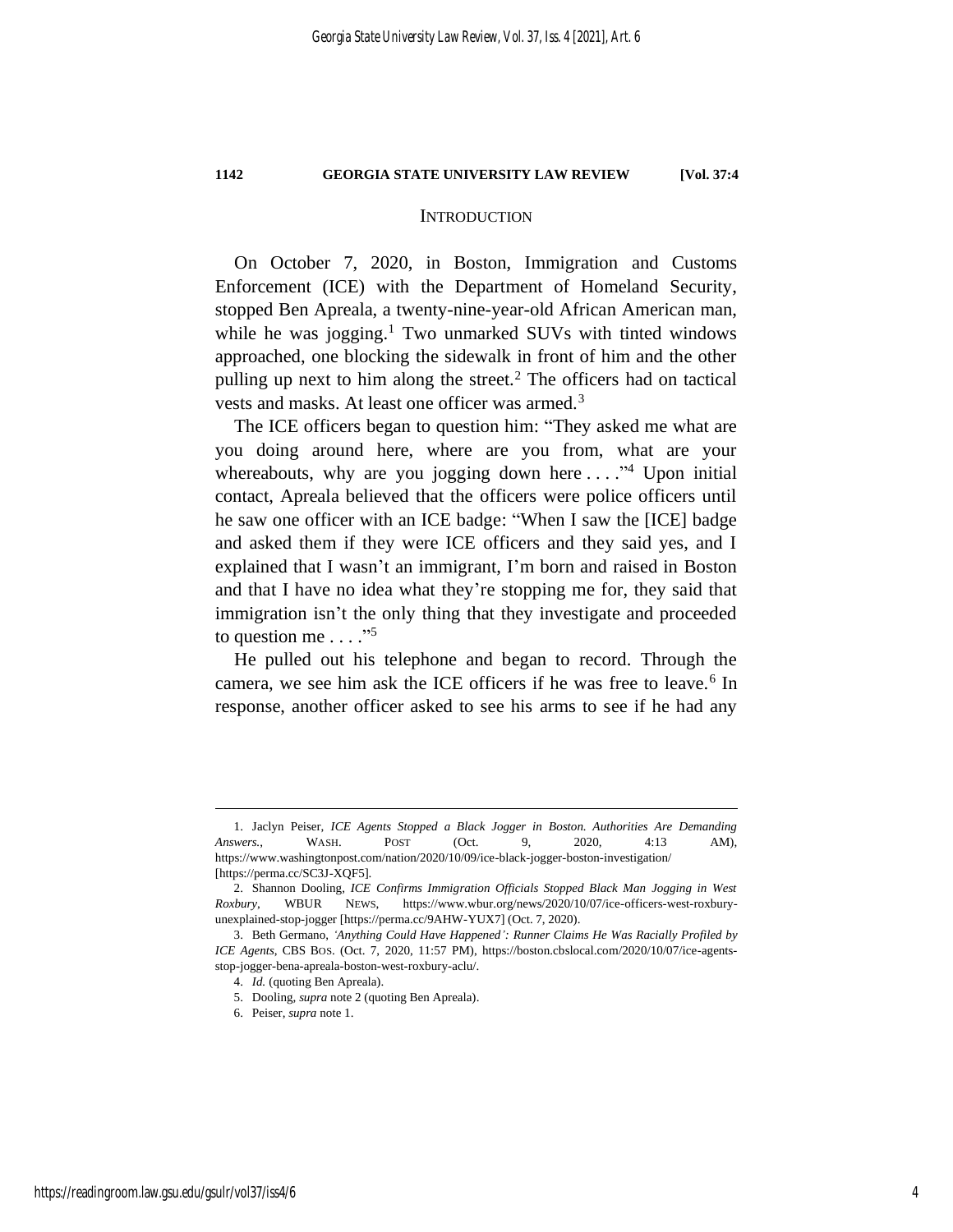tattoos. <sup>7</sup> He again asked if he was free to leave and the ICE officers acquiesced. 8

Apreala was racially profiled. ICE later released a statement disputing Apreala's account.<sup>9</sup> In the statement ICE indicated that they were looking for a previously deported Haitian national with multiple criminal convictions and pending drug charges.<sup>10</sup> In profiling Apreala, ICE stated he "matched their subject's description." 11

Apreala's interaction with ICE occurred in the wake of the murder of Ahmaud Arbery, who, while jogging, was chased and murdered by armed white residents of a south Georgia neighborhood. <sup>12</sup> Around the same time, police racially profiled Mathias Ometu of San Antonio, Texas, and Joseph Griffin of Deltona, Florida, while they were jogging.<sup>13</sup> They both were handcuffed and detained.<sup>14</sup> These incidents demonstrate the normalcy of racial profiling in Black communities and the continuous violence of law enforcement against Black bodies.

Apreala's interaction with ICE demonstrates the prevalence of racial profiling as a law enforcement tactic.<sup>15</sup> Within immigration enforcement, racial profiling has been normalized as an acceptable law enforcement practice.<sup>16</sup> Although racial profiling is a tactic generally associated with criminal policing, this incident

16*. See id.*

<sup>7</sup>*. Id.*

<sup>8</sup>*. Id.*

<sup>9.</sup> Dooling, *supra* not[e 2.](#page-4-1)

<sup>10</sup>*. Id.*

<sup>11</sup>*. Id.*

<sup>12.</sup> Richard Fausset, *What We Know About the Shooting Death of Ahmaud Arbery*, N.Y. TIMES (Feb. 28, 2021), https://www.nytimes.com/article/ahmaud-arbery-shooting-georgia.html [https://perma.cc/2AWC-75VP].

<sup>13.</sup> Peiser, *supra* not[e 1.](#page-4-2)

<sup>14</sup>*. Id.*

<sup>15.</sup> United States v. Brignoni-Ponce, 422 U.S. 873, 884–87 (1975) (holding that "Mexican appearance" alone does not constitute a legitimate consideration under the Fourth Amendment when enforcing immigration laws near the border, but that it can be considered in conjunction with other factors, including "characteristic appearance of persons who live in Mexico, relying on such factors as the mode of dress and haircut"; "facts in light of [the officer's] experience in detecting illegal entry and smuggling"; "driver's behavior," such as "erratic driving or obvious attempts to evade officers"; and "characteristics of the area in which they encounter a vehicle").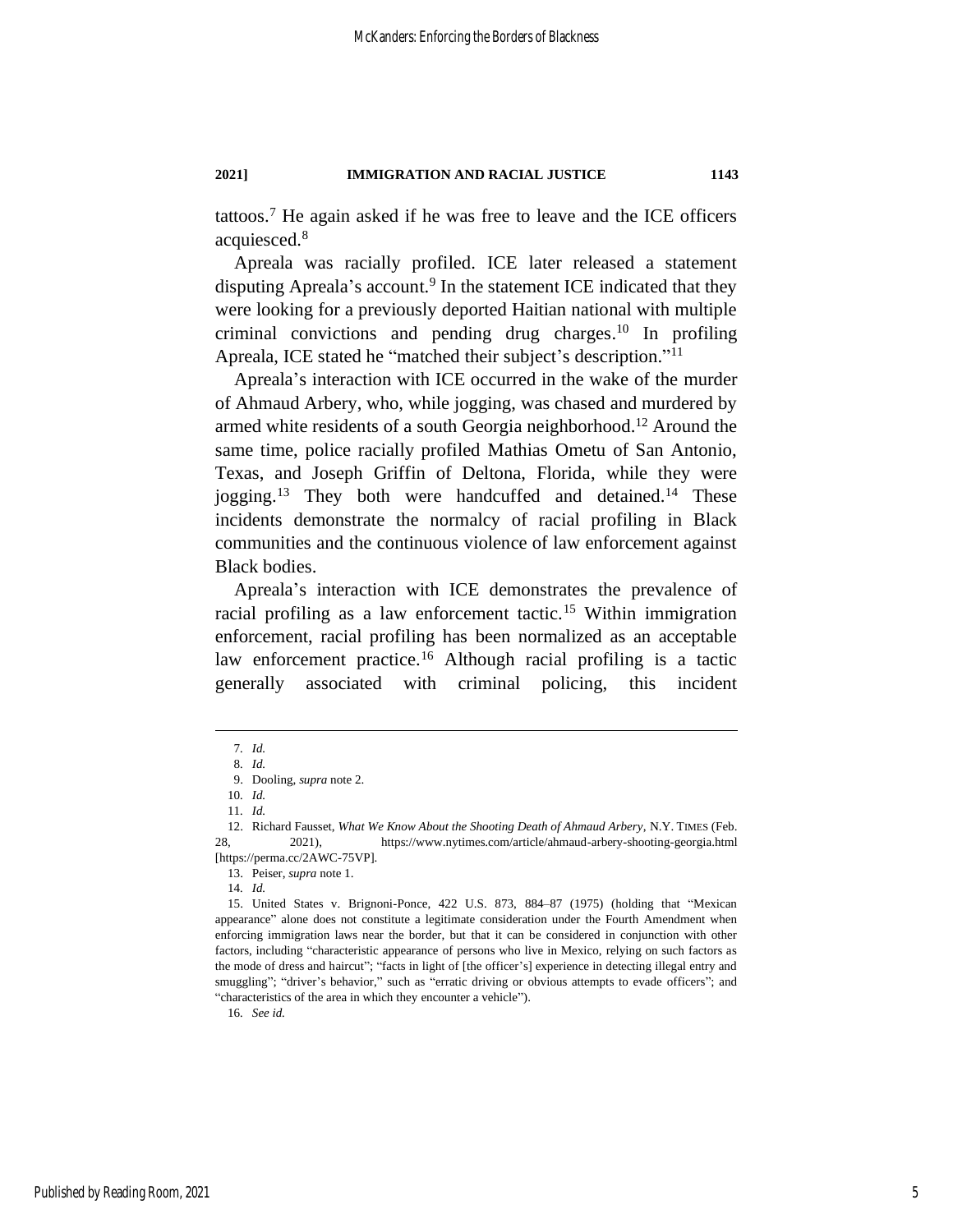demonstrates the intersection between racial justice and immigration enforcement. It highlights an issue not often discussed amongst immigration scholars: how immigrants of African descent are racialized as Black upon entering the United States. The Black Alliance for Just Immigration states: "[I]f being black makes you a police target, then being black and undocumented in a poor neighborhood will make you vulnerable to surveillance, punishment, and exile."<sup>17</sup>

<span id="page-6-1"></span><span id="page-6-0"></span>The Black Alliance for Just Immigration and the Pew Research Center estimate that there are between 4.2 to 5 million foreign-born Black individuals living in the United States. <sup>18</sup> In 2014, according to the U.S. Department of Homeland Security yearbook, "232,290 Black immigrants in the [United States] obtained lawful permanent resident (LPR) status."<sup>19</sup> They represented 23% of all individuals who became LPRs in 2014.<sup>20</sup> This is important because this Article focuses on the prison-to-deportation pipeline, which disproportionately impacts Black noncitizens who have obtained LPR status. The Black Alliance for Just Immigration's estimate includes both noncitizens and Black immigrants who have been naturalized.<sup>21</sup> Further, "[b]etween 2000 and 2013, about three-in-ten (28%) Sub-Saharan African immigrants entered as refugees or asylees, compared to only 5% for Caribbean immigrants and 13% for the overall immigrant population." <sup>22</sup> In 2014, Black immigrants constituted 25% of the total 69,975 refugees who arrived in the

<sup>17.</sup> Shamira Ibrahim, *Ousman Darboe Could Be Deported Any Day. His Story Is a Common One for Black Immigrants.*, VOX, https://www.vox.com/identities/2019/9/30/20875821/black-immigrantsschool-prison-deportation-pipeline [https://perma.cc/T5T6-DVCG] (Feb. 5, 2020, 11:58 AM).

<sup>18.</sup> Monica Anderson & Gustavo López, *Key Facts About Black Immigrants in the U.S.*, PEW RSCH. CTR.: FACT TANK (Jan. 24, 2018), http://pewrsr.ch/2E2rH4N [https://perma.cc/36PF-V4K4]; JULIANA MORGAN-TROSTLE & KEXIN ZHENG, *Part I: A Statistical Portrait of Black Immigrants in the United States*, *in* THE STATE OF BLACK IMMIGRANTS 3, 10 (2016) [hereinafter MORGAN-TROSTLE & ZHENG, *Part I*], http://stateofblackimmigrants.com/assets/sobi-fullreport-jan22.pdf [https://perma.cc/V7WY-SYF3].

<sup>19.</sup> MORGAN-TROSTLE & ZHENG, *Part I*, *supra* not[e 18,](#page-6-0) at 14.

<sup>20</sup>*. Id.*

<sup>21</sup>*. Id.* at 10.

<sup>22</sup>*. Id.* at 16.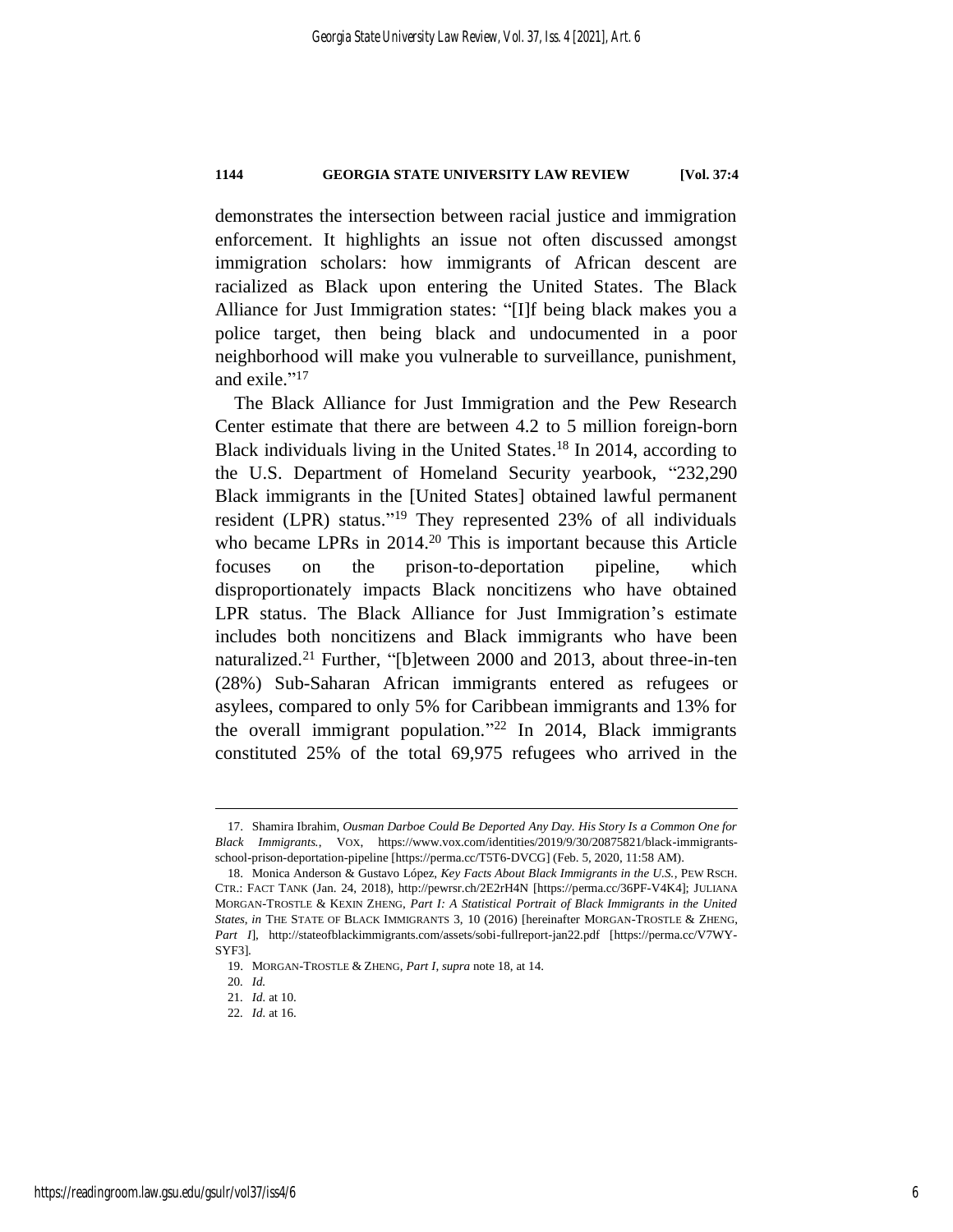United States. <sup>23</sup> In addition, although "Black immigrants accounted for only 3.1% of the Black population in the [United States] in 1980, Black immigrants now account for nearly 10% of the nation's Black population." 24

<span id="page-7-0"></span>Statistics from the Department of Homeland Security demonstrate that at the intersection of immigration and race, immigrants of African descent are more likely to be detained and deported than other immigrants.<sup>25</sup> Between 2003 and 2015, Black immigrants comprised only 5.4% of the unauthorized population in the United States and 7.2% of the total noncitizen population but made up 10.6% of all immigrants in removal proceedings. $^{26}$ 

Defining which populations constitute Black immigrants raises tensions of essentialism and reductive identities, which are hallmarks of systemic racism in the United States. Black immigrants come from different countries, are from different nationalities and cultures, and speak different languages and dialects. When they enter the United States, race—Blackness—becomes a primary identifier.<sup>27</sup> Defining who fits within the social construct of who is a Black immigrant displays the limits imposed within a racialized system where race is socially constructed.

Legal scholarship has analyzed the racialized impact of the intersection between criminal law and immigration (crimmigration); however, the impact on immigrants who are racialized as Black is

MORGAN-TROSTLE & ZHENG, *Part I*, *supra* not[e 18,](#page-6-0) at 7*.*

<sup>23</sup>*. Id.*

<sup>24</sup>*. Id.* at 11.

<sup>25.</sup> JULIANA MORGAN-TROSTLE & KEXIN ZHENG, *Part II: Black Immigrants in the Mass Criminalization System*, *in* THE STATE OF BLACK IMMIGRANTS, *supra* note [18,](#page-6-0) at 21, 25 [hereinafter MORGAN-TROSTLE & ZHENG, *Part II*].

<sup>26</sup>*. Id.* at 40.

<sup>27</sup>*. Id.* at 29. For this Article, the definition from the Black Alliance for Justice Immigrants will be used:

Black Immigrants, unless otherwise specified in this report, refers to any person who was born outside the United States, Puerto Rico or other U.S. territories and whose country of origin is located in Africa or the Caribbean. Where Census data is available, the definition of "Black immigrant" is any person who was born outside the United States, Puerto Rico or other U.S. territories and self-identified as "Black or African American alone" in 2000 and later U.S. Census Bureau surveys.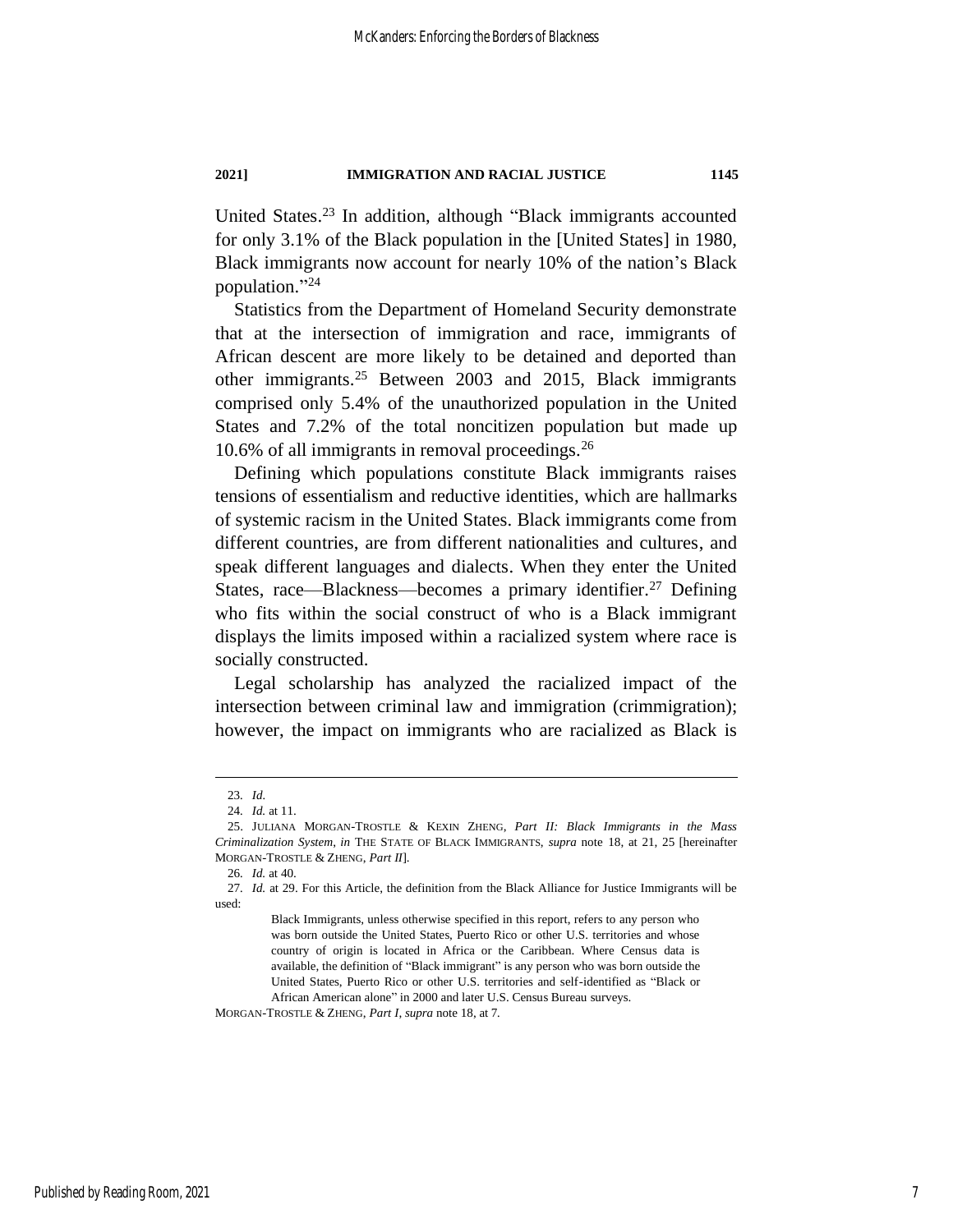<span id="page-8-2"></span>limited. <sup>28</sup> Legal scholars who study crimmigration have long theorized the connections between the ways in which both law enforcement systems adversely impact immigrants, with a focus on Latino immigrants.<sup>29</sup> Legal scholarship has not thoroughly theorized the implications of anti-Black racism, criminalization, immigration enforcement, and the exclusion of immigrants from constitutional protections on Black immigrants.<sup>30</sup>

<span id="page-8-1"></span><span id="page-8-0"></span>My scholarship has examined how immigration laws have reified race by legislating cultural norms that reinforce racial divisions and hierarchy in the United States.<sup>31</sup> My scholarship has also focused on comparing Jim Crow laws and the Fugitive Slave Act's enforcement

31*. See generally* Karla Mari McKanders, *Sustaining Tiered Personhood: Jim Crow and Anti-Immigrant Laws*, 26 HARV. J. ON RACIAL & ETHNIC JUST. 163 (2010) [hereinafter McKanders, *Sustaining*]; Karla Mari McKanders, *Immigration Enforcement and the Fugitive Slave Acts: Exploring Their Similarities*, 61 CATH. U. L. REV. 921 (2012) [hereinafter McKanders, *Immigration Enforcement*]; Karla Mari McKanders, *America's Disposable Youth: Undocumented Delinquent Juveniles*, 59 HOW. L.J. 197 (2015); Karla Mari McKanders, *Unforgiving of Those Who Trespass Against U.S.: State Laws Criminalizing Immigration Status*, 12 LOY. J. PUB. INT. L. 331 (2011); Karla Mari McKanders, *Federal Preemption and Immigrants' Rights*, 3 WAKE FOREST J.L. & POL'Y 333 (2013) [hereinafter McKanders, *Federal Preemption*] (evaluating whether states abrogate individual civil rights and civil liberties when exercising their police powers to regulate immigration); Karla Mari McKanders, *Gender, Islamophobia and Refugee Exceptionalism: Human Rights, Gender Politics, and Identity*, *in* ARABS AT HOME AND IN THE WORLD: HUMAN RIGHTS, GENDER POLITICS, AND IDENTITY (Karla M. McKanders ed., 2019); Karla Mari McKanders, *Immigration and Blackness: What's Race Got to Do with It?*, 44 HUM. RTS. 20 (2019) [hereinafter McKanders, *Immigration and Blackness*].

<sup>28.</sup> Tanya Golash-Boza, *Structural Racism, Criminalization, and Pathways to Deportation for Dominican and Jamaican Men in the United States*, 44 SOC. JUST. 137, 142 (2017) (arguing "that a primary factor contributing to a [Black male immigrant's] arrest and incarceration was criminalization" and that "[w]hat mattered was that they were racialized as Black, male, poor, and living in underserved and over-policed urban areas").

<sup>29</sup>*. See generally* Juliet Stumpf, *The Crimmigration Crisis: Immigrants, Crime, and Sovereign Power*, 56 AM. U. L. REV. 367 (2006); Yolanda Vázquez, *Constructing Crimmigration: Latino Subordination in a "Post-Racial" World*, 76 OHIO STATE L.J. 599 (2015); CÉSAR CUAUHTÉMOC GARCÍA HERNÁNDEZ, MIGRATING TO PRISON: AMERICA'S OBSESSION WITH LOCKING UP IMMIGRANTS (2019).

<sup>30.</sup> Kevin R. Johnson, *Doubling Down on Racial Discrimination: The Racially Disparate Impacts of Crime-Based Removals*, 66 CASE W. RSRV. L. REV. 993, 1027 (2016) (arguing that most crimmigration scholarship fails to analyze the institutionalized role of race in criminal law enforcement (such as "driving while [Black/Brown]") and, as a result, ignores the similar implications of federal immigration deportation processes that specifically target criminal noncitizens). *But see* Bolatito Kolawole, *African Immigrants, Intersectionality, and the Increasing Need for Visibility in the Current Immigration Debate*, 7 COLUM. J. RACE & L. 373, 373 (2017) (arguing "that the intersectional identity of Black African immigrants, being Black and foreign, renders them effectively invisible in the immigration debate and vulnerable to policies that affect them both due to their Blackness as well as their status as foreigners").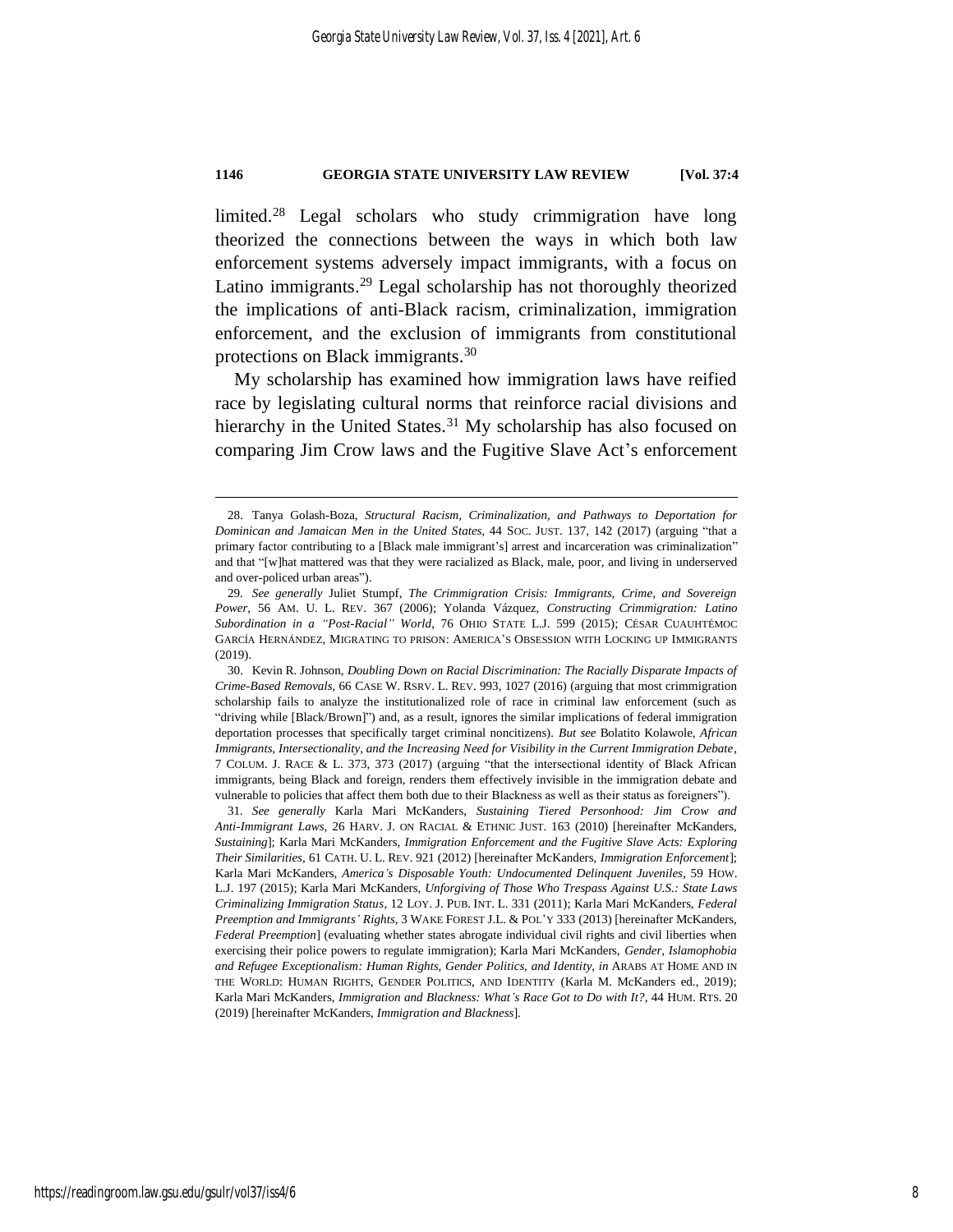system to existing immigration enforcement systems, focusing on historical comparisons but not specifically engaging in an analysis of the impact of present-day immigration laws on Black immigrants. $32$ 

<span id="page-9-0"></span>Immigration scholar Kevin Johnson has given the most comprehensive treatment of the issue within legal scholarship, addressing the impact of immigration enforcement and racial profiling on both Latinx and Black immigrants. <sup>33</sup> In his 2003 article *The Case for African American and Latina/o Cooperation in Challenging Racial Profiling in Law Enforcement*, he argued that "judicially-sanctioned race profiling" is a core element of immigration enforcement policies.<sup>34</sup> Within this system, he asserts that immigrants of African descent are presumed not to have the proper documentation to enter and are often subjected to being strip searched, shackled, detained, or having their immigration status unlawfully investigated. 35

Johnson has explored the connection between over-policing in minority communities and the likelihood that criminal noncitizens will enter into the prison-to-deportation pipeline.<sup>36</sup> When I was writing this piece, Johnson published *Bringing Racial Justice to Immigration Law*.<sup>37</sup> This Article explores the commonalities between immigrant demands and the goals of the Black Lives Matter movement, positing that both demand an end to racialized law enforcement and the removal of race from the criminal legal system.<sup>38</sup>

The Black Alliance for Just Immigration and New York University Law School's Immigration Clinic, directed by Clinical Law Professor

<sup>32</sup>*. See generally* McKanders, *Sustaining*, *supra* note [31;](#page-8-0) McKanders, *Immigration Enforcement*, *supra* not[e 31.](#page-8-0)

<sup>33</sup>*. See generally* Kevin R. Johnson, *The Case for African American and Latina/o Cooperation in Challenging Racial Profiling in Law Enforcement*, 55 FLA. L. REV. 341 (2003).

<sup>34</sup>*. Id.* at 347.

<sup>35</sup>*. Id.* at 349–50 (citing Orhorhaghe v. Immigr. & Naturalization Serv., 38 F.3d 488, 490 (9th Cir. 1994)).

<sup>36.</sup> Johnson, *supra* not[e 30,](#page-8-1) at 996.

<sup>37</sup>*. See generally* Kevin R. Johnson, *Bringing Racial Justice to Immigration Law*, 115 NW. U. L. REV. (forthcoming 2021) (on file with the Georgia State University Law Review).

<sup>38</sup>*. Id.* (manuscript at 1–2).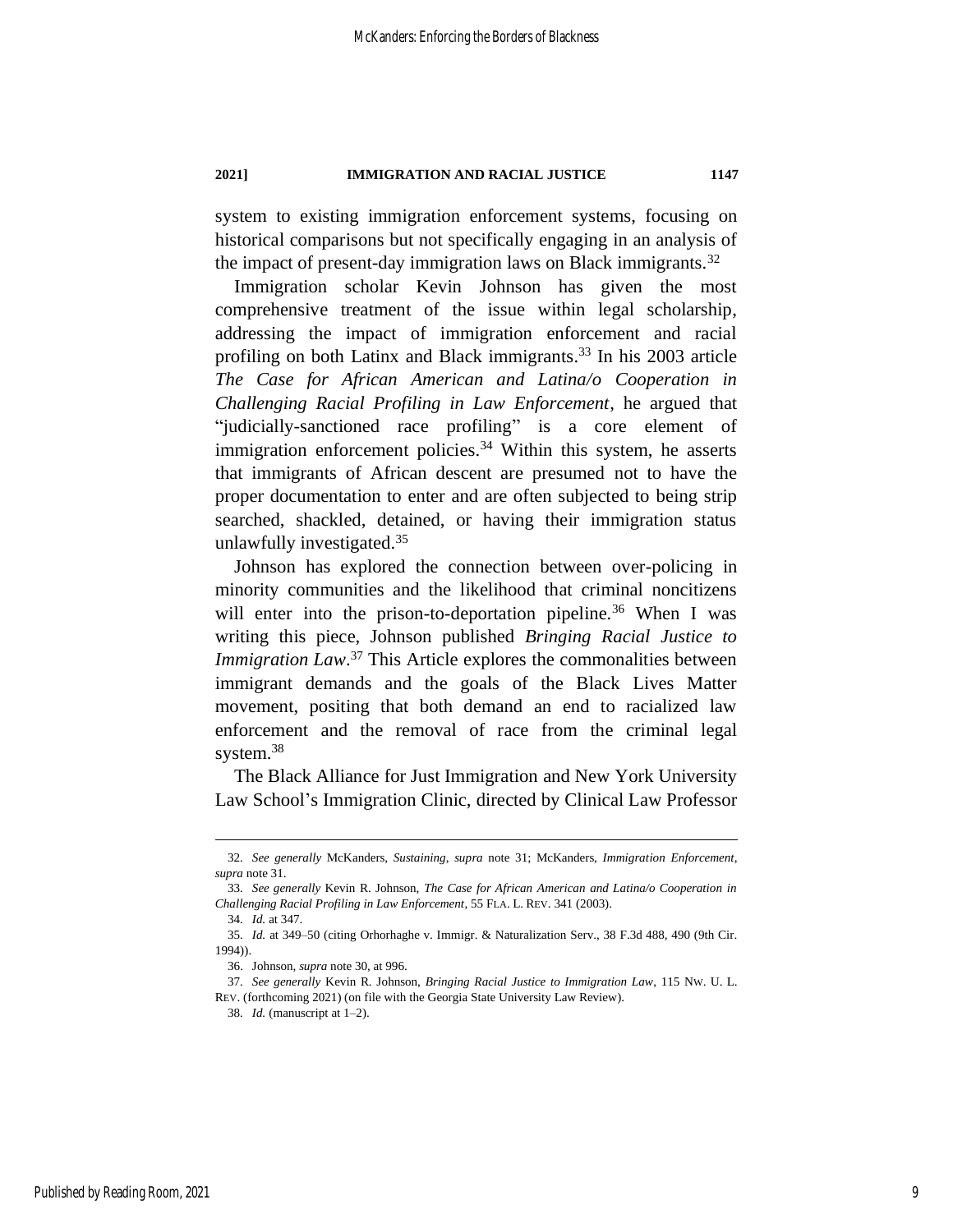Alina Das, produced a comprehensive report, entitled *The State of Black Immigrants*. <sup>39</sup> This report extensively documents how immigration laws, executive policies, and administrative actions have resulted in over-policing and deportation of Black immigrants.<sup>40</sup> This is the most comprehensive report to date.

Outside legal scholarship, sociologist Tanya Golash-Boza has noted that scholars who study Black immigrants rarely mention mass incarceration.<sup>41</sup> Golash-Boza is one of few scholars who has studied how the structures that contribute to mass incarceration have also affected the incorporation trajectories of Black male immigrants.<sup>42</sup> She conducted a case study of over two dozen Jamaican and Dominican immigrants to demonstrate how criminalization directly contributes to the deportation of Black immigrants in the United States.<sup>43</sup> She focused on Jamaicans and Dominicans because they are more likely to be deported on criminal grounds and are more likely to be deported than other immigrant groups, even after they have obtained LPR status. <sup>44</sup> At the time of her study in 2017, Golash-Boza recognized the gap in legal scholarship, placing mass incarceration and criminalization in conversation with the deportation of Black immigrants.<sup>45</sup>

This Article addresses the impact of immigration laws, enforcement policies, and the lack of constitutional protections on Black immigrants. This Article engages in a critical conversation around the impact of immigration enforcement at the intersection of anti-Black racism. The particular and disproportionate harms that immigration laws and enforcement policies have had on Black immigrants illuminate how immigration laws fail to adhere to constitutional norms of equality. The failure of anti-discrimination norms to provide redress results in differential racialization and

<sup>39</sup>*. See generally* MORGAN-TROSTLE & ZHENG, *Part I*, *supra* not[e 18.](#page-6-0)

<sup>40</sup>*. Id.* at 5.

<sup>41.</sup> Golash-Boza, *supra* note [28,](#page-8-2) at 137.

<sup>42</sup>*. Id.*

<sup>43</sup>*. Id.* at 137–38.

<sup>44</sup>*. Id.* at 142.

<sup>45</sup>*. Id.* at 137.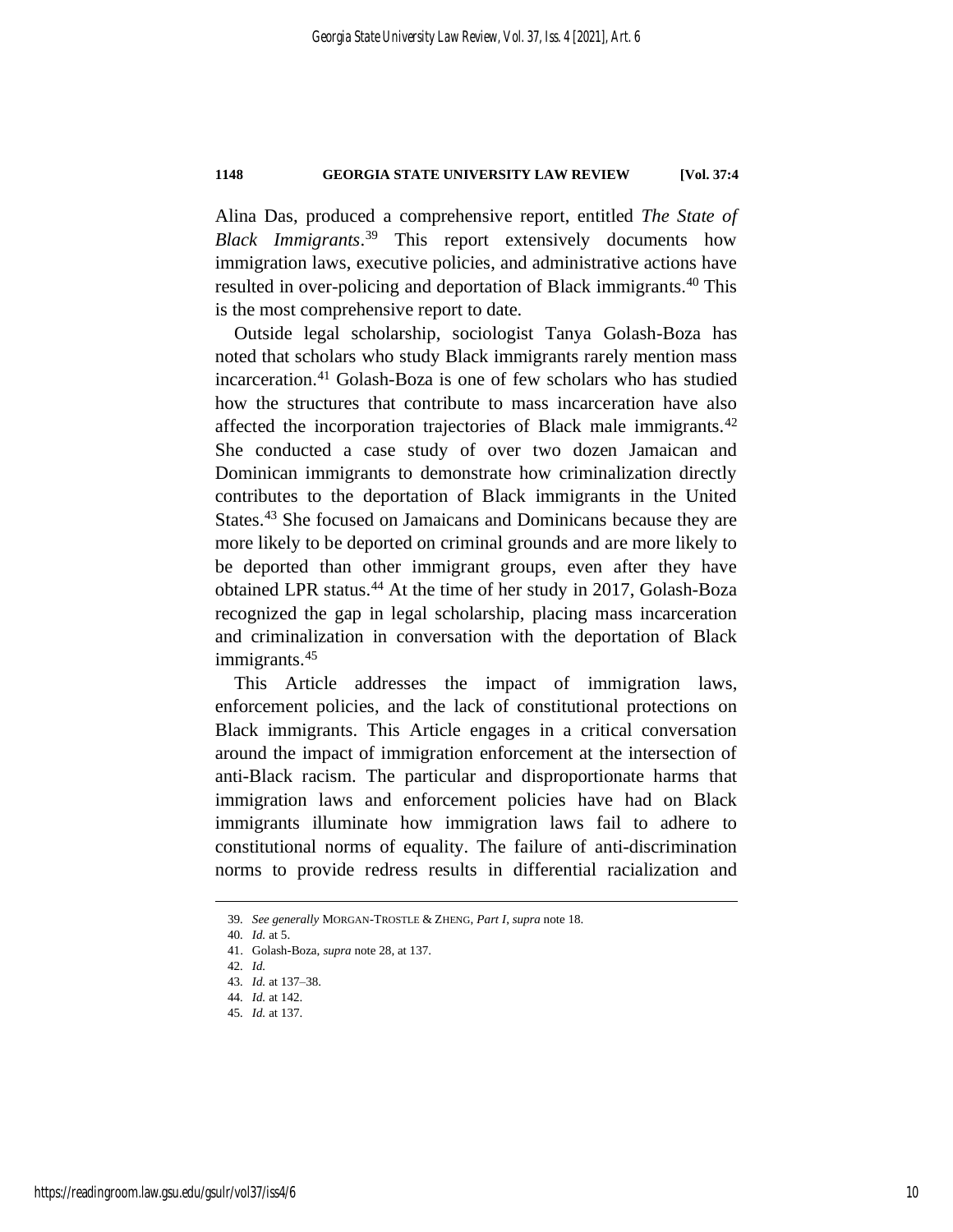essentialist paradigms that render Black immigrants invisible at the intersection of their race and immigration status. The goal of this Article is to examine how, at the intersection of anti-Black racism and immigration status, the immigration laws and enforcement policies operate to reinforce structural racism in America. At this intersection, Black immigrants experience a double bind where enforcement of immigration laws and the criminal legal system disparately impact them, resulting in over incarceration and deportation.

The Article proceeds in three parts. First, the Article examines how the first immigration laws—limiting citizenship to white males continue to reinforce racial hierarchies in the United States. Specifically, this Part focuses on how Black immigrants are particularly vulnerable within a system that does not recognize constitutional norms of equality. Part II of the Article examines how anti-Black racism and the lack of constitutional protections within the immigration system leads to disproportionate immigration enforcement against Black immigrants. Relying on the Black Alliance for Just Immigration and Golash-Boza studies, this Part details how the legislative reforms of 1996, coupled with different executive enforcement policies, have had a disproportionate impact on the detention and deportation of Black immigrants. Third, in line with the goal of the *Georgia State University Law Review*'s 2021 Symposium—examining solutions—the Article examines the concept of transformational solidarity as a method to address the failure of immigration laws to adhere to constitutional norms. The intersection of the grassroots abolition movements in criminal and immigration law enforcement—"defunding the police" and "abolishing ICE"—provides a starting point for addressing the disproportionate impact of immigration laws and enforcement policies on Black immigrants. This Symposium, "Social Justice and Racial Equality: What's Next?," provides the space for legal scholars to engage in questions of how Black immigrants are racialized as Black at the border and how structural racism impacts their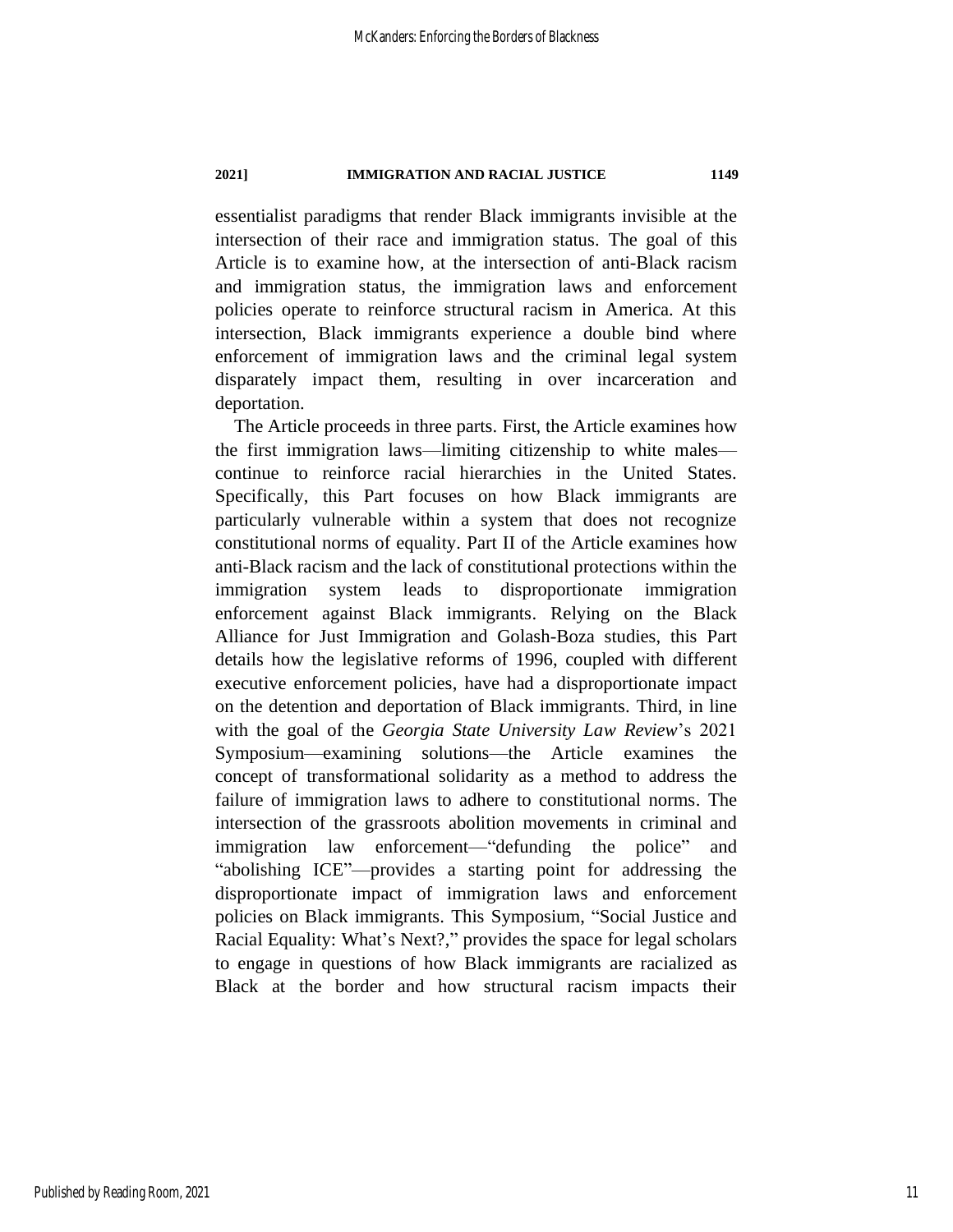experience of tiered personhood and discrimination in the United States.

### <span id="page-12-0"></span>I. NOT CITIZENS, NOT IMMIGRANTS: THE INVISIBILITY OF BLACK IMMIGRANTS

Black immigrants' invisibility within immigration legal discourse stems from a progression of the Black–white binary within the social construct of race that categorizes and creates racialized hierarchies. The first immigration laws and emergence of the doctrine of immigration exceptionalism work in tandem to racialize Black immigrants at the border and contribute to their continued invisibility at the intersection of their race, nationality, and immigration status. Black immigrants are particularly vulnerable in an immigration system that does not recognize constitutional norms of equality. Until recently, Black immigrants have been largely invisible in immigration policy debates because they are Black but not citizens of the United States and not viewed as fitting within other immigrant groups. This Part examines how the foundational immigration laws, coupled with the current doctrine of immigration exceptionalism (i.e., exemption from the protection of constitutional norms), result in their invisibility, which leads to the disproportionate policing and deportation of Black immigrants.

The foundational naturalization laws excluded African Americans from obtaining citizenship. In 1790, the first naturalization law limited citizenship to "free white person[s]." <sup>46</sup> The first citizenship law naturalized white identity by codifying the legal equivalency between citizen as a rightsholder and whiteness.<sup>47</sup> Limiting naturalization to whites to the exclusion of all other groups signified core concepts of membership and belonging that still permeate immigration laws today. Affirming this principle, in reference to the

<span id="page-12-1"></span><sup>46.</sup> Naturalization Act of 1790, ch. 3, 1 Stat. 103 (repealed 1795).

<sup>47.</sup> IAN HANEY LÓPEZ, WHITE BY LAW: THE LEGAL CONSTRUCTION OF RACE 18 (Richard Delgado & Jean Stefancic eds., 2d ed. 2006) ("The prerequisite cases are literally about the legal naturalization of Whites; they are also figuratively about naturalizing White identity.").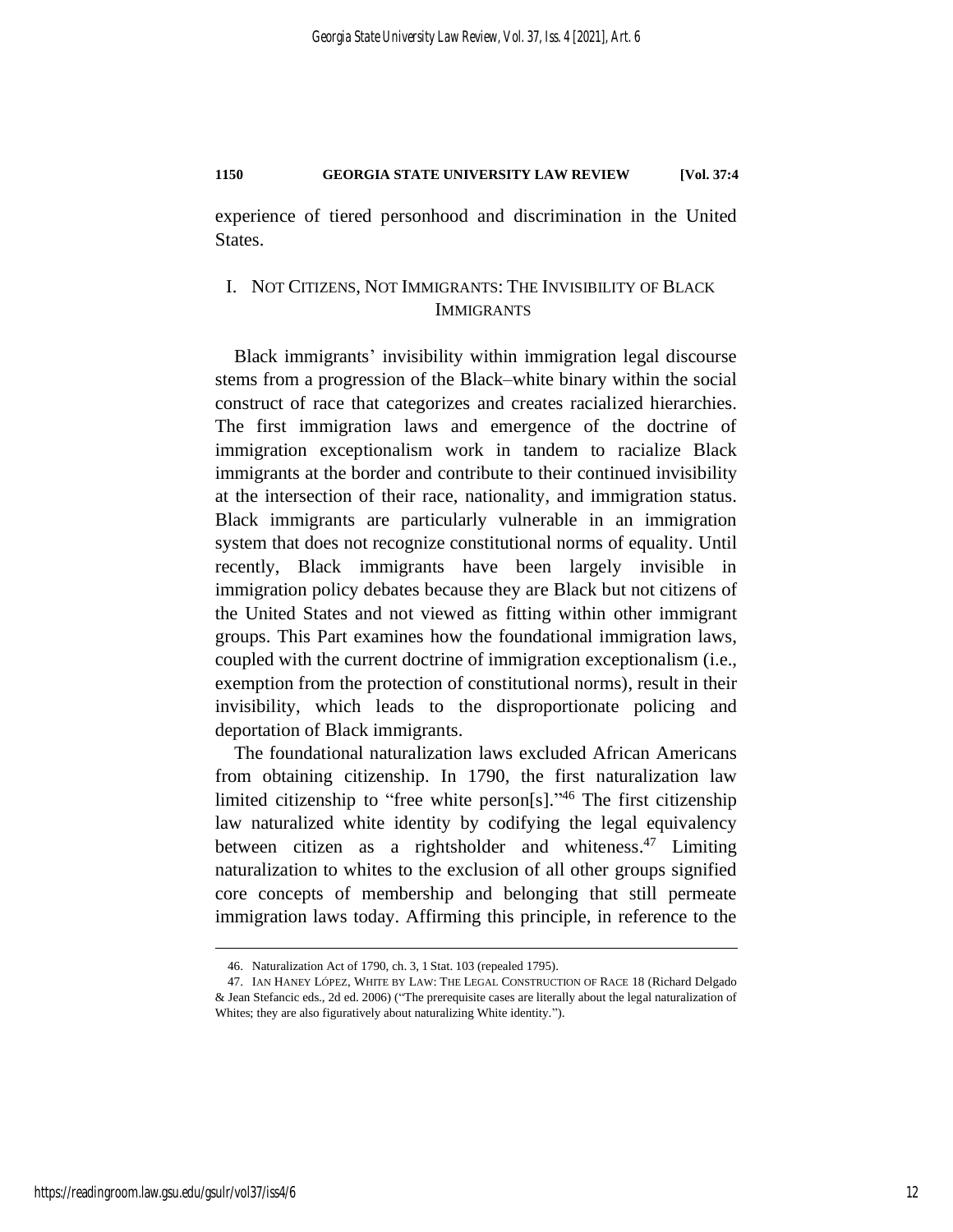first naturalization laws, scholar Ian Haney Lopez asserted: "The operation of law does far more than merely legalize race; it defines as well the spectrum of domination and subordination that constitutes race relations."<sup>48</sup> "At different times and in differing degrees in the history of the United States, the law has functioned to perpetuate tiered personhood based on race or ethnicity, forming different groups and classes of persons." <sup>49</sup> Thus, personhood rights are those rights granted regardless of citizenship status.

The 1857 *Dred Scott v. Sanford* case further elucidates the racialized norms of citizenship in the United States, excluding African Americans from citizenship. <sup>50</sup> In *Dred Scott*, the Supreme Court affirmed that slaves could not become citizens.<sup>51</sup> Justice Taney stated:

The term free inhabitant, in the generality of its terms, would certainly include one of the African race who had been manumitted. But no example, we think, can be found of his admission to all the privileges of citizenship in any State of the Union after these Articles were formed, and while they continued in force. And, notwithstanding the generality of the words "free inhabitants," *it is very clear that, according to their accepted meaning in that day, they did not include the African race, whether free or not* . . . . 52

Justice Taney also noted the concern that if African Americans were given full membership and belonging through citizenship rights they would have:

<sup>48</sup>*. Id.* at 7–8 ("The law's construction of whiteness defined and affirmed critical aspects of identity (who is white); of privilege (what benefits accrue to that status); and of property (what *legal* entitlements arise from that status)." (quoting Cheryl I. Harris, *Whiteness As Property*, 106 HARV. L. REV. 1707, 1725 (1993))).

<sup>49.</sup> McKanders, *Sustaining*, *supra* note [31,](#page-8-0) at 171.

<sup>50.</sup> 60 U.S. (19 How.) 393 (1857), *superseded by constitutional amendment*, U.S. CONST. amend. XIV.

<sup>51</sup>*. Id.* at 419.

<sup>52</sup>*. Id.* at 418 (emphasis added).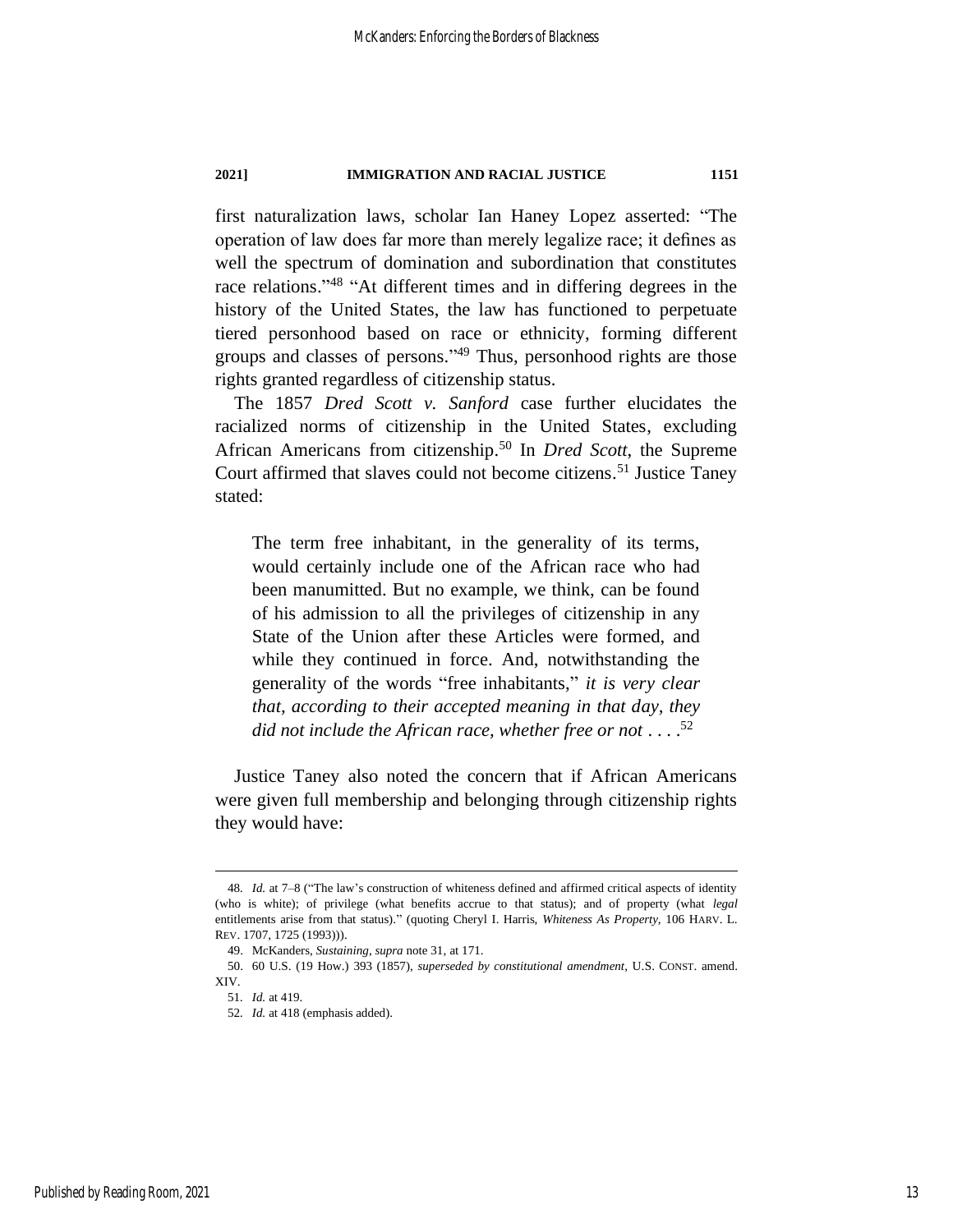[T]he right to enter every other State whenever they pleased, singly or in companies, without pass or passport, and without obstruction, to sojourn there as long as they pleased, to go where they pleased at every hour of the day or night without molestation, unless they committed some violation of law for which a white man would be punished  $\ldots$ .<sup>53</sup>

Justice Taney further stated that Black people "had no rights which the white man was bound to respect." 54

African Americans' exclusion from citizenship established the foundational boundaries for the legal enforcement of racialized immigration policies. Both the 1790 naturalization limitation to free white persons and *Dred Scott*'s limitation on the rights afforded to African Americans created an interdependent relationship between race and immigration laws' reinforcement of racialized borders and defined the spectrum of domination and subordination that constitutes race relations.

In 1868, the Fourteenth Amendment of the U.S. Constitution acknowledged that African Americans were citizens at birth. <sup>55</sup> The Fourteenth Amendment overturned the *Dred Scott* decision but did not eliminate the decision's pronouncement that individuals of African descent are not entitled to the same rights that come with the membership as a white citizen. 56

Between 1878 and when the racial restrictions on naturalization were lifted in 1952, courts considered approximately fifty naturalization cases.<sup>57</sup> It is important to note that in all but one case argued by the applicants for citizenship "presented claims of [w]hite

<sup>53</sup>*. Id.* at 417.

<sup>54</sup>*. Id.* at 407.

<sup>55.</sup> U.S. CONST. amend. XIV, § 1.

<sup>56</sup>*. See* Irene Scharf, *Second Class Citizenship? The Plight of Naturalized Special Immigrant Juveniles*, 40 CARDOZO L. REV. 579, 612 (2018) (describing how the Fourteenth Amendment failed to provide African Americans with the same rights afforded to white citizens).

<sup>57.</sup> LÓPEZ, *supra* not[e 47,](#page-12-1) at 35 app. a.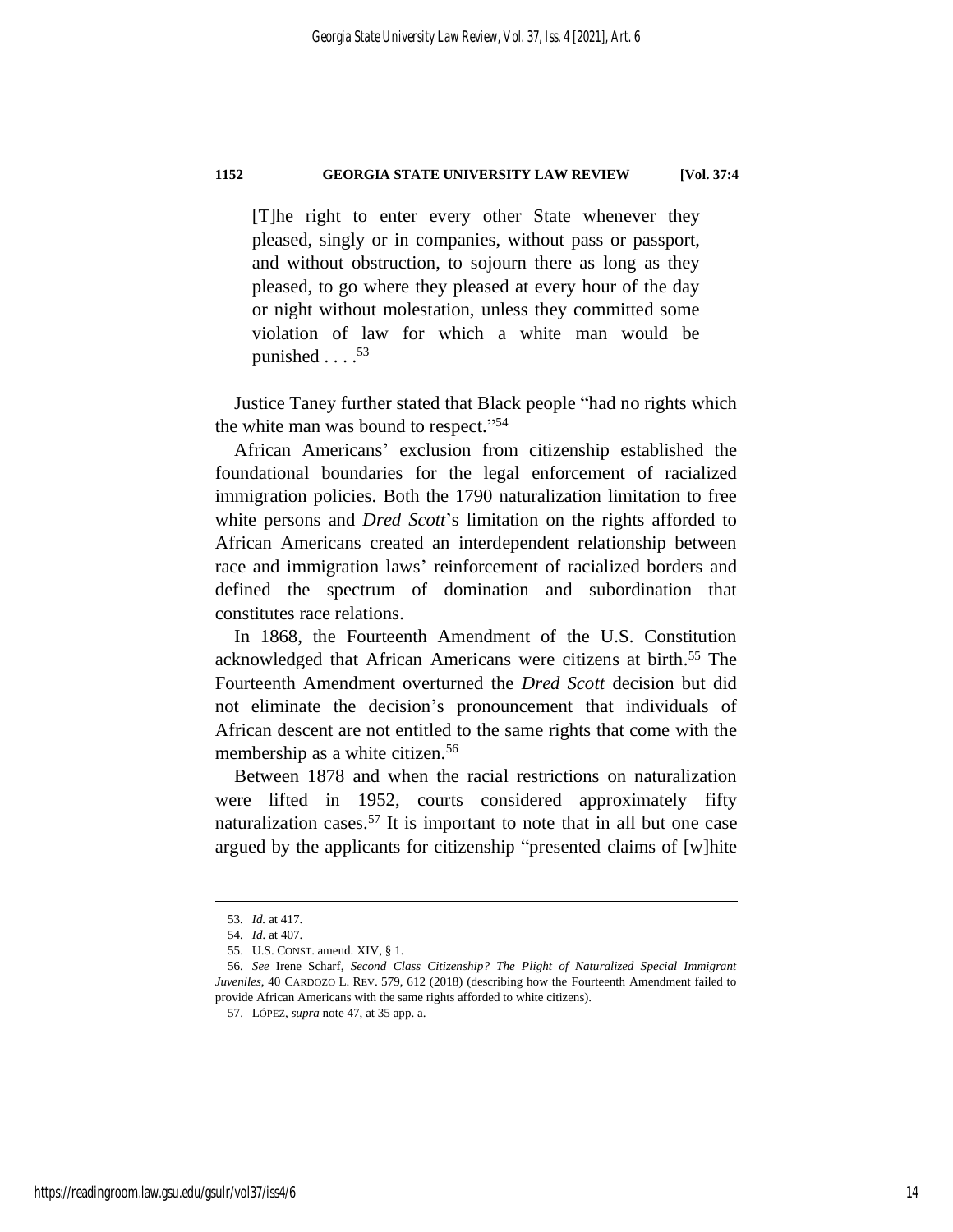racial identity."<sup>58</sup> The key point is "that the social stigma and harsh discrimination imposed on those with Black status discouraged applicants for citizenship from seeking admission on that basis." 59 This created a norm by which immigrants inherently attempt to distance themselves from being identified as Black. The implications of which influence how Black immigrants experience a particular invisibility within immigration discourses.

Similar to the foundational naturalization laws, the foundational doctrine permitting the exclusion of immigration laws from adhering to constitutional norms have been about non-Black immigrants, most notably Chinese and Japanese immigrants. Immigration laws continued to further the inclusion of whites to the exclusion of other non-Black immigrant groups. The Page Act of 1875 (repealed in 1974) limited the entrance of Asian immigrants and unskilled Chinese and Indian workers.<sup>60</sup> In 1882, Congress passed the Chinese Exclusion Act, which barred the migration of Chinese nationals to the United States.<sup>61</sup> In a series of Supreme Court cases (Chinese Exclusion Act cases), the Court upheld the ban on the entry of Chinese nationals.<sup>62</sup> The Chinese Exclusion Act cases largely exempt the federal government from adhering to constitutional norms.

Further, in 1924, the Johnson-Reed Act excluded immigrants who were not white.<sup>63</sup> This Act excluded Asians, Africans, and Europeans who were not white from migrating to the United States.<sup>64</sup> The racist,

<sup>58</sup>*. Id.*

<sup>59</sup>*. Id.* at 37.

<sup>60.</sup> Page Act of 1875, ch. 141, § 1, 18 Stat. 477 (repealed 1974).

<sup>61.</sup> Chinese Exclusion Act, ch. 126, 22 Stat. 58 (1882) (repealed 1943). There were a series of Chinese exclusion statutes from 1882 to 1892. *See* Act of May 6, 1882, ch. 126, 22 Stat. 58 (repealed 1943) (executing certain treaty stipulations relating to Chinese); Act of July 5, 1884, ch. 220, 23 Stat. 115 (repealed 1943) (amending treaty stipulations relating to Chinese); Act of Oct. 1, 1888, ch. 1064, §§ 1-2, 25 Stat. 504 (repealed 1943) (supplementing prior treaty stipulations); Act of May 5, 1892, ch. 60, §§ 1–3, 27 Stat. 25 (repealed 1943) (prohibiting the immigration of Chinese).

<sup>62</sup>*. See generally* Fong v. United States, 149 U.S. 698 (1893); Ping v. United States, 130 U.S. 581 (1889); Chew v. United States, 112 U.S. 536 (1884).

<sup>63</sup>*. See generally* Immigration Act of 1924, ch. 190, 43 Stat. 153 (1924) (repealed 1952).

<sup>64.</sup> Mae M. Ngai, *The Architecture of Race in American Immigration Law: A Reexamination of the Immigration Act of 1924*, 86 J. AM. HIST. 67, 69 (1999) ("The central theme of [the Immigration Act of 1924 quotas] was a race-based nativism, which favored the 'Nordics' of northern and western Europe over the 'undesirable races' of eastern and southern Europe."); *see also id.* at 72 ("The Quota Board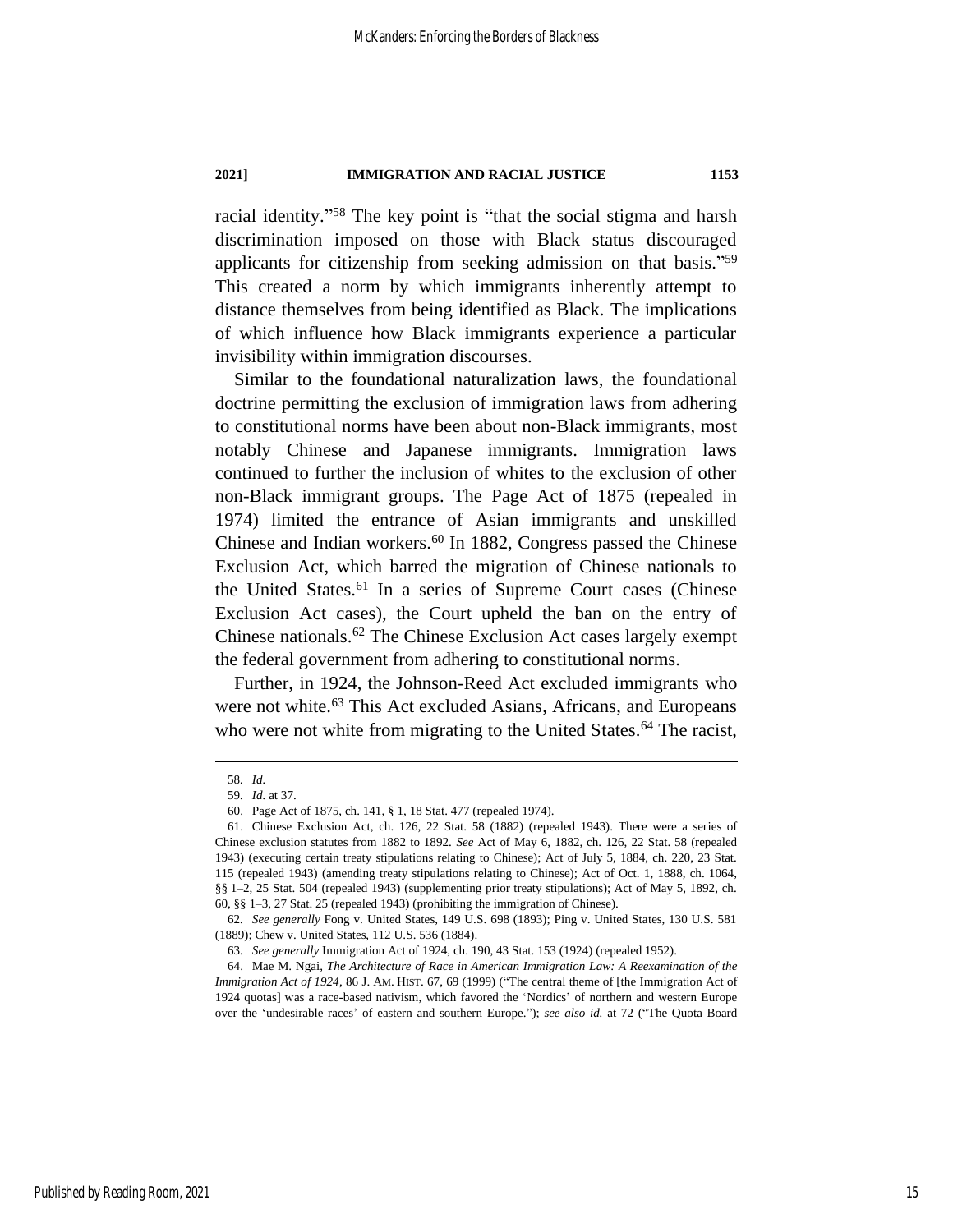exclusionary nature of the foundational immigration laws has focused on the exclusion of non-Black immigrants.

The racist foundation of immigration law, when placed in context with the political branches' unfettered discretion over the enactment and enforcement of immigration, results in the denial of the personhood of Black immigrants who are not citizens nor seen as immigrants. The wide discretion has resulted in courts deferring to the political branches' authority to regulate immigration. Accordingly, the plenary powers doctrine has emerged where Congress enacts immigration laws with very little judicial oversight, and the Executive branch enforces immigration laws with very little interference.<sup>65</sup>

"Traditionally, immigration laws are considered within a nation's prerogative as a nation-state has the ability to discriminate against who is permitted to enter."<sup>66</sup> When evaluating whether the political branches are adhering to constitutional norms, courts have been very deferential to the political branches, citing sovereignty and national security as justifications for evading constitutional norms. This is immigration exceptionalism. $67$  In explaining the impact of immigration exceptionalism, Immigration scholar Jennifer Chacón asserts: "[W]e are witnessing what happens when courts consistently fail to acknowledge and redress the harms caused by racism in the political process." <sup>68</sup> Immigration exceptionalism results in a failure to recognize how systemic racism impacts the enforcement of immigration laws.

used census race categories to make its calculations. It subtracted from the total United States population all blacks and mulattoes, eliding the difference between the 'descendants of slave immigrants' and the descendants of free Negroes and voluntary immigrants from Africa.").

<sup>65.</sup> Karla Mari McKanders, *Deconstructing Invisible Walls: Sotomayor's Dissents in an Era of Immigration Exceptionalism*, 27 WM. & MARY J. WOMEN & L. 95, 99–100 (2020).

<sup>66</sup>*. Id.* at 107 (alteration in original) (quoting McKanders, *Federal Preemption*, *supra* note [31,](#page-8-0) at 340).

<sup>67</sup>*. Id.* at 119.

<sup>68.</sup> Jennifer M. Chacón, *The Failure of Equal Protection and the Fragility of Temporary Protection*, 43 UCLA L. MAG., Fall 2020, https://uclalawmagazine.com/the-failure-of-equal-protection-and-thefragility-of-temporary-protection/ [https://perma.cc/2B7J-VX4V] (discussing *Department of Homeland Security v. Regents of the University of California*, 140 S. Ct. 1891, 1891 (2020))*.*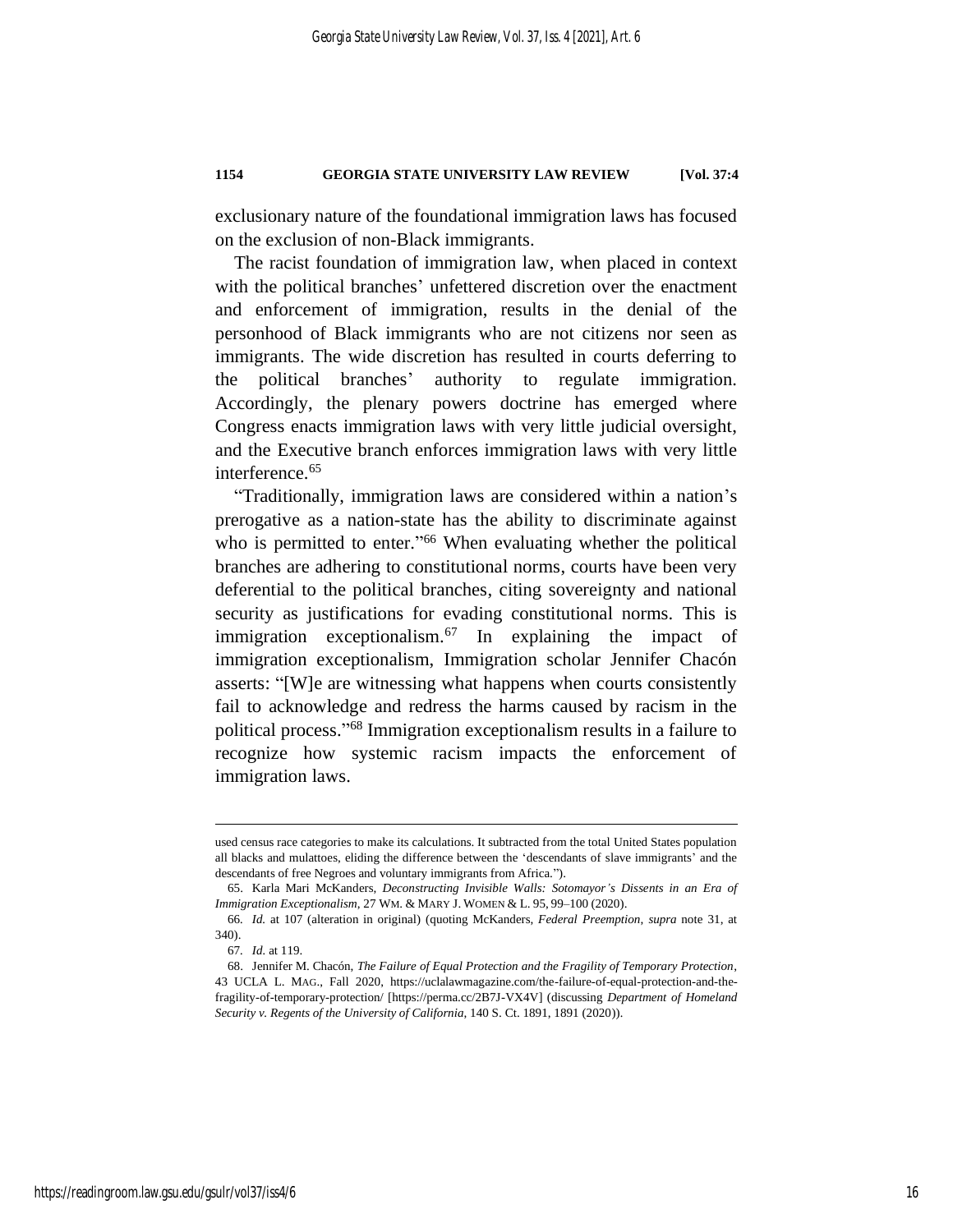The Chinese Exclusion Act cases began the consistent failure to redress racism in the political process and demonstrate depth of immigration exceptionalism. These cases provide the foundation for precluding immigration laws from judicial review even when there is a discriminatory animus.<sup>69</sup> Since the Chinese Exclusion Act cases, immigration laws have been upheld even when they violate constitutional norms.<sup>70</sup> They are ostensibly based upon the principle that countries as sovereigns have the ability to create laws in furtherance of the state's interest; however, they have operated to exclude noncitizens who are considered "non-white."<sup>71</sup> Traditionally, immigration laws are considered within a nation's prerogative because a nation-state has the ability to discriminate against who is permitted to enter.<sup>72</sup> The doctrine of immigration exceptionalism exempts immigrants from having their rights protected from

<sup>69</sup>*. See* Fiallo v. Bell, 430 U.S. 787, 792 (1977) ("'[O]ver no conceivable subject is the legislative power of Congress more complete than it is over' the admission of aliens." (quoting Oceanic Steam Navigation Co. v. Stranahan, 214 U.S. 320, 339 (1909))); Ping v. United States, 130 U.S. 581, 603–04 (1889) (laying out the plenary powers doctrine which attributed the power as inherent to a sovereign nation); *see also* Chris Nwachukwu Okeke & James A.R. Nafziger, *United States Migration Law: Essentials for Comparison*, 54 AM. J. COMP. L. 531, 544 (2006) (stating that a cardinal doctrine of U.S. constitutional law is that Congress has an inherent, plenary power in matters of immigration); Peter J. Spiro, *Learning to Live with Immigration Federalism*, 29 CONN. L. REV. 1627, 1630 (1997) ("[T]he federal government has enjoyed a virtual carte blanche on immigration matters.").

<sup>70</sup>*.* Kevin R. Johnson, *Keynote to Immigration in the Trump Era Symposium: Judicial Review and the Immigration Laws*, 48 SW. L. REV. 463, 465 (2019) (defining characteristic of plenary powers doctrine as "immigration exceptionalism"). *See generally* Kerry Abrams, *Plenary Power Preemption*, 99 VA. L. REV. 601 (2013).

<sup>71</sup>*. See* Plyler v. Doe, 457 U.S. 202, 225 (1982) ("Drawing upon [its Article I, Section 8] power, upon its plenary authority with respect to foreign relations and international commerce, and upon the inherent power of a sovereign to close its borders, Congress has developed a complex scheme governing admission to our Nation and status within our borders." (first citing Mathews v. Diaz, 426 U.S. 67, 96 (1976); and then citing Harisiades v. Shaughnessy, 342 U.S. 580, 588–89 (1982))); *see also Fiallo*, 430 U.S. at 792 ("Our cases 'have long recognized the power to expel or exclude aliens as a fundamental sovereign attribute exercised by the Government's political departments . . . .'" (quoting Shaughnessy v. United States *ex rel.* Mezei, 345 U.S. 206, 210 (1953))); League of United Latin Am. Citizens v. Wilson, 908 F. Supp. 755, 768 (C.D. Cal. 1995) (recognizing the inherent power of a sovereign nation to control its borders (first citing Ekiu v. United States, 142 U.S. 651, 659 (1892); and then citing *Plyler*, 457 U.S. at 225)); *Ping*, 130 U.S. at 581 (stating that the government's power to exclude aliens from the United States is not open to controversy). *See generally* Fong v. United States, 149 U.S. 698 (pointing out that the Constitution vests the national government with absolute control over international relations).

<sup>72</sup>*. See Plyler*, 457 U.S. at 225; *see also Fiallo*, 430 U.S. at 792; *League of United Latin Am. Citizens*, 908 F. Supp. at 768; *Ping*, 130 U.S. at 581. *See generally Fong*, 149 U.S. 698.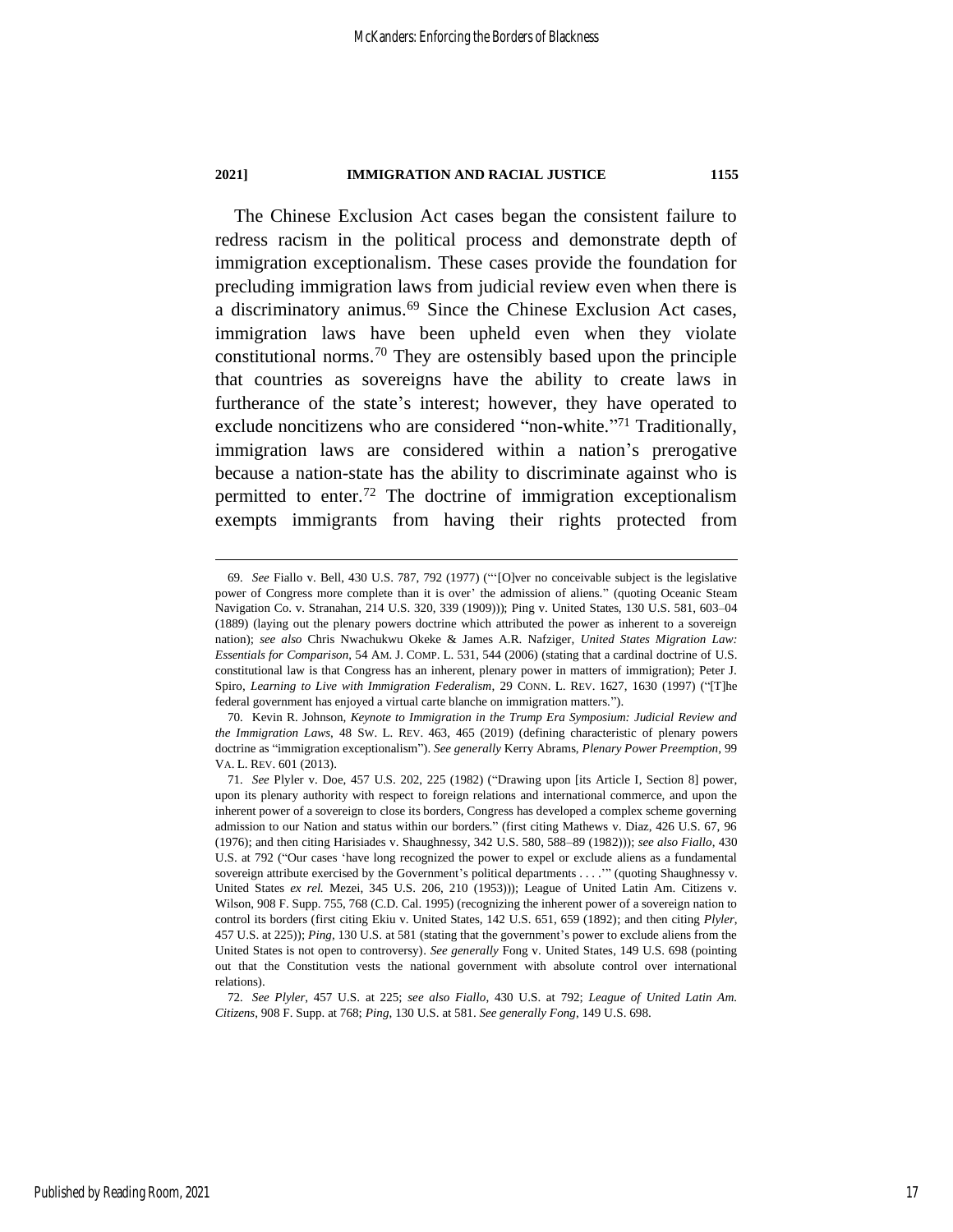discriminatory government action, which would not be acceptable in other regulatory fields. 73

<span id="page-18-0"></span>The foundations of immigration law, coupled with immigration exceptionalism facilitating the exclusion of non-white immigrants, create a system of tiered personhood where constitutional norms do not apply to immigrants, especially immigrants of color.<sup>74</sup> The foundation of U.S. immigration laws furthered systemic racism, which sought to maintain inequality based on race with the intent to exclude non-whites from full membership in American society and entitlement to basic rights.<sup>75</sup> The concept of personhood is "a placeholder for deeper concepts that ground [society's] moral intuitions about human rights." <sup>76</sup> A "person" is defined as "any being whom the law regards as capable of rights and duties."77 Accordingly, personhood rights should be recognized regardless of citizenship status. If an individual belongs to a non-white category or is racialized as Black, members of these groups are denied legal and social protections.<sup>78</sup> Although the Fourteenth Amendment provides that all persons are entitled to equality under the law, immigration law, through the plenary powers doctrine and immigration exceptionalism, has bypassed this requirement, creating subordinate groups who are outside the protections of the law.<sup>79</sup> Essentially,

78*. Id.*

<sup>73.</sup> David S. Rubenstein & Pratheepan Gulasekaram, *Immigration Exceptionalism*, 111 NW. U. L. REV. 583, 584–85 (2017) (stating that immigration law is exceptional, especially when it comes to immigrants' rights that "do not apply to other regulatory fields and enable government action that would be unacceptable if applied to citizens").

<sup>74.</sup> Gabriel J. Chin, *Segregation's Last Stronghold: Race Discrimination and the Constitutional Law of Immigration*, 46 UCLA L. REV. 1, 6 (1998) ("[T]he plenary power doctrine is said to make racial discrimination in the immigration context lawful per se."). *See generally* McKanders, *Sustaining*, *supra* not[e 31.](#page-8-0)

<sup>75</sup>*.* Chin, *supra* not[e 74,](#page-18-0) at 5–6.

<sup>76.</sup> Jens David Ohlin, *Is the Concept of the Person Necessary for Human Rights?*, 105 COLUM. L. REV. 209, 248–49 (2005).

<sup>77</sup>*. See Person*, BLACK'S LAW DICTIONARY (11th ed. 2019) ("Any being that is so capable is a person, whether a human being or not, and no being that is not so capable is a person, even though he be a man. Persons are the substances of which rights and duties are the attributes. It is only in this respect that persons possess juridical significance, and this is the exclusive point of view from which personality receives legal recognition.").

<sup>79</sup>*. Id.*; *see also* Kevin R. Johnson, *Federalism and the Disappearing Equal Protection Rights of Immigrants*, 73 WASH. & LEE L. REV. ONLINE 269, 270 (2016) ("[W]e must examine the continuing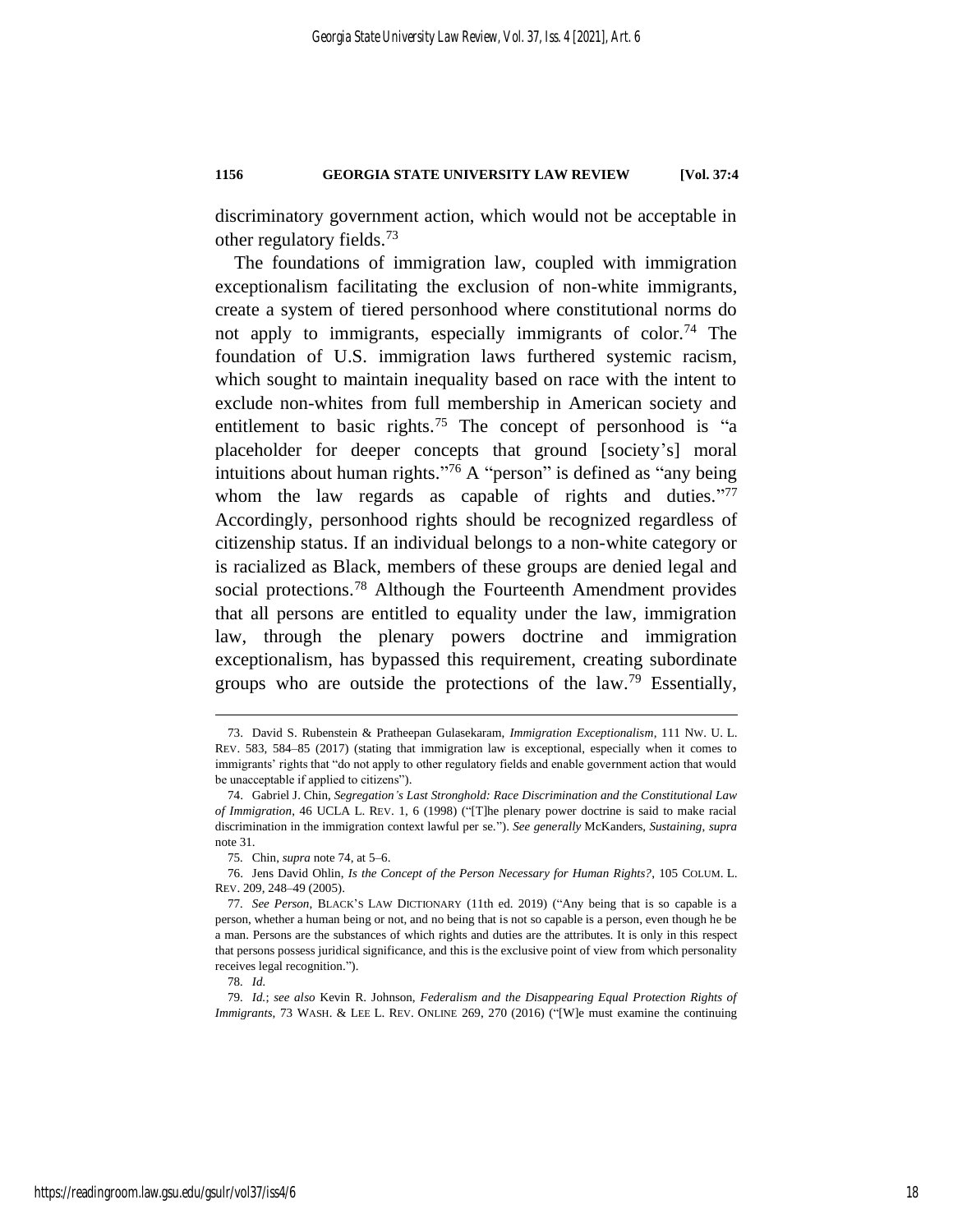tiered personhood guarantees that the basic humanity of subordinate groups is denied because of their race, ethnicity, or nationality.

The exemplar case demonstrating the failure of the Constitution the Equal Protection Clause—to apply to the federal government is the 1976 Supreme Court case, *Mathews v. Diaz*. <sup>80</sup> In *Diaz*, the Supreme Court evaluated the constitutionality of excluding noncitizens from eligibility for a federal medical insurance program.<sup>81</sup> The Court held, congruent with the plenary powers and immigration exceptionalism doctrines:

In the exercise of its broad power over naturalization and immigration, Congress regularly makes rules that would be unacceptable if applied to citizens. The exclusion of aliens and the reservation of the power to deport have no permissible counterpart in the Federal Government's power to regulate the conduct of its own citizenry.<sup>82</sup>

This decision affirms the creation of a system of tiered personhood where constitutional norms do not apply to immigrants, especially immigrants of color.

More recently, the Supreme Court's failure to even review constitutional challenges to Executive branch policies continues to further this system of tiered personhood. In the case challenging the Executive branch's recission of the Deferred Action for Childhood Arrivals program (DACA), the plaintiffs alleged that DACA's recission was motivated by a discriminatory animus towards Latinx community in violation of the Equal Protection Clause. <sup>83</sup> The

vitality of the plenary power doctrine. That exceptional doctrine shields from judicial review invidious classifications under the U.S. immigration laws, including discrimination that would be patently unconstitutional if applied to U.S. citizens; those laws historically have discriminated against noncitizens who are racial minorities, poor, disabled, women, political dissidents, and others. Dismantling what is known as 'immigration exceptionalism' has long puzzled immigration law scholars.").

<sup>80</sup>*. See generally* Mathews v. Diaz, 426 U.S. 67 (1976).

<sup>81</sup>*. Id.* at 68.

<sup>82</sup>*. Id.* at 79–80 (footnotes omitted).

<sup>83.</sup> Dep't of Homeland Sec. v. Regents of the Univ. of Cal., 140 S. Ct. 1891, 1891 (2020)*.*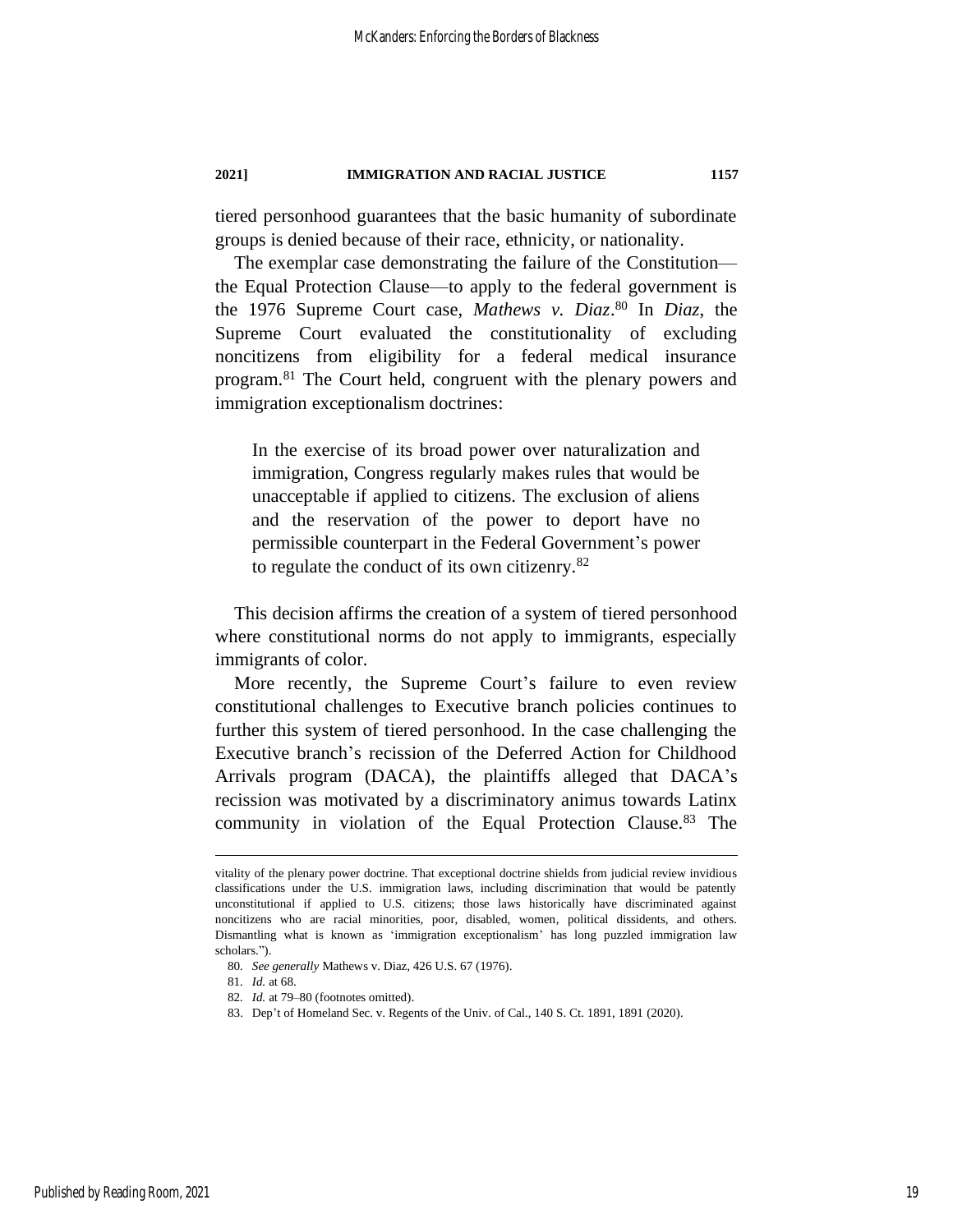majority opinion did not evaluate the plaintiffs' equal protection claims, stating that the allegations were insufficient.<sup>84</sup>

Further, although not an equal protection claim, in *Trump v. Hawaii*, the Supreme Court failed to evaluate whether the Executive's actions violated the Establishment Clause of the First Amendment to the U.S. Constitution where the plaintiffs alleged that orders were "motivated not by concerns pertaining to national security but by animus toward Islam."<sup>85</sup> Notably, in the majority opinion, Chief Justice Roberts relied on *Diaz*'s restriction on the application of constitutional norms to noncitizens.<sup>86</sup> Chief Justice Roberts reaffirmed the doctrine of immigration exceptionalism, indicating that courts defer to the political branches in the enforcement of immigration.<sup>87</sup> He stated: "'Any rule of constitutional law that would inhibit the flexibility' of the President 'to respond to changing world conditions should be adopted only with the greatest caution,' and our inquiry into matters of entry and national security is highly constrained."88

Operating under a binary paradigm that excludes all non-whites and defers to concepts of sovereignty, immigration law has precluded the application of constitutional norms to immigrants of color. The rigid binary of white (inclusion) and others (exclusion) is reinforced through legal standards exempting the application of constitutional norms to noncitizens in the United States. 89

Certainly, the immigration exceptionalism framework does not take into account the intersectionality—the particularity of an immigrant group based upon their multiple identities—of being Black and an immigrant.<sup>90</sup> Intersectionality is not common parlance

<sup>84</sup>*. Id.* at 1892.

<sup>85.</sup> Trump v. Hawaii, 138 S. Ct. 2392, 2406 (2018).

<sup>86</sup>*. Id.* at 2418–20.

<sup>87</sup>*. Id.* at 2419–20.

<sup>88</sup>*. Id.* (citing Mathews v. Diaz, 426 U.S. 67, 81–82 (1976)).

<sup>89</sup>*. See generally id.*; *Regents of the Univ. of Cal*., 140 S. Ct. 1891.

<sup>90.</sup> RICHARD DELGADO & JEAN STEFANCIC, CRITICAL RACE THEORY: AN INTRODUCTION 10 (3d ed. 2017) ("[T]he idea that each race has its own origins and ever-evolving history—is the notion of intersectionality and antiessentialism.").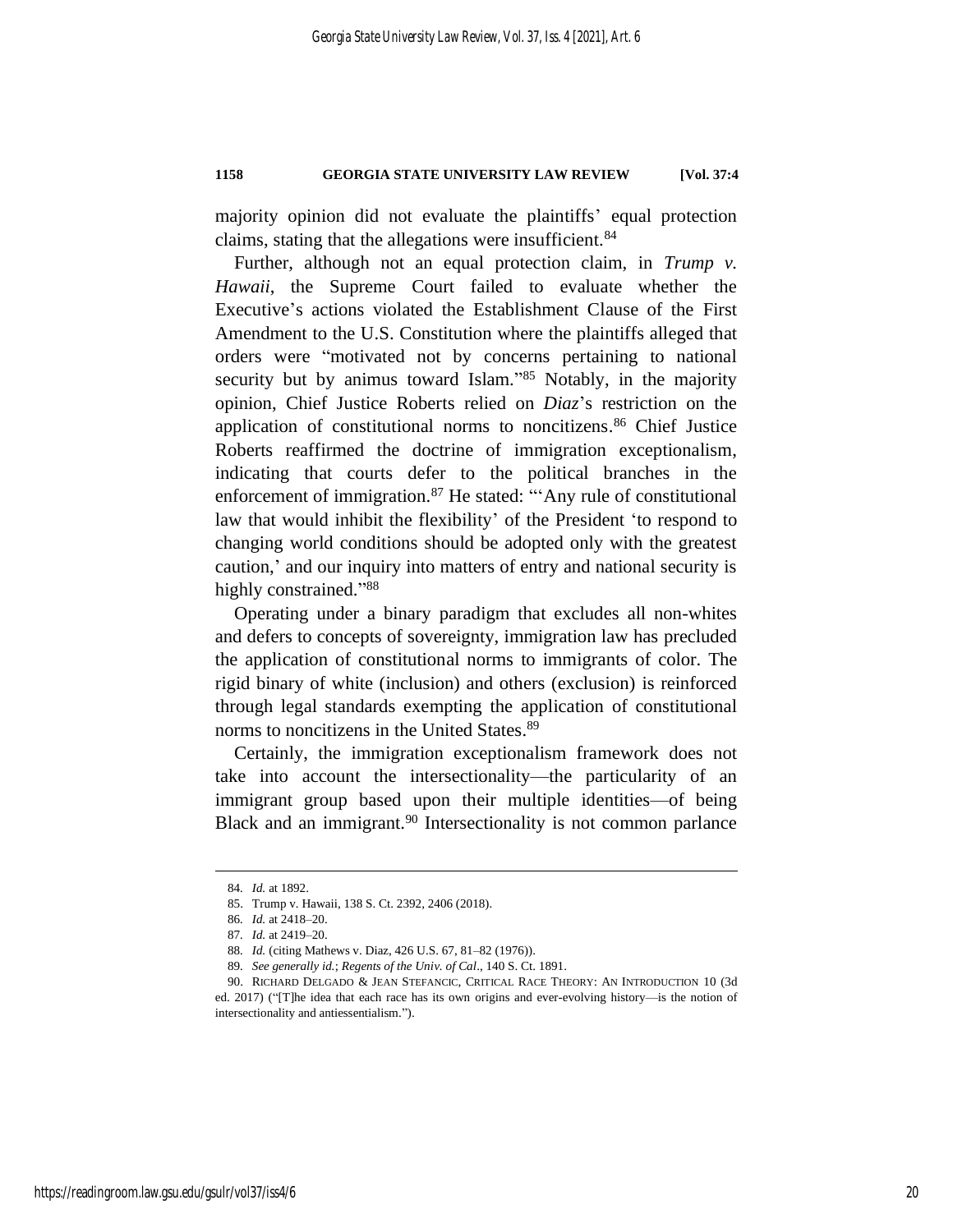<span id="page-21-2"></span>to understand the unique harms Black immigrants experience at the intersection of their race, class, gender, nationality, and immigration status.<sup>91</sup> Moving away from rigid binary understandings of identity into multidirectional, diverse understandings is a concept in which this legal framework does not engage. Identity formation beyond categorization is not a paradigm used to understand immigrants of color and in particular Black immigrants. Black immigrants do not fit within existing paradigms for African Americans nor immigrants; this makes them particularly vulnerable in an immigration system that does not recognize constitutional norms of equality.

## <span id="page-21-0"></span>II. IMPACT OF ANTI-BLACK RACISM ON THE INVISIBILITY OF BLACK IMMIGRANTS

<span id="page-21-1"></span>Any person who is not a citizen can be deported from the United States.<sup>92</sup> Noncitizens include lawful permanent residents (green card holders), visa holders, and undocumented immigrants.<sup>93</sup> There are two immigration law enforcement entities within the Department of

<sup>91.</sup> Juan F. Perea, *The Black/White Binary Paradigm of Race: The "Normal Science" of American Racial Thought*, 85 CALIF. L. REV. 1213, 1216 (1997) ("A paradigm is a shared set of understandings or premises which permits the definition, elaboration, and solution of a set of problems defined within the paradigm. A paradigm is an accepted model or pattern that, 'like an accepted judicial decision in the common law . . . is an object for further articulation and specification under new or more stringent conditions." (footnotes omitted)).

<sup>92.</sup> 8 U.S.C. § 1227(a) (enumerating the grounds for deportation: "[a]ny alien (including an alien crewman) in and admitted to the United States shall, upon the order of the Attorney General, be removed if the alien is within one or more of the following classes of deportable aliens" and that an alien is a noncitizen).

<sup>93.</sup> § 1101(a)(3) (defining noncitizens as aliens, stating, "[t]he term 'alien' means any person not a citizen or national of the United States"). *But see Fact Sheet: President Biden Sends Immigration Bill to Congress As Part of His Commitment to Modernize our Immigration System*, THE WHITE HOUSE (Jan. 20, 2021) [hereinafter THE WHITE HOUSE], https://buildbackbetter.gov/press-releases/fact-sheetpresident-biden-sends-immigration-bill-to-congress-as-part-of-his-commitment-to-modernize-our-

immigration-system/ [https://perma.cc/MR7X-MXTH] (proposing a comprehensive immigration bill to remove the term "alien" with the Immigration and Nationality Act); Catherine E. Shoichet, *Biden Wants to Remove This Controversial Word from US Laws*, CNN, https://www.cnn.com/2021/01/21/politics/alien-biden-immigration-law/index.html

<sup>[</sup>https://perma.cc/K648-D9SW] (Jan. 21, 2021, 2:13 PM) ("The term 'illegal alien,' long decried as a dehumanizing slur by immigrant rights advocates, became even more of a lightning rod during the Trump era—with some top federal officials encouraging its use and several states and local governments taking up measures to ban it.").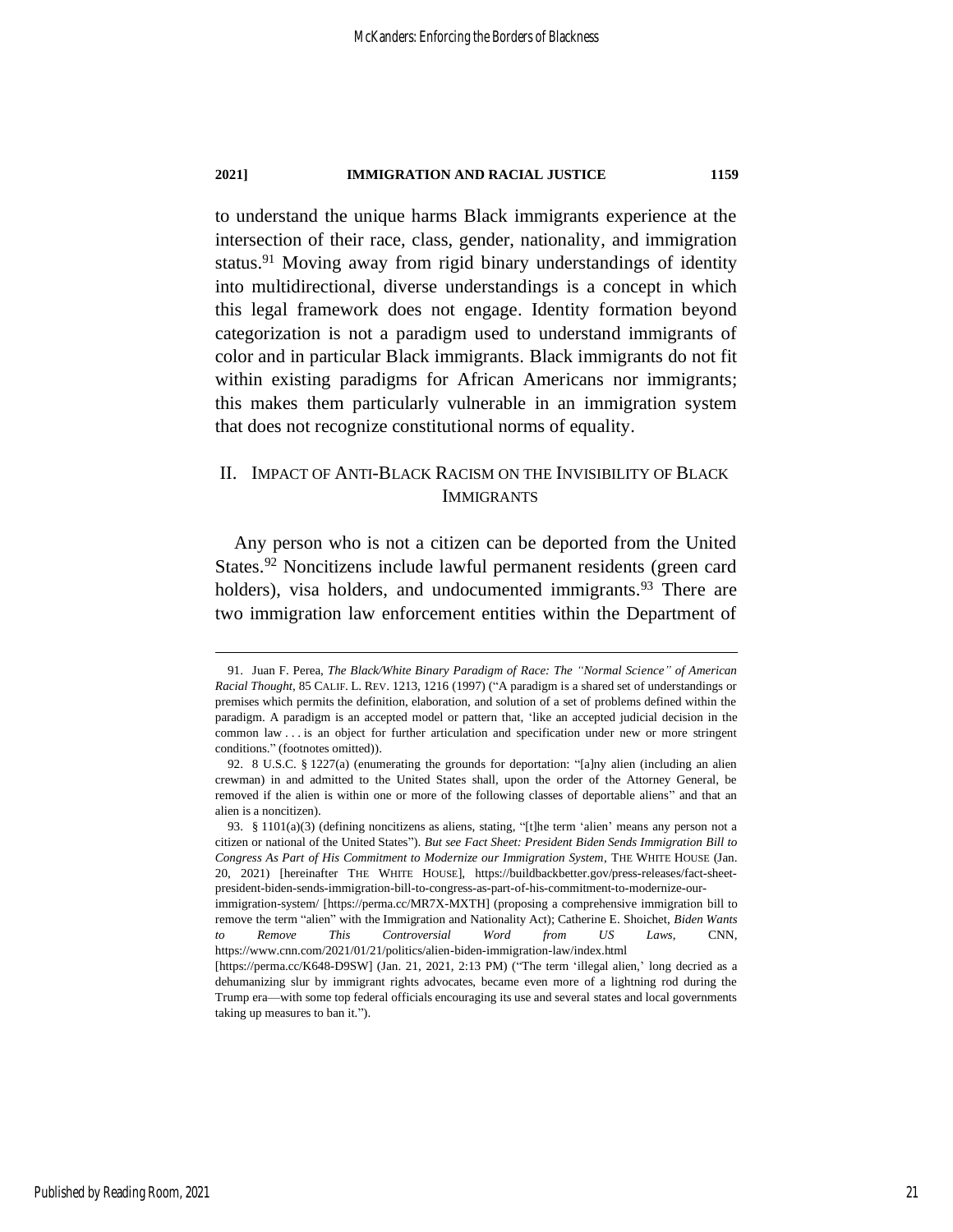Homeland Security (DHS)<sup>94</sup>—Immigration and Customs Enforcement (ICE)<sup>95</sup> and Customs and Border Protection (CBP).<sup>96</sup> ICE handles the interior enforcement of immigration laws (i.e., deportation of noncitizens inside the United States), <sup>97</sup> and CBP handles the exterior enforcement prevention and deportation of noncitizens at the border.<sup>98</sup> A noncitizen's violation of the Immigration and Nationality Act can result in being placed in deportation proceedings.<sup>99</sup> The interior enforcement of immigration laws also occurs through the criminal legal system. If a noncitizen commits a crime, after the criminal proceedings have concluded, they may be transferred to ICE custody, placed in deportation proceedings, and processed for removal.<sup>100</sup> At the intersection of policing and immigration enforcement, Black immigrants experience a double bind. Mass incarceration disproportionately impacts both African Americans and Black immigrants. Accordingly, Black immigrants are disproportionately criminalized, which results in deportation from the United States.

Irrefutable data demonstrates that Black residents are more likely to be detained in "traffic and street" stops than white or Latinx people.<sup>101</sup> This point is exemplified by the fact that "[m]ore than [one] in [six] Black residents who were pulled over in a traffic stop or stopped on the street had similar interactions with police multiple times over the course of the year."<sup>102</sup> Over-policing in Black

<sup>94</sup>*. See generally* Homeland Security Act of 2002, Pub. L. No. 107–296, 116 Stat. 2135 (codified as amended in scattered sections of 6 U.S.C. and 8 U.S.C.) (creating the DHS).

<sup>95</sup>*. See generally* § 1357 (listing the duties of ICE officers).

<sup>96.</sup> 6 U.S.C. § 211, *amended by* Pub. L. 116–277, 134 Stat. 3368 (2020) (listing the duties of Customs and Border Protections).

<sup>97</sup>*. See generally* 8 U.S.C. § 1357.

<sup>98.</sup> 6 U.S.C. § 211, *amended by* Pub. L. 116–277, 134 Stat. 3368.

<sup>99.</sup> 8 U.S.C. § 1229(a)(2) ("An alien placed in proceedings under this section may be charged with any applicable ground of inadmissibility under section 1182(a) of this title or any applicable ground of deportability under section 1227(a) of this title.").

<sup>100</sup>*. See generally* § 1357.

<sup>101.</sup> Alexi Jones, *Police Stops Are Still Marred by Racial Discrimination, New Data Shows.*, PRISON POL'Y INITIATIVE (Oct. 12, 2018), https://www.prisonpolicy.org/blog/2018/10/12/policing/ [https://perma.cc/TR86-QGMQ].

<sup>102</sup>*. Id.*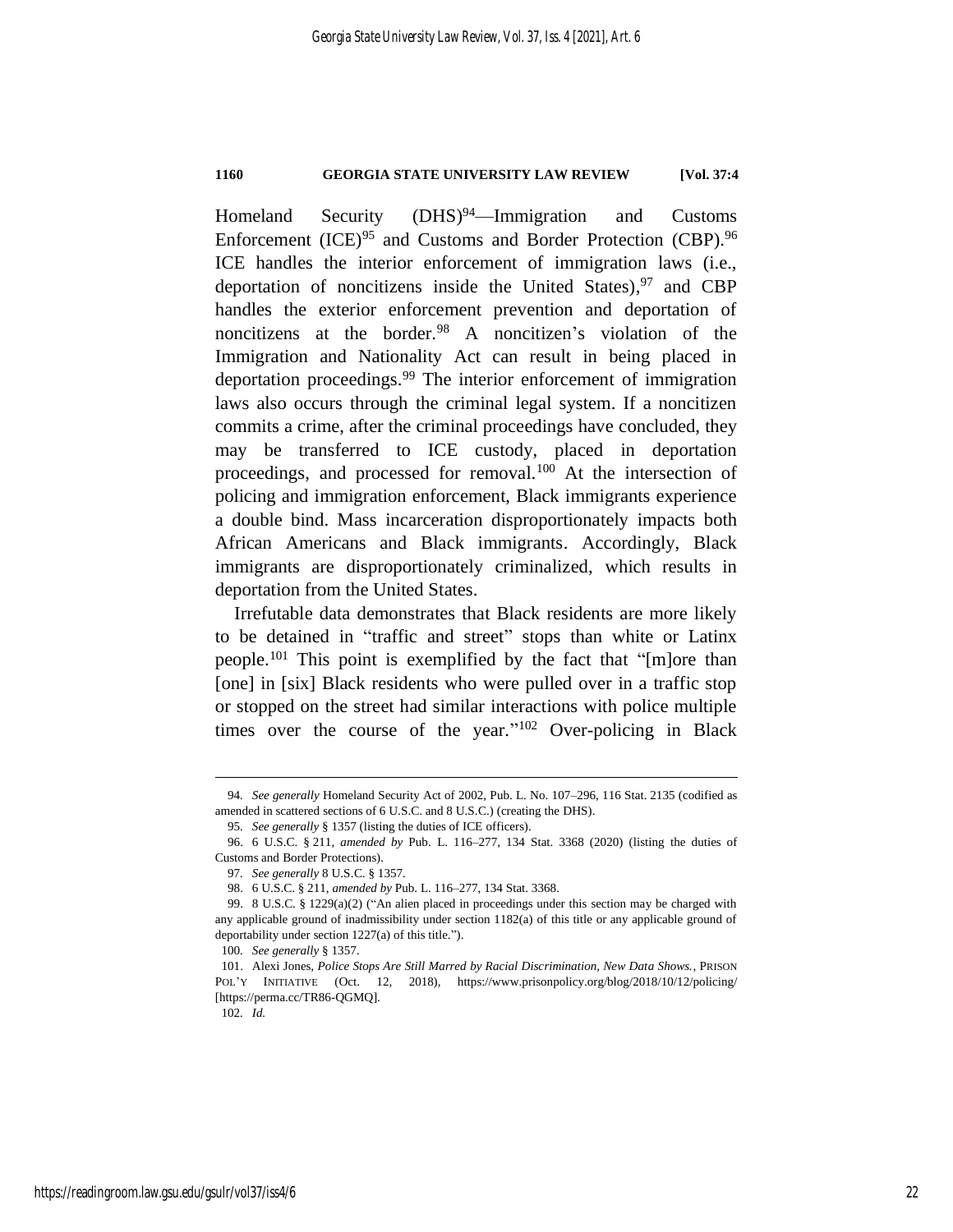communities exposes the ways in which Black immigrants experience increased exposure to the criminal legal system, which is the primary way in which Black immigrants are placed in deportation proceedings.<sup>103</sup>

In her study, Golash-Boza documented how working-class Black male deportees are primarily funneled into the prison-to-deportation pipeline through the criminal justice system.<sup>104</sup> Reviewing data from the DHS, the Black Alliance for Just Immigration similarly documented that Black immigrants "make up 20.3% of immigrants facing deportation before the EOIR [the immigration courts] on criminal grounds . . . compared to 10% of all immigrants in deportation proceedings before EOIR who have criminal grounds of removability."<sup>105</sup> The report also found that, in 2013, more than 75% of Black immigrants were removed from the United States based on criminal grounds, compared to less than 50% of immigrants overall.<sup>106</sup>

The data demonstrate that the racialized criminal legal system, in conjunction with immigration laws and enforcement norms, has had a disproportionate impact on Black immigrants, resulting in increased convictions and ultimately deportation.<sup>107</sup> Immigration laws criminalizing noncitizens have become "a coded system that works to funnel [B]lack and Latinx immigrants from the criminal court system into Immigration Customs and Enforcement . . . custody to the immigration court system, and ultimately back to their nations of birth—with very little recourse or space for adjudication."<sup>108</sup>

<sup>103.</sup> Golash-Boza, *supra* not[e 28,](#page-8-2) at 141 ("Black and dark-skinned immigrants 'face more systematic and authoritative racial boundaries' than their lighter-skinned counterparts. . . . Dominican West Indian males in [the] survey were as likely to report problems with the police as African Americans." (citing PHILIP KASINITZ ET AL., INHERITING THE CITY: THE CHILDREN OF IMMIGRANTS COME OF AGE 303  $(2008))$ .

<sup>104</sup>*. Id.* at 139 ("Working-class Black male deportees are often funneled first through the criminal justice system rather than the immigration law enforcement apparatus. Nearly all the Jamaican and Dominican deportees I interviewed had been arrested by police officers who had then handed them over to immigration authorities.").

<sup>105.</sup> MORGAN-TROSTLE & ZHENG, *Part II*, *supra* not[e 25,](#page-7-0) at 40.

<sup>106</sup>*. Id.* at 41.

<sup>107</sup>*. See id.* at 40–41.

<sup>108.</sup> Ibrahim, *supra* not[e 17.](#page-6-1)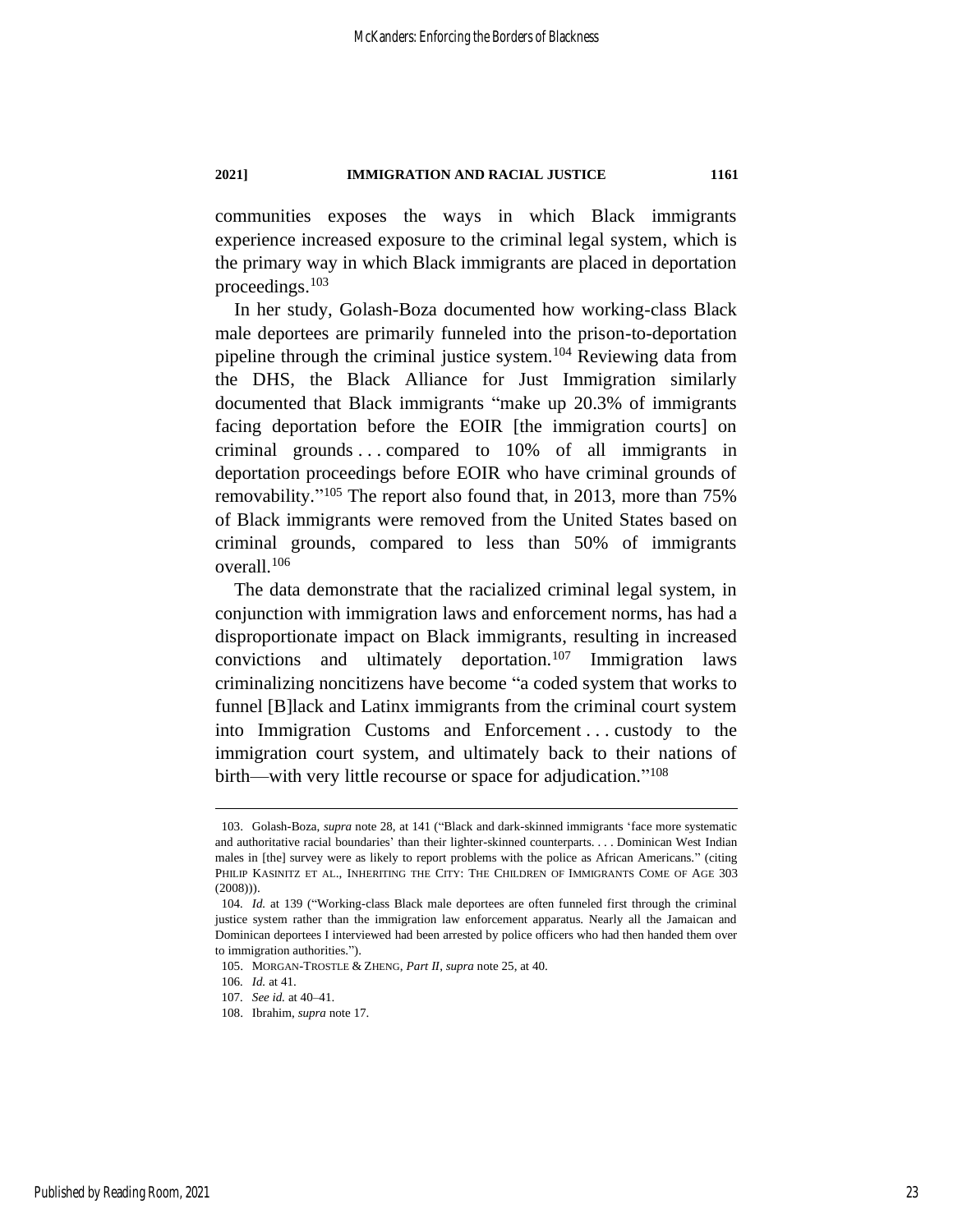The funneling of Black immigrants from the criminal legal system into deportation proceedings has euphemistically been referred to as "the prison-to-deportation pipeline."<sup>109</sup> The intersection of criminal and immigration enforcement results in immigrants serving their criminal sentences after which they are deported—in some instances—to countries where they have had little or no contact.<sup>110</sup>

The rest of this Part explains how immigration laws and enforcement policies work in tandem with each other to fuel the prison-to-deportation pipeline. In 1996, Congress amended the Immigration and Nationality Act of 1952 (INA) by passing the Antiterrorism and Effective Death Penalty Act (AEDPA)<sup>111</sup> and the Illegal Immigration Reform and Immigrant Responsibility Act (IIRIRA).<sup>112</sup> AEDPA was a comprehensive bill that expanded the grounds for detaining and deporting immigrants, including LPRs (green card holders).<sup>113</sup> AEDPA was the first law to authorize expedited deportation procedures.<sup>114</sup> Specifically, AEDPA expanded the number of crimes for which a noncitizen could be deported and restricted the forms of discretionary relief.<sup>115</sup> For example, after AEDPA a noncitizen "convicted of a crime for which a sentence of one year or longer may be imposed is deportable." <sup>116</sup> IIRIRA also expanded the definition of what constitutes an aggravated felony to make a noncitizen deportable.<sup>117</sup> Prior to 1996, a noncitizen could

<sup>109</sup>*. Id.*

<sup>110.</sup> Esther Yu Hsi Lee, *The Prison-to-Deportation Pipeline That Keeps Punishing Immigrants*, THINKPROGRESS (Nov. 7, 2015, 2:00 PM), https://archive.thinkprogress.org/the-prison-to-deportationpipeline-that-keeps-punishing-immigrants-a5522d0645c6/ [https://perma.cc/74FL-VVVK] ("Advocates say that the pipeline into deportation proceedings amounts to a kind of double punishment because these immigrants have already served out their prison sentences and repaid their debt to society.").

<sup>111.</sup> Antiterrorism and Effective Death Penalty Act, Pub. L. No. 104–132, 110 Stat. 1214, 1259–281 (1996) (codified as amended in scattered sections of 8 U.S.C. and 28 U.S.C.).

<sup>112.</sup> Illegal Immigration Reform and Immigrant Responsibility Act of 1996, Pub. L. No. 104–208, 110 Stat. 3009 (1996) (codified in scattered sections of 8 U.S.C.).

<sup>113</sup>*. See generally* Antiterrorism and Effective Death Penalty Act, 110 Stat. 1214.

<sup>114</sup>*. See id.*

<sup>115</sup>*. Id.* § 501.

<sup>116.</sup> 8 U.S.C. § 1227(a)(2)(A)(i)(II).

<sup>117.</sup> § 1101(a)(43).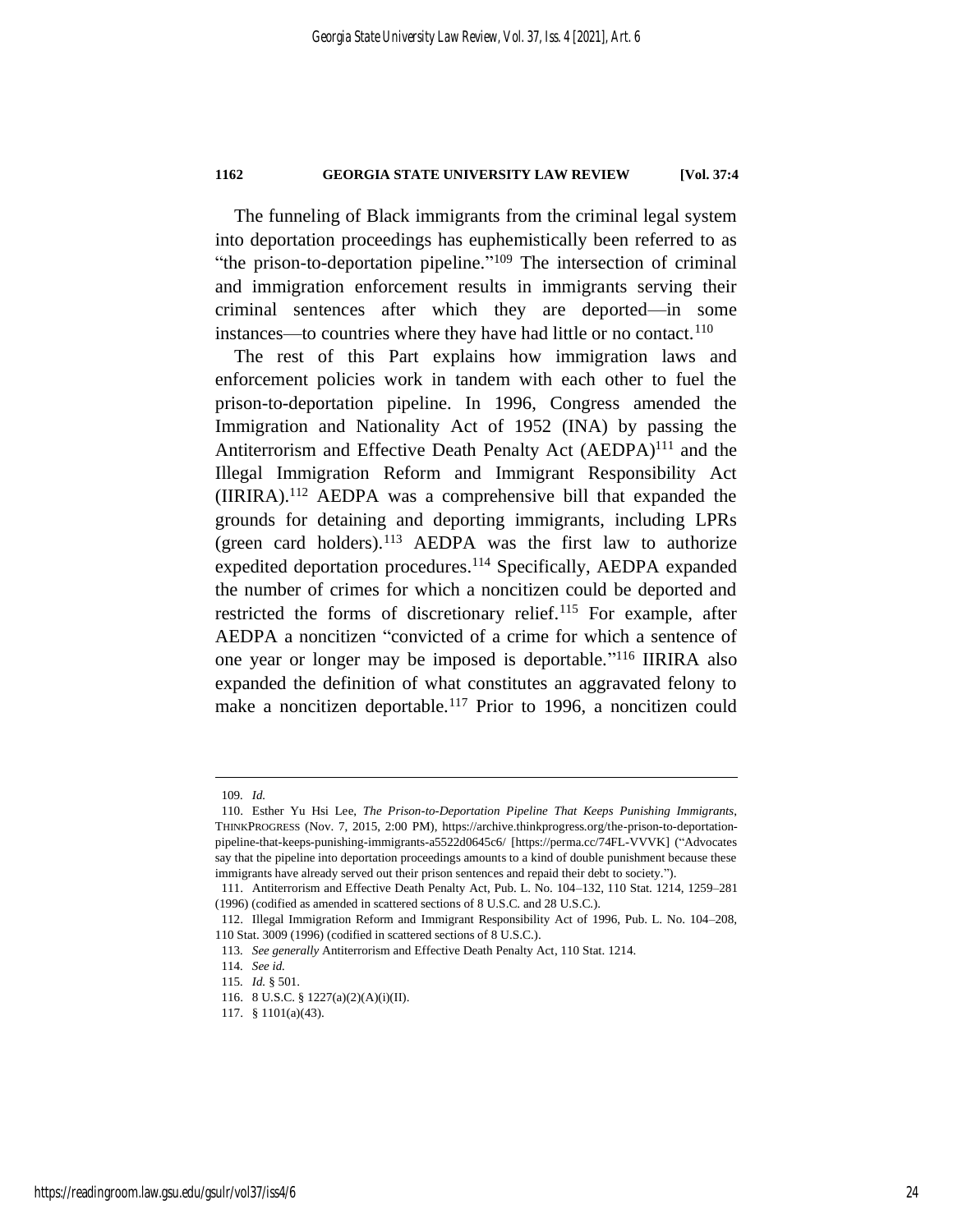only be deportable for an aggravated felony if they received a sentence of five years or more.<sup>118</sup>

Both AEDPA and IIRIRA resulted in deportations with minimal due process rights, mandatory detention, and deportations of LPRs who have minimal ties to their home countries.<sup>119</sup> For example, in a study, the Pew Research Center documented from 2007 to 2012 that AEDPA and IIRIRA resulted in a 43% increase in drug conviction-related deportations.<sup>120</sup> Around the same time, the Black Alliance for Just Immigration's report documented from "2003– 2013, drug offenses, including simple drug possession, accounted for almost a quarter of all criminal removals."<sup>121</sup> The practical impact has been that a noncitizen will most likely be deported after conviction of crime, even if the crime is relatively minor.<sup>122</sup>

Golash-Boza documented the direct impact of AEDPA and IIRIRA changes on the disproportionate numbers of Jamaican and Dominican immigrants being deported.<sup>123</sup> Relying on DHS data, she found that "[i]n 2005, 83 percent of Jamaican and 78 percent of Dominican deportees were deported after having been convicted of crimes." <sup>124</sup> She further found that "[a]bout 20 percent of legal permanent resident deportees were Dominican, yet Dominicans make up less than 4 percent of the legal permanent resident population. Thus, both Jamaican and Dominican legal permanent residents are about five times as likely as other legal permanent residents to be

<sup>118.</sup> Nancy Morawetz, *Understanding the Impact of the 1996 Deportation Laws and the Limited Scope of Proposed Reforms*, 113 HARV. L. REV. 1936, 1939 (2000). It should be noted that the INA defines what constitutes an aggravated felony in section 1101(a)(43). *Id.* This means that whether a conviction (also defined in the INA, which targets criminal conduct not just adjudications of guilt) leads to deportation will vary based upon how a particular state criminalizes conduct within its criminal code. *Id.*

<sup>119</sup>*. See generally* MORGAN-TROSTLE & ZHENG, *Part I*, *supra* not[e 18.](#page-6-0)

<sup>120.</sup> Ibrahim, *supra* not[e 17.](#page-6-1)

<sup>121.</sup> MORGAN-TROSTLE & ZHENG, *Part II*, *supra* not[e 25,](#page-7-0) at 36.

<sup>122.</sup> Golash-Boza, *supra* note [28,](#page-8-2) at 138.

<sup>123</sup>*. Id.* at 137–38.

<sup>124</sup>*. Id.* at 142 (citing MARY DOUGHERTY ET AL., DEP'T OF HOMELAND SEC., IMMIGRATION ENFORCEMENT ACTIONS: 2005 (2006), http://www.dhs.gov/xlibrary/assets/statistics/yearbook/2005/Enf orcement\_AR\_05.pdf [https://perma.cc/7RXV-BSNS]).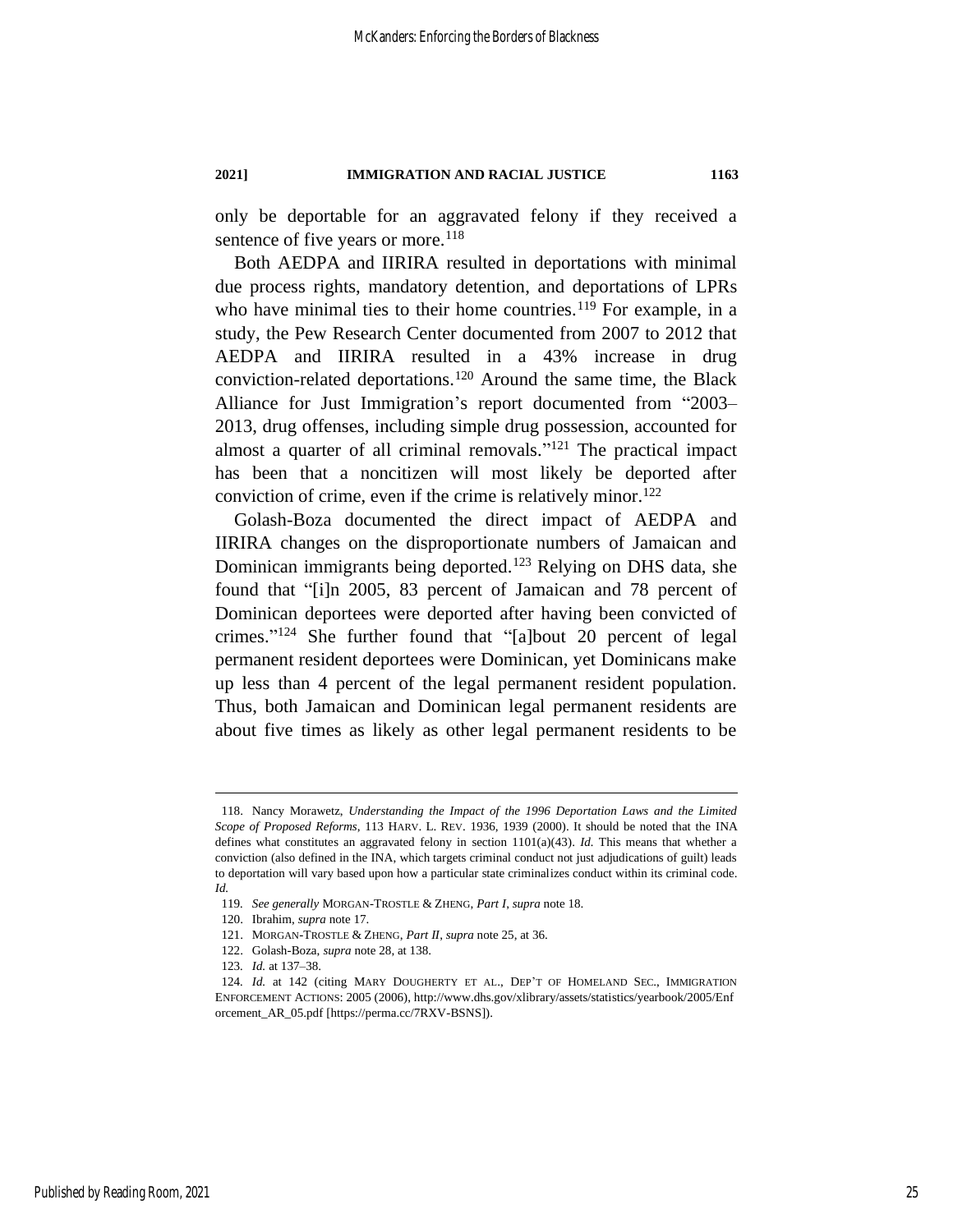deported." <sup>125</sup> Her study revealed that Jamaican and Dominican noncitizens were "more likely to be deported on criminal grounds and more likely to be deported as legal permanent residents than other groups." 126

There is a long history of collaboration between federal, state, and local law enforcement that reinforces the prison-to-deportation pipeline.<sup>127</sup> Federal, state, and local collaboration in enforcing immigration laws is authorized under section  $287(g)$  of the INA.<sup>128</sup> Under this provision, immigration enforcement entities may enter into agreements with state and local law enforcement officials to enforce immigration laws.<sup>129</sup> For example, in 2010, along with many other states and localities, Arizona enacted Senate Bill 1070, which requires police to ask about immigration status if they suspect someone is unlawfully in the country.<sup>130</sup> State and local law enforcement entities will refer noncitizens to ICE after they have been convicted of a crime or, in some instances, if a noncitizen is suspected to be in the United States without proper authorization. After referral, state and local law enforcement officers can place an "ICE hold" on a noncitizen in custody for forty-eight hours until ICE takes the noncitizen into custody.

In addition to the 1996 laws, the Executive branch has considerable discretion over the enforcement of immigration laws.<sup>131</sup>

131. Shoba Sivaprasad Wadhia, *Immigration Enforcement and the Future of Discretion*, 23 ROGER

<sup>125</sup>*. Id.* at 143 (citing JONATHAN BAUM ET AL., IN THE CHILD'S BEST INTEREST?: THE CONSEQUENCES OF LOSING A LAWFUL IMMIGRANT PARENT TO DEPORTATION (2010), http://www.law.berkeley.edu/files/Human\_Rights\_report.pdf [https://perma.cc/UF8S-5VNV]).

<sup>126</sup>*. Id.* at 142.

<sup>127.</sup> Karla Mari McKanders, *The Constitutionality of State and Local Laws Targeting Immigrants*, 31 UNIV. ARK. LITTLE ROCK L. REV. 579, 581–90 (2009).

<sup>128.</sup> 8 U.S.C. § 1357.

<sup>129. § 1357(</sup>g) ("[T]he Attorney General may enter into a written agreement with a State, or any political subdivision of a State, pursuant to which an officer or employee of the State or subdivision, who is determined by the Attorney General to be qualified to perform a function of an immigration officer in relation to the investigation, apprehension, or detention of aliens in the United States (including the transportation of such aliens across State lines to detention centers), may carry out such function at the expense of the State or political subdivision and to the extent consistent with State and local law.").

<sup>130.</sup> S.B. 1070, 49th Leg., 2d Reg. Sess. (Ariz. 2010); ARIZ. REV. STAT. ANN. § 13-1509 (preempted by Arizona v. United States, 567 U.S. 387 (2012)).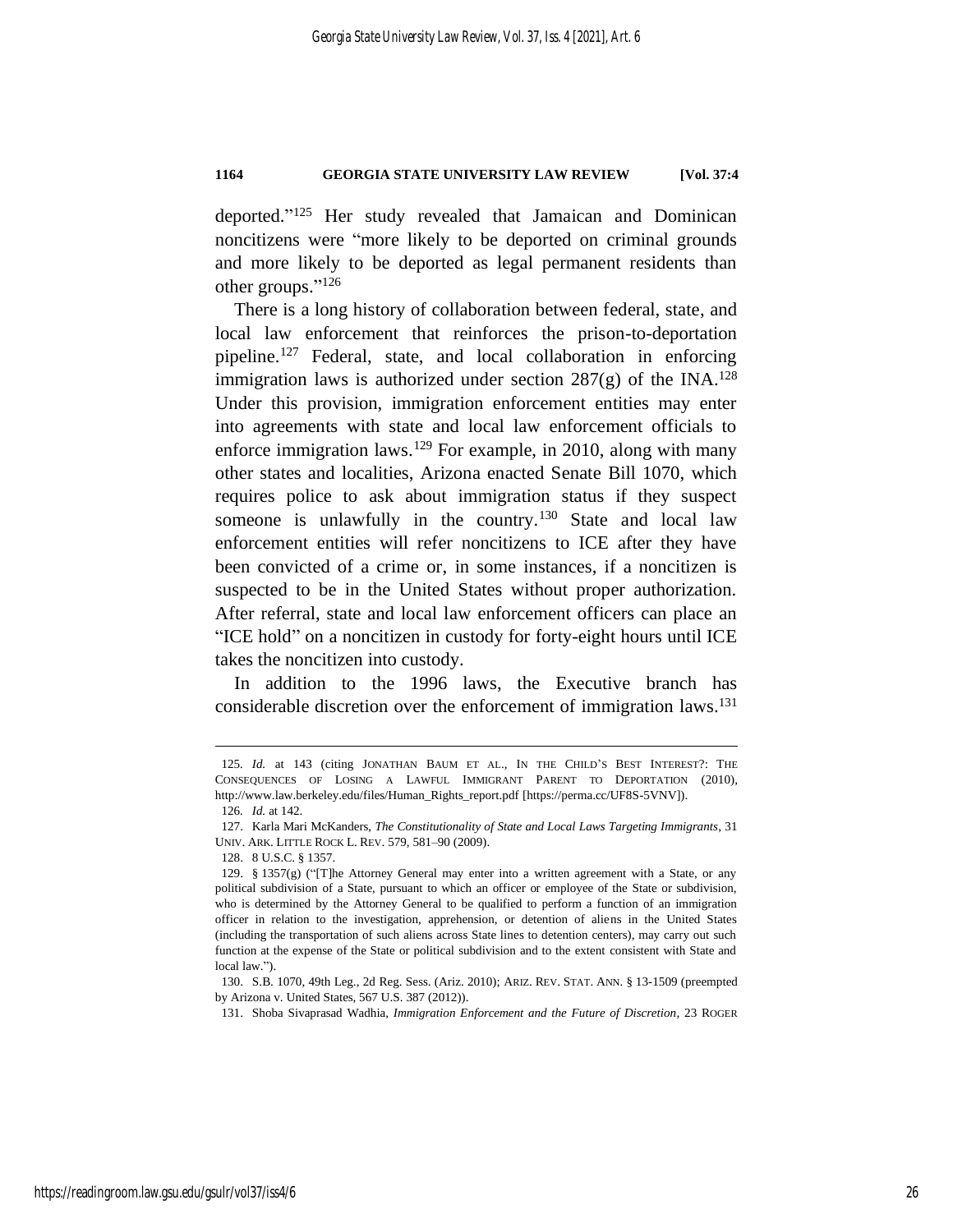The Executive branch has wide prosecutorial discretion in determining enforcement priorities.<sup>132</sup> The rest of this Part evaluates Executive polices from the Obama, Trump, and Biden Administrations and how they have (and may) impact the criminalization and disproportionate deportation of Black immigrants.

<span id="page-27-0"></span>In 2014, under the Obama Administration, the Secretary of Homeland Security shifted its enforcement priorities to the deportation of noncitizens convicted of crimes.<sup>133</sup> President Obama indicated that the prosecutorial policy would focus on "[f]elons, not families. Criminals, not children. Gang members, not a mom who's working hard to provide for her kids."<sup>134</sup> The Obama administration stated: "[A]ny immigrant—including legal non-citizens—will be a priority for deportation if he or she has been convicted of an 'aggravated felony' or certain misdemeanor crimes, such as driving under the influence."<sup>135</sup>

President Obama deported the most  $(2,749,854)^{136}$  undocumented immigrants in the history of the United States and was known as the "Deporter in Chief." <sup>137</sup> During the Obama Administration, noncitizens deported based upon their criminal records increased

135. Thompson, *supra* not[e 134.](#page-27-0)

WILLIAMS U. L. REV. 353, 356 (2018) ("Congress has delegated the responsibility of setting priorities in immigration enforcement to DHS, and has further charged it with administering and enforcing the immigration laws in section 103 of the INA." (citing 8 U.S.C. § 1103)).

<sup>132</sup>*. Id.*

<sup>133.</sup> Memorandum from Jeh Charles Johnson, Sec'y, U.S. Dep't of Homeland Sec., to Thomas S. Winkowski et al., (Nov. 20, 2014) [hereinafter Memorandum], https://www.dhs.gov/sites/default/files/p ublications/14\_1120\_memo\_prosecutorial\_discretion.pdf [https://perma.cc/6TNL-W895].

<sup>134.</sup> Christie Thompson, *Deporting 'Felons, Not Families': Obama's Immigration Plan Has No Room for Criminals. But What's a Criminal?*, THE MARSHALL PROJECT (Nov. 21, 2014, 5:22 PM), https://www.themarshallproject.org/2014/11/21/deporting-felons-not-families [https://perma.cc/LX4M-BAZ7]; MORGAN-TROSTLE & ZHENG, *Part II*, *supra* note [25,](#page-7-0) at 32.

<sup>136</sup>*. 2015 Yearbook of Immigration Statistics*, U.S. DEP'T HOMELAND SECURITY (Dec. 2016), https://www.dhs.gov/immigration-statistics/yearbook/2015 [https://perma.cc/PS8C-ZJ2T].

<sup>137.</sup> Muzzaffar Chishti et al., *The Obama Record on Deportations: Deporter in Chief or Not?*, MIGRATION POL'Y INST. (Jan. 26, 2017), https://www.migrationpolicy.org/article/obama-recorddeportations-deporter-chief-or-not [https://perma.cc/3D7U-QXVX] (confirming that "the Obama-era policies represented the culmination of a gradual but consistent effort to narrow its enforcement focus to two key groups: The deportation of criminals and recent unauthorized border crossers" and that those policies resulted in increased deportations).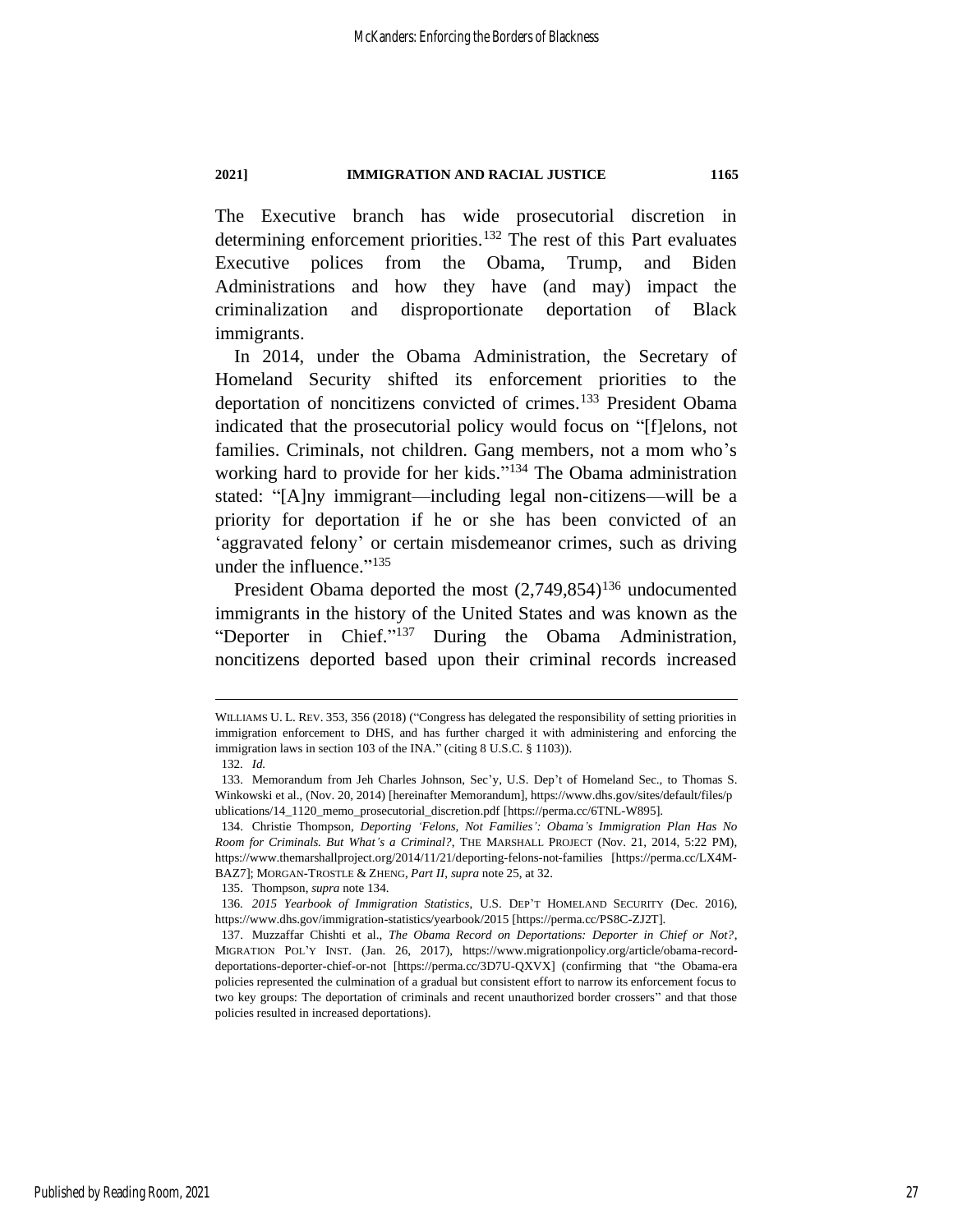from 82% in 2013 to 91% in 2015.<sup>138</sup> In 2015, one in three Black immigrants was removed on criminal grounds.<sup>139</sup>

The Trump Administration's immigration policies were explicitly intended to exclude immigrants of color.<sup>140</sup> The Trump Administration signed numerous executive orders, enacted regulations, and changed enforcement policies that disproportionately impacted and increased the deportation rates of migrants from African countries. In 2017, after Trump entered office, ICE removals decreased; however, the deportation of African migrants went up—in some cases, more than doubling, as shown in the graph below.<sup>141</sup>

#### ICE removal of African migrants are rising



<sup>138.</sup> MORGAN-TROSTLE & ZHENG, *Part II*, *supra* note [25,](#page-7-0) at 36.

immigrants/549425/ [https://perma.cc/99J2-XTHZ] ("The Haitians 'all have AIDS,' Trump said in a June meeting with his top advisers according to the *Times*, while the Nigerians would not 'go back to their huts' after seeing America, he said. (The White House denied the comments.)").

141. Samira Sadeque, *ICE Removal of African Migrants Are Rising*, ATLAS (citing to U.S. IMMIGR. & CUSTOMS ENF'T, FISCAL YEAR 2017 ICE ENFORCEMENT AND REMOVAL OPERATIONS REPORT 15 (2017), https://www.ice.gov/sites/default/files/documents/Report/2017/iceEnd OfYearFY2017.pdf [https://perma.cc/38FM-F9GQ]), http://www.theatlas.com/charts/r18q5Gq8M [https://perma.cc/RE3Z-D9F9]. Despite a six percent drop in overall removals, there was a significant rise in removal of migrants from countries such as Gambia, Niger, and Senegal. *Id.*

<sup>139</sup>*. Id.* at 39; *see also* Angélica Cházaro, *Challenging the "Criminal Alien" Paradigm*, 63 UCLA L. REV. 594, 653 (2016).

<sup>140.</sup> McKanders, *Immigration and Blackness*, *supra* not[e 31,](#page-8-0) at 21 ("The administration has promoted racist narratives, asking why migrants from 'shithole countries' are coming to the United States. Senator Durbin stated that the president made these comments in a White House meeting with 23 members of Congress. He allegedly repeatedly referred to Haiti and African countries as 'shitholes,' stating the United States should get more people from countries like Norway to migrate to the United States."); *see also* Ali Vitali et al., *Trump Referred to Haiti and African Nations As 'Shithole' Countries*, NBC NEWS, https://www.nbcnews.com/politics/white-house/trump-referred-haiti-african-countries-shithole-nationsn836946 [https://perma.cc/Z8MK-E8NU] (Jan. 12, 2018, 7:47 AM); Jeremy Raff, *The 'Double Punishment' for Black Undocumented Immigrants*, THE ATLANTIC (Dec. 30, 2017), https://www.theatlantic.com/politics/archive/2017/12/the-double-punishment-for-black-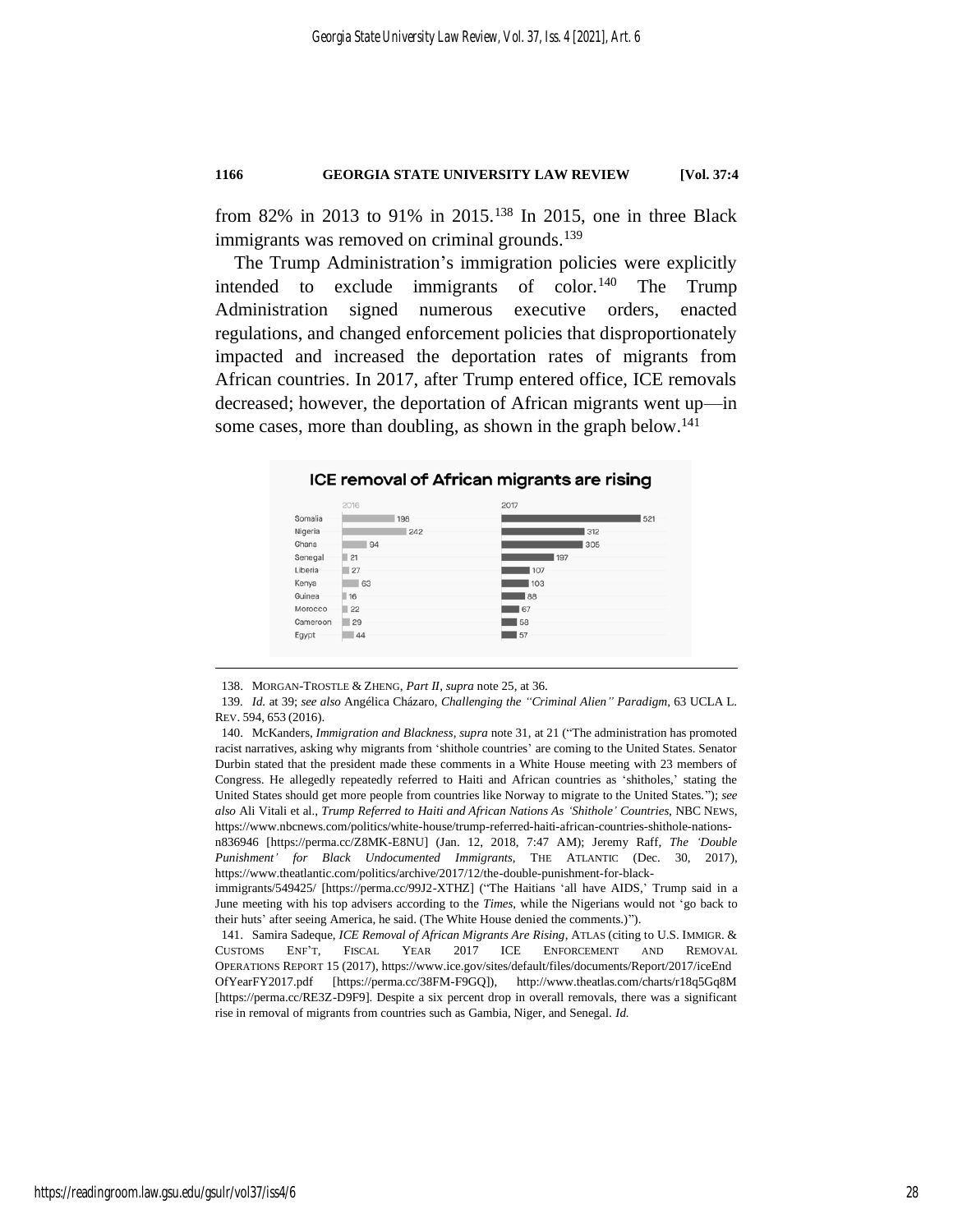<span id="page-29-0"></span>In 2017, Somali nationals experienced the highest rate of deportation after the Trump Administration decided to remove approximately 5,000 Somali nationals with prior deportation orders.<sup>142</sup> Most of the Somali nationals were convicted of crimes.<sup>143</sup> As justification, ICE cited its enforcement priority focus on "individuals who pose a threat to national security, public safety and border security" as the reason for targeting Somali nationals.<sup>144</sup>

Prior to the Trump Administration, Somali nationals who were deported for criminal convictions were issued "orders of supervision."<sup>145</sup> Orders of supervision allowed Somali nationals to remain in the United States because Somalia did not have a functioning central government.<sup>146</sup> After the Somali government changed in 2017, the Trump Administration began deporting Somali nationals.<sup>147</sup>

<span id="page-29-1"></span>In December 2017, ICE attempted to deport eighty-two Somali men and women from a Louisiana immigration dentition facility.<sup>148</sup> Sixty-eight of the Somali nationals had previous criminal convictions.<sup>149</sup> ICE shackled everyone by their wrists, waists, and ankles,<sup>150</sup> and loaded them onto a chartered airplane to Somalia.<sup>151</sup> The plane landed in Dakar, Senegal, where it stayed on the runway for twenty-three hours.<sup>152</sup> The plane then returned, landing in

151*. Id.* 152*. Id.*

<sup>142.</sup> Mohamed Olad Hassan, *US Planning to Return 5,000 Somali Migrants to Their Homeland*, VOICE AM. NEWS (Apr. 8, 2017, 7:39 PM), https://www.voanews.com/usa/us-planning-return-5000 somali-migrants-their-homeland [https://perma.cc/BR2P-F6XB].

<sup>143</sup>*. Id.*

<sup>144</sup>*. Id.*

<sup>145.</sup> Ibrahim v. Acosta, No. 17-CV-24574, 2019 WL 1206327, at \*1 (S.D. Fla. Mar. 14, 2019) (citing 8 C.F.R. § 241.5).

<sup>146</sup>*. Id.*

<sup>147</sup>*. Id.*

<sup>148.</sup> Hassan, *supra* note [142;](#page-29-0) Jerry Iannelli, *Somalis in South Florida Deported by ICE on "Slave Ship" File Class-Action Suit*, MIAMI NEW TIMES (Dec. 19, 2017, 2:54 PM), https://www.miaminewtimes.com/news/92-somalis-sue-ice-after-deportation-on-slave-ship-9924187 [https://perma.cc/U6D8-R8Y8].

<sup>149.</sup> Hassan, *supra* note [142](#page-29-0) ("According to a statement from ICE, 68 of those detained . . . had previous criminal convictions, for crimes including armed robbery, larceny and drug offenses.").

<sup>150.</sup> Iannelli, *supra* not[e 148.](#page-29-1)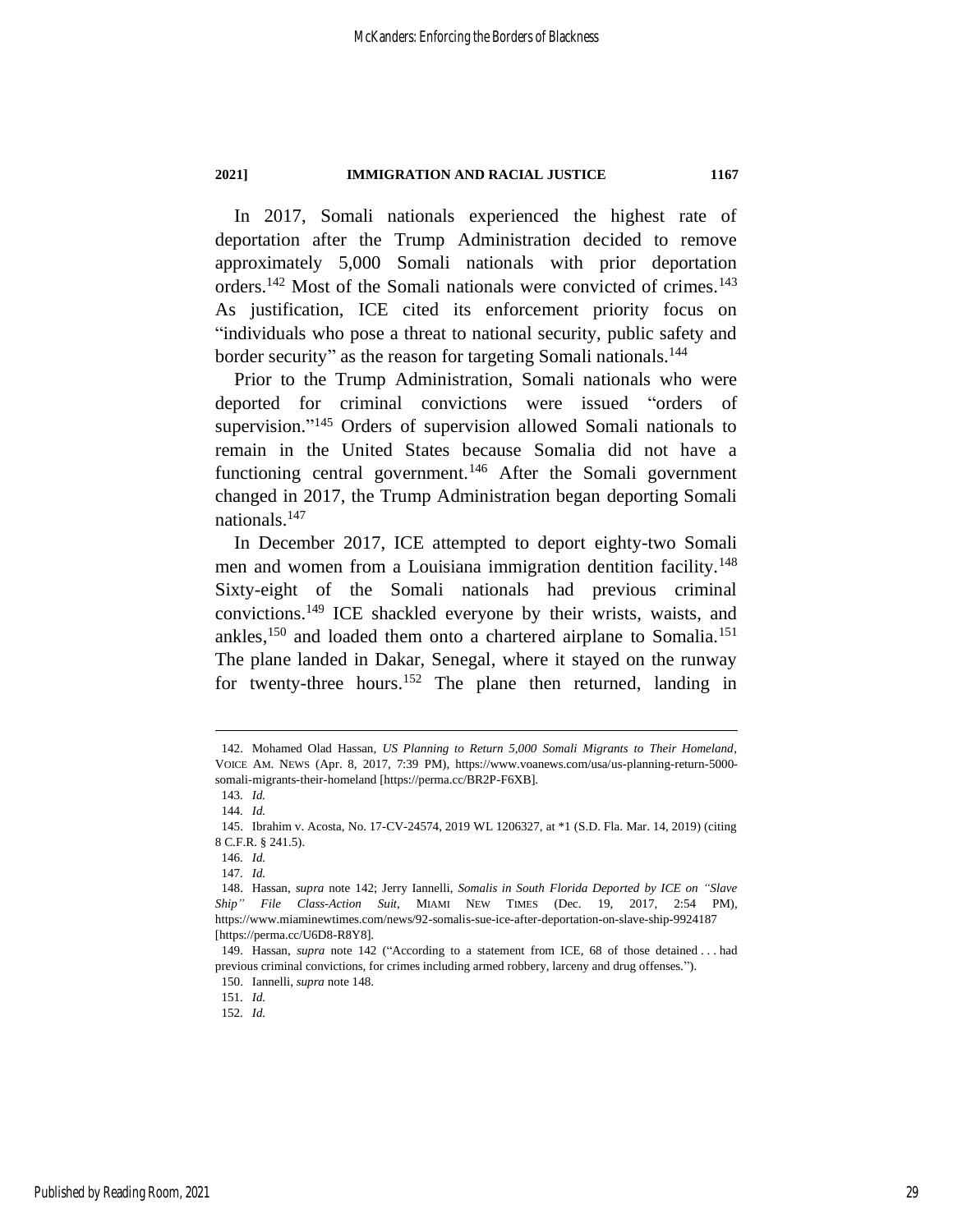Miami.<sup>153</sup> The deportees were kept shackled in the airplane for at least forty-eight hours straight.<sup>154</sup> While on the plane, ICE agents allegedly beat them, restrained them, and dragged them down the aisle.<sup>155</sup> The accounts reported agents laughing as toilets overflowed, and some men urinated on themselves.<sup>156</sup>

The Miami New Times euphemistically called their deportation flight "Deported by ICE on a Slave Ship."<sup>157</sup> In 2018, Somali nationals filed a class action lawsuit against the Trump Administration.<sup>158</sup> The lawsuit alleged that the plaintiffs were subjected to inhumane conditions and egregious abuse on the December 7, 2017 flight.<sup>159</sup>

During the last few months in office, the Trump Administration continued to push the deportation of African nationals. There was a rise in the deportation of African nationals who received orders of supervision but could not return to their countries of origin because their countries were unsafe.<sup>160</sup>

During the Trump Administration, the number of deportation cases before the immigration courts increased from 542,411 to 1,290,766.<sup>161</sup> It is unclear whether the Biden Administration will continue the trajectory of enforcement policies that disproportionately impact Black immigrants.

<sup>153</sup>*. Id.*

<sup>154</sup>*. Id.*

<sup>155</sup>*. Id.*

<sup>156.</sup> Iannelli, *supra* not[e 148.](#page-29-1)

<sup>157</sup>*. Id.*

<sup>158</sup>*.* Ibrahim v. Acosta, No. 17-CV-24574, 2019 WL 1206327, at \*1 (S.D. Fla. Mar. 14, 2019).

<sup>159</sup>*. Id.*

<sup>160.</sup> Julian Borger, *ICE Flies African Asylum Seekers to Nairobi in Last-Minute Deportation Push*, THE GUARDIAN (Jan. 16, 2021, 5:00 PM), http://www.theguardian.com/us-news/2021/jan/16/iceafrican-deportation-flight-asylum-seekers-nairobi [https://perma.cc/ZA6P-F6TC] ("According to statistics compiled by Witness at the Border, [ICE] conducted 1,008 deportation flights in 2020, to at least 31 countries in Latin America, the Caribbean [and] Africa.").

<sup>161</sup>*. The State of the Immigration Courts: Trump Leaves Biden 1.3 Million Case Backlog in Immigration Courts*, TRAC IMMIGR. (Jan. 19, 2021), https://trac.syr.edu/immigration/reports/637/?utm\_source=AILA+Mailing&utm\_campaign=25dc1403d6 -AILA8-01-20-2021&utm\_medium=email&utm\_term=0\_3c0e619096-25dc1403d6-291970253 [https://perma.cc/3MVE-89RU].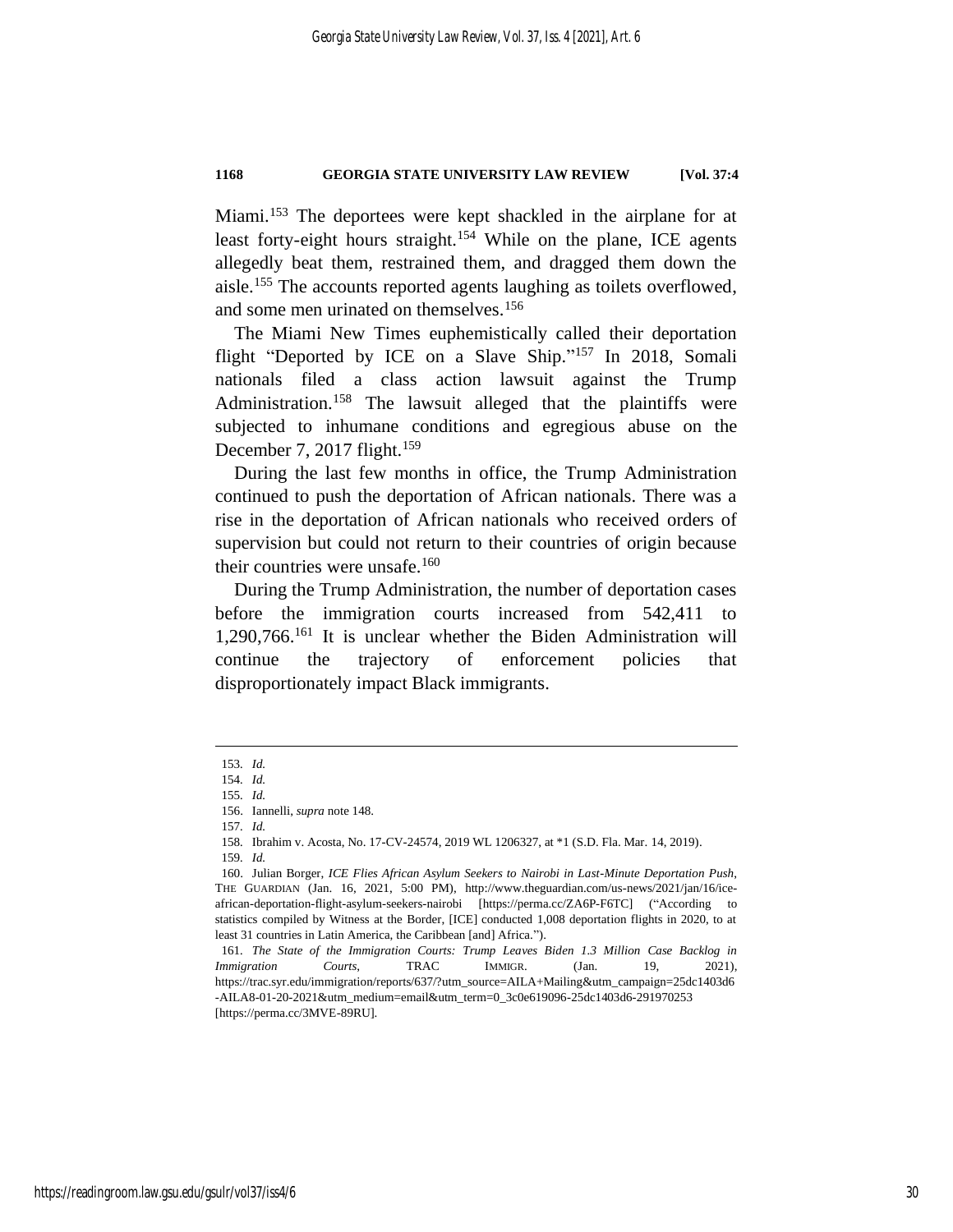The Biden Administration has initially focused on reinstituting the system back to the status quo. On January 20, 2021, the Biden Administration proposed a comprehensive immigration bill.<sup>162</sup> On January 26, 2021, Biden signed an executive order, entitled "Reforming Our Incarceration System to Eliminate the Use of Privately Operated Criminal Detention Facilities," aimed at addressing mass incarceration.<sup>163</sup> This executive order resulted from a campaign promise to end "the federal government's use of private prisons" and "make clear that the federal government should not use private facilities for any detention, including detention of undocumented immigrants."<sup>164</sup> The order, however, addresses ending only the use of private prisons by the Department of Justice, not by the Department of Homeland Security. The hope is that the Biden Administration recognizes the connection between the criminal legal system and immigration enforcement and does not continue to institute immigration enforcement policies that have a documented, disproportionate impact on Black immigrants.

The statistics, changes in the law, and cases demonstrate the disproportionate impact of anti-Black racism within the immigration enforcement on Black immigrants. The data demonstrate how immigration laws have had a disproportionate impact on Black immigrants, who have largely been invisible in our conversations at the intersection of anti-Black racism and immigration.

<sup>162.</sup> THE WHITE HOUSE, *supra* note [93.](#page-21-1)

<sup>163.</sup> Exec. Order No. 14006, 86 Fed. Reg. 7483 (Jan. 26, 2021); *see also Executive Order on Reforming Our Incarceration System to Eliminate the Use of Privately Operated Criminal Detention Facilities*, THE WHITE HOUSE (Jan. 26, 2021), https://www.whitehouse.gov/briefing-room/presidentialactions/2021/01/26/executive-order-reforming-our-incarceration-system-to-eliminate-the-use-ofprivately-operated-criminal-detention-facilities/ [https://perma.cc/M235-7QLU].

<sup>164.</sup> Laura Barrón-López et al., *Biden Weighs Putting an End to Private Immigration Detention Facilities*, POLITICO (Jan. 26, 2021, 7:13 PM), https://www.politico.com/news/2021/01/26/bidenprivate-immigration-detention-facilities-undocumented-462884 [https://perma.cc/K5CF-X3TT].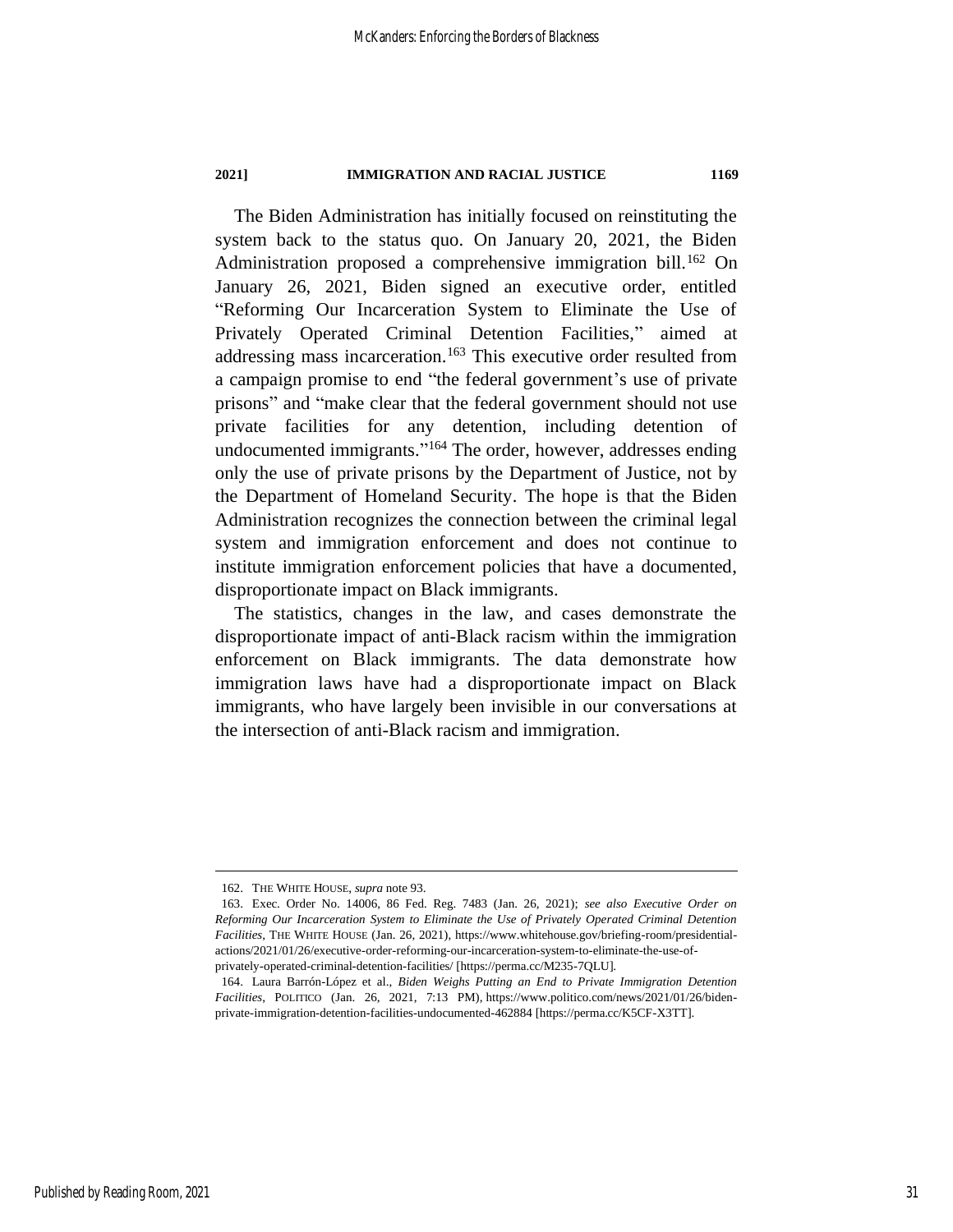#### III. TRANSFORMATIONAL SOLIDARITY

<span id="page-32-0"></span>The failure of the immigration system to even evaluate the constitutionality of immigrants' rights leads to grassroots calls to abolish ICE or to reimagine immigration enforcement. This Part addresses these calls in conjunction with calls to defund the police. The goal—aligned with this Symposium's goal—is to develop solutions to present-day racial justice issues. This Part examines the concept of transformational solidarity, its promise and challenges, to address the unique problems facing Black immigrants.

Grassroots movements seek to abolish, reimagine, and transform existing systems of power and are predicated on existing legal frameworks' inability to address the systemic racism. Immigration exceptionalism's exemption from constitutional norms coupled with the disproportionate impact of immigration laws on Black immigrants demonstrate how systemic racism is embedded in the immigration system's structure.

Over the past few years, there have been increasing calls from grassroots organizations to "defund the police," "abolish policing," and "abolish ICE." These movements are targeted at systemic changes that require a complete reimagining of law enforcement in both the criminal and immigration contexts. These grassroots movements are based in a critique of failed liberal civil rights reforms to halt mass incarceration, criminalization, and deportation of Black and Brown people. The movements have a shared understanding in the failure of both law enforcement mechanisms within a hierarchal racialized system.<sup>165</sup> Criminal and immigration law enforcement cannot be separated from each other. From the Fugitive Slave Act's certificate of removal of slaves to present-day criminal and immigration law enforcement techniques, law

<span id="page-32-1"></span><sup>165.</sup> Peter L. Markowitz, *After ICE: A New Humane & Effective Immigration Enforcement Paradigm*, 55 WAKE FOREST L. REV. 89, 90–93 (2020).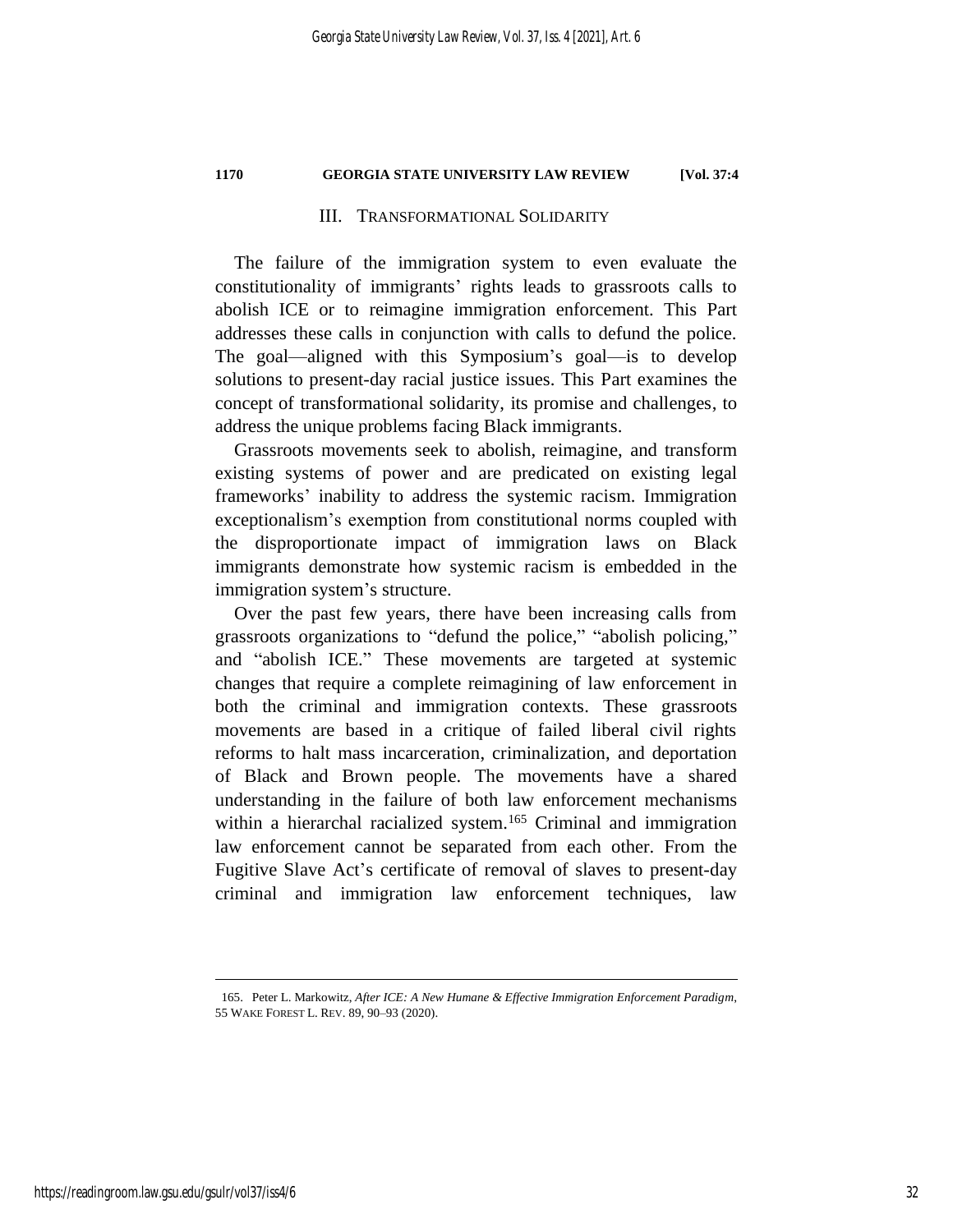enforcement has been riddled with reinforcing legalized systemic racism.<sup>166</sup>

<span id="page-33-1"></span>The calls to reimagine or abolish law enforcement is premised on what legal scholar Amna Akbar characterizes as grassroots abolition "non-reformist reforms."<sup>167</sup> Relying on 1960s French Economist André Gorz, she explains that a reform program is aimed at transformation, while non-reformist reforms require a "modification of relations of power," and, in particular, "the creation of new centers of democratic power." <sup>168</sup> They are "changes that, at the end of the day, unravel rather than widen the net of social control through criminalization." <sup>169</sup> Non-reformist reforms are not policy solutions. They "unleash people power against the prevailing political, economic, and social arrangements toward new possibilities."<sup>170</sup>

<span id="page-33-0"></span>The non-reformist reform then provides a framework for demands that will undermine the prevailing political, economic, social system *from reproducing itself* and *make more possible a radically different political, economic, social system*. For abolitionists, the underlying system to undermine is the prison industrial complex and the horizon to build toward is abolition democracy. For socialists, the underlying system is capitalism and the horizon socialism. In theory and practice, these are intertwined, variegated, and debated political projects.<sup>171</sup>

<sup>166.</sup> *See generally* McKanders, *Immigration and Blackness*, *supra* not[e 31.](#page-8-0)

<sup>167.</sup> Amna A. Akbar, *Demands for a Democratic Political Economy*, 134 HARV. L. REV. F. 90, 100– 01 (2020).

<sup>168</sup>*. Id.* at 101 (quoting ANDRÉ GORZ, STRATEGY FOR LABOR: A RADICAL PROPOSAL 7–8 (Martin A. Nicolaus Victoria Ortiz trans., 1967)).

<sup>169</sup>*. Id.* (quoting RUTH WILSON GILMORE, GOLDEN GULAG: PRISONS, SURPLUS, CRISIS, AND OPPOSITION IN GLOBALIZING CALIFORNIA 242 (2007)).

<sup>170</sup>*. Id.* at 102.

<sup>171</sup>*. Id.* at 104 (emphasis added).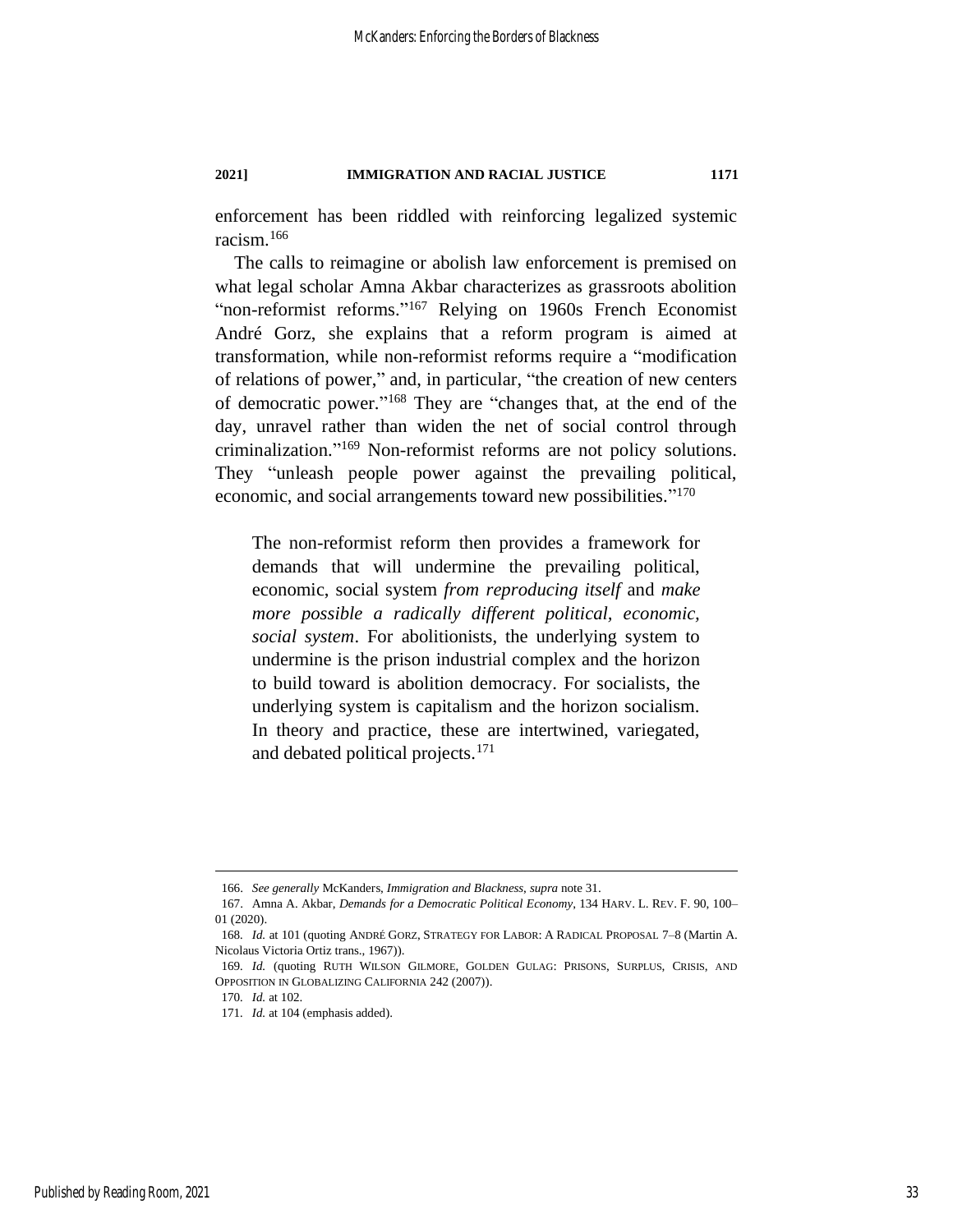At its core, the grassroots movements seek to either rebuild or abolish existing legal institutions that historically have been at the center of perpetuating systemic racism in the United States.<sup>172</sup>

The Defund the Police movement seeks non-reformist reforms. It shifts the focus away from normative reform techniques that simply further systemic racism to reimagining the ways in which police respond to communities, invest in communities, and work with communities in crisis. <sup>173</sup> For example, the ACLU posits that the failure of the criminal legal system can be attributed to "[f]unneling so many resources into law enforcement instead of education, affordable housing, and accessible health care," which "has caused significant harm to communities."<sup>174</sup> "When people ask for police reform, many are actually asking for this oppressive system to be dismantled and to invest in institutions, resources, and services that help communities grow and thrive."<sup>175</sup> This movement recognizes that law enforcement practices are not the product of individuals; rather, they result from systemic racism.<sup>176</sup>

<sup>172</sup>*. Id.* at 103 ("[R]eformist reforms draw on and advance critiques of our system—whether that be capitalism or the carceral state—that do not question underlying premises or advance alternative futures. In fact, reformist reforms 'reject[] those objectives and demands—however deep the need for them which are incompatible with the preservation of the system.'" (alteration in original) (quoting GORZ, *supra* not[e 168,](#page-33-0) at 7)).

<sup>173.</sup> Akbar, *supra* note [167,](#page-33-1) at 107 ("[C]onventional approaches to police reform . . . typically focus on relegitimating police in response to crisis and reinvesting in police through trainings, technologies, and policies.").

<sup>174.</sup> Paige Fernandez, *Defunding the Police Will Actually Make Us Safer*, ACLU (June 11, 2020), https://www.aclu.org/news/criminal-law-reform/defunding-the-police-will-actually-make-us-safer/ [https://perma.cc/5E54-MXCA].

<sup>175</sup>*. Id.*

<sup>176.</sup> Akbar, *supra* note [167,](#page-33-1) at 108 ("In turn, defund the police calls into question the fundamental premise of policing shared by liberal reformers: that it produces safety. By pointing to violence as central and routine, rather than occasional and aberrant, organizers argue that training, policy, and technology will not remediate police violence. Once that violence is understood as central, Mariame Kaba explains, it becomes clear that the 'only way to diminish police violence is to reduce contact between the public and the police.'" (footnotes omitted) (quoting Mariame Kaba, Opinion, *Yes, We Mean Literally Abolish the Police*, N.Y. TIMES (June 12, 2020), https://www.nytimes.com/2020/06/12/opinion/sunday/floyd-abolish-defund-police.html

<sup>[</sup>https://perma.cc/6FC2-3RZD])); *see also id.* at 107–08 ("Defund the police challenges reforms that redress police violence as if it is a product of bad behavior or poor decisionmaking by an individual officer or insufficient institutional oversight, incentives, and training. Wide-ranging research shows the limited or negligible efficacy of mainstream reforms to mitigate police violence.").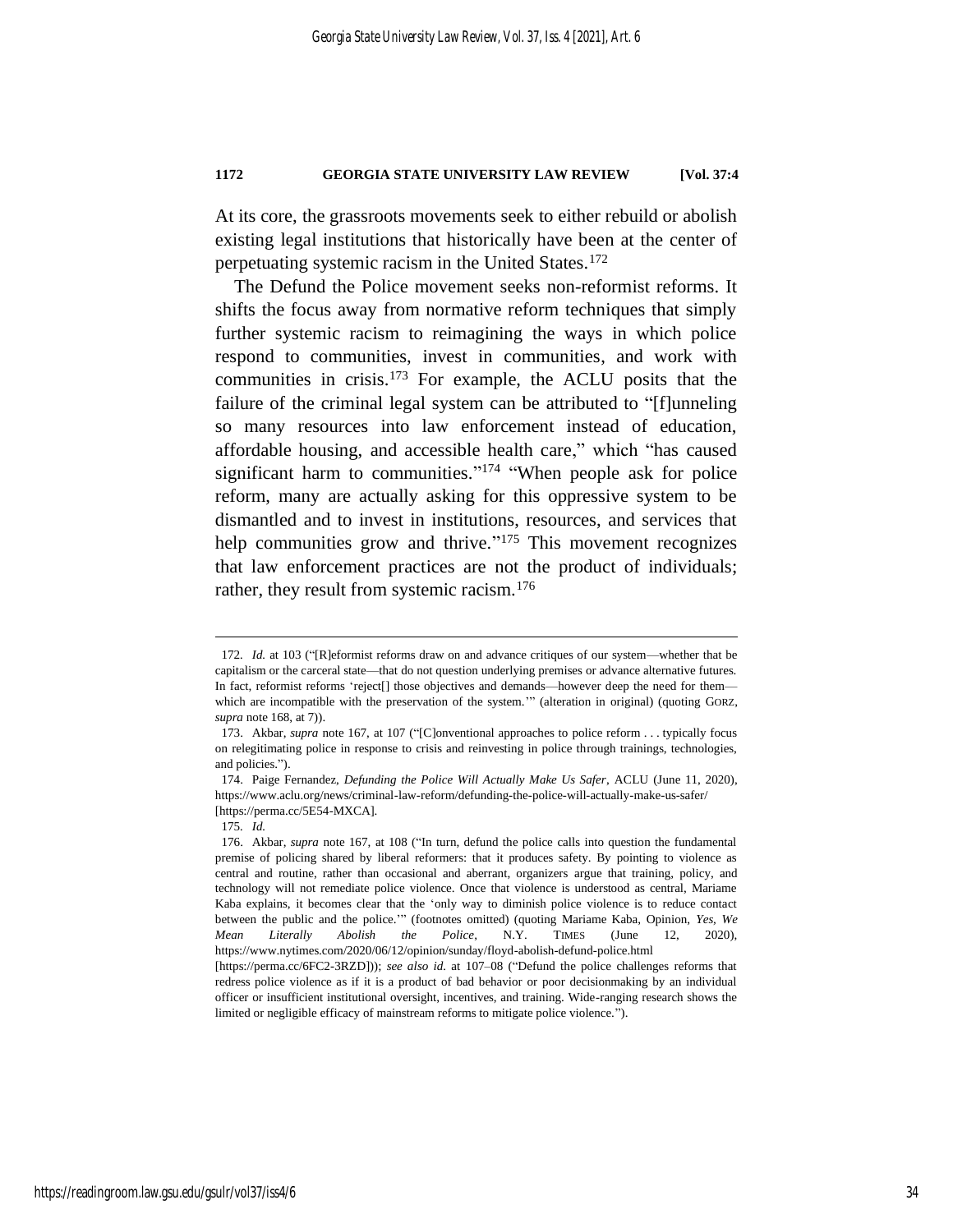The summer of 2018 saw grassroots organizing to abolish ICE.<sup>177</sup> Like the Defund the Police movement, supporters of abolishing ICE assert that immigration enforcement mechanisms have failed and cannot be disconnected from their racist roots. <sup>178</sup> The Abolish ICE movement is similarly premised on the theory that the defects in immigration enforcement cannot be remedied through reform. It is predicated on an overhaul of the entire system.<sup>179</sup>

Both grassroots movements contest liberal reforms and traditional civil rights paradigms to address systemic racism.<sup>180</sup> The Defund the Police and Abolish ICE movements call for a reimagining of the entire framework of law enforcement, recognizing that Black and Brown people are disproportionately impacted by an unjust system that targets, profiles, and subjects them to mass incarceration. At the foundation is a call to reimagine or abolish existing unworkable systems that were never created to protect and provide equality to non-white persons.

Transformational solidarity means thinking beyond existing ways in which we view the struggles of other groups as "us" and "them." Black Lives Matter co-founder Opal Tometi, who is of Nigerian descent, exemplifies transformational solidarity in recognizing that law enforcement in the United States has a disproportionate impact on both African Americans and Black immigrants. <sup>181</sup> With this recognition, she also started the organization the Black Alliance for Just Immigration.<sup>182</sup> Transformational solidarity is also present in the Freedom Cities Movement, "an organization that tackles the

<sup>177.</sup> Markowitz, *supra* note [165,](#page-32-1) at 90.

<sup>178</sup>*. Id.* at 95.

<sup>179.</sup> Akbar, *supra* note [167,](#page-33-1) at 97 ("Social movements are essential to contesting the strangled domain of democratic politics under neoliberal capitalism and its unrelenting expansion of the market economy.").

<sup>180</sup>*. Id.*

<sup>181.</sup> Amanda D. Clark et al., *Black Lives Matter: (Re)Framing the Next Wave of Black Liberation*, 42 SOC. MOVEMENTS CONFLICTS & CHANGE 145, 159–60 (2018).

<sup>182.</sup> Opal Tometi, *What Pew's New Report Didn't Tell You About Black Immigrants*, HUFFPOST, https://www.huffpost.com/entry/what-the-pews-new-report-didnt-tell-you-about-blackimmigrants\_b\_7174070 [https://perma.cc/PTD5-PZFX] (June 30, 2015).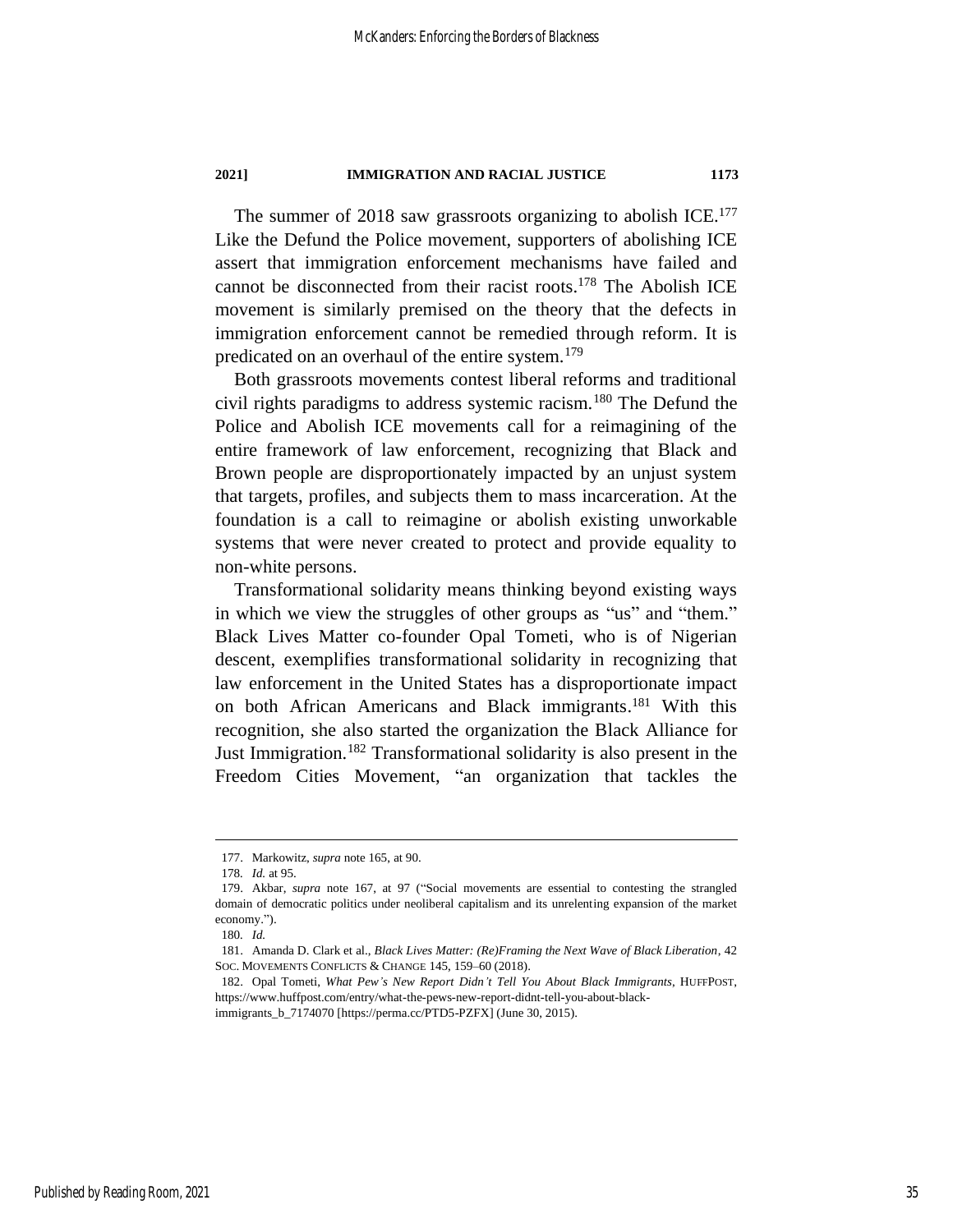intersection of crimmigration through a pro Black abolitionist lens." 183

There are some inherent tensions in solidarity.<sup>184</sup> As mentioned *supra* in Part II, the prerequisite naturalization cases demonstrate the distancing of immigrants from African Americans that occurred in arguing white identity in order to naturalize.<sup>185</sup> The foundational naturalization cases demonstrate the value of whiteness, which impacts immigrants' desire to distance themselves from Blackness today. Further, immigration scholar Kevin Johnson notes that there is some resentment on both sides.<sup>186</sup> Johnson provides examples of Black scholars who openly view Latinas/os as adjacent to white Americans, which illustrate the fear that many Black Americans have about the negative impacts of immigration on their communities and employment prospects.<sup>187</sup> Johnson also describes the racism against Black people that runs deep within the Latina/o community as another reason why the two groups are hesitant to form one unified coalition.<sup>188</sup>

<span id="page-36-0"></span>For African Americans, author Toni Morrison noted the tension between the struggles of recent arrivals and Blacks.<sup>189</sup> She highlights how "[i]n race talk the move into mainstream America always means buying into the notion of American [B]lacks as the real aliens. Whatever the ethnicity or nationality of the immigrant, his nemesis is understood to be African American." 190

These longstanding tensions warrant further exploration as they present real barriers to understanding and coalescing around systemic and institutionalized racism. In this context, it is important to develop

<sup>183</sup>*. About Us*, FREEDOM CITIES, https://freedomcities.org/aboutus/ [https://perma.cc/L2U4-BQGV].

<sup>184.</sup> Johnson, *supra* note [33](#page-9-0) (analyzing the importance of multiracial coalitions, specifically Latinas/os and African Americans, to challenge race-based law enforcement while acknowledging the difficulty of bringing these groups together).

<sup>185</sup>*. See supra* Part [II.](#page-21-0)

<sup>186.</sup> Johnson, *supra* not[e 33,](#page-9-0) at 357–60.

<sup>187</sup>*. Id.* at 360.

<sup>188</sup>*. Id.* at 359.

<sup>189.</sup> Perea, *supra* note [91,](#page-21-2) at 1230 (citing Toni Morrison, *On the Backs of Blacks*, *reprinted in* ARGUING IMMIGRATION 97 (Nicolaus Mills ed., 1994)).

<sup>190</sup>*. Id.* (quoting Morrison, *supra* not[e 189,](#page-36-0) at 98).